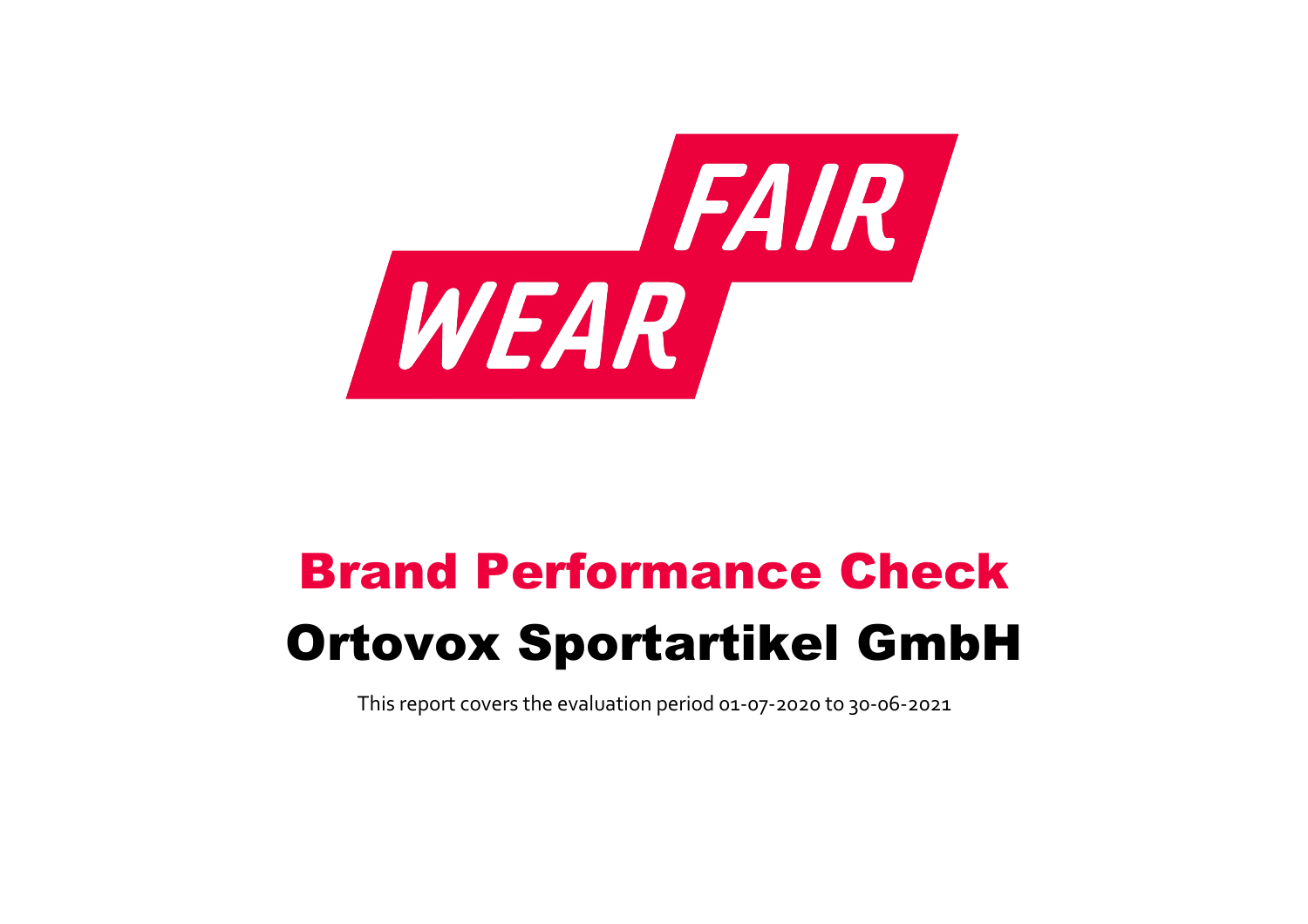### About the Brand Performance Check

Fair Wear Foundation (Fair Wear) believes that improving conditions for apparel product location workers requires change at many levels. Traditional efforts to improve conditions focus primarily on the product location. Fair Wear, however, believes that the management decisions of clothing brands have an enormous influence for good or ill on product location conditions.

Fair Wear's Brand Performance Check is a tool to evaluate and report on the activities of Fair Wear's member companies. The Checks examine how member company management systems support Fair Wear's Code of Labour Practices. They evaluate the parts of member company supply chains where clothing is assembled. This is the most labour intensive part of garment supply chains, and where brands can have the most influence over working conditions.

In most apparel supply chains, clothing brands do not own product locations, and most product locations work for many different brands. This means that in most cases Fair Wear member companies have influence, but not direct control, over working conditions. As a result, the Brand Performance Checks focus primarily on verifying the efforts of member companies. Outcomes at the product location level are assessed via audits and complaint reports, however the complexity of the supply chains means that even the best efforts of Fair Wear member companies cannot guarantee results.

Even if outcomes at the product location level cannot be guaranteed, the importance of good management practices by member companies cannot be understated. Even one concerned customer at a product location can have significant positive impacts on a range of issues like health and safety conditions or freedom of association. And if one customer at a product location can demonstrate that improvements are possible, other customers no longer have an excuse not to act. The development and sharing of these types of best practices has long been a core part of Fair Wear's work.

The Brand Performance Check system is designed to accommodate the range of structures and strengths that different companies have, and reflects the different ways that brands can support better working conditions.

This report is based on interviews with member company employees who play important roles in the management of supply chains, and a variety of documentation sources, financial records, supplier data. The findings from the Brand Performance Check are summarized and published at [www.fairwear.org](http://www.fairwear.org/). The online [Brand Performance Check Guide](https://api.fairwear.org/wp-content/uploads/2020/03/FWF_BrandPerformanceCheckGuide-DEF.pdf) provides more information about the indicators.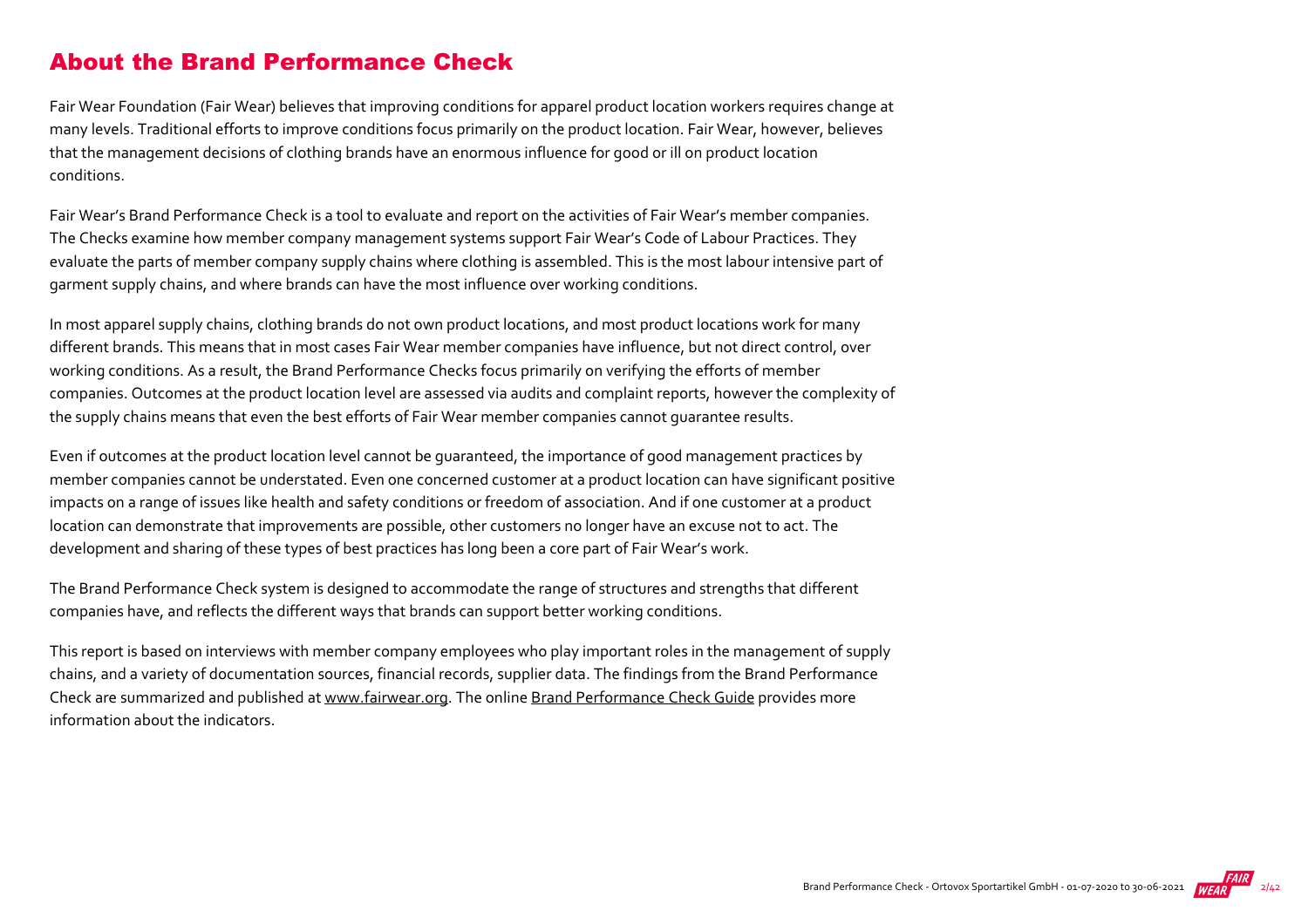#### On COVID‐19

This years' report covers the response of our members and the impact on their supply chain due to the Covid‐19 pandemic which started in 2020. The outbreak of the Covid‐19 pandemic limited the brands' ability to visit and audit factories. To ensure the monitoring of working conditions throughout the pandemic, Fair Wear and its member brands made use of additional monitoring tools, such as complaints reports, surveys, and the consultation of local stakeholders. These sources may not provide as detailed insights as audit reports. To assess outcomes at production location level, we have included all available types of evidence to provide an accurate overview of the brands' management systems and their efforts to improve working conditions. Nevertheless, brands should resume verifying working conditions through audits when the situation allows for.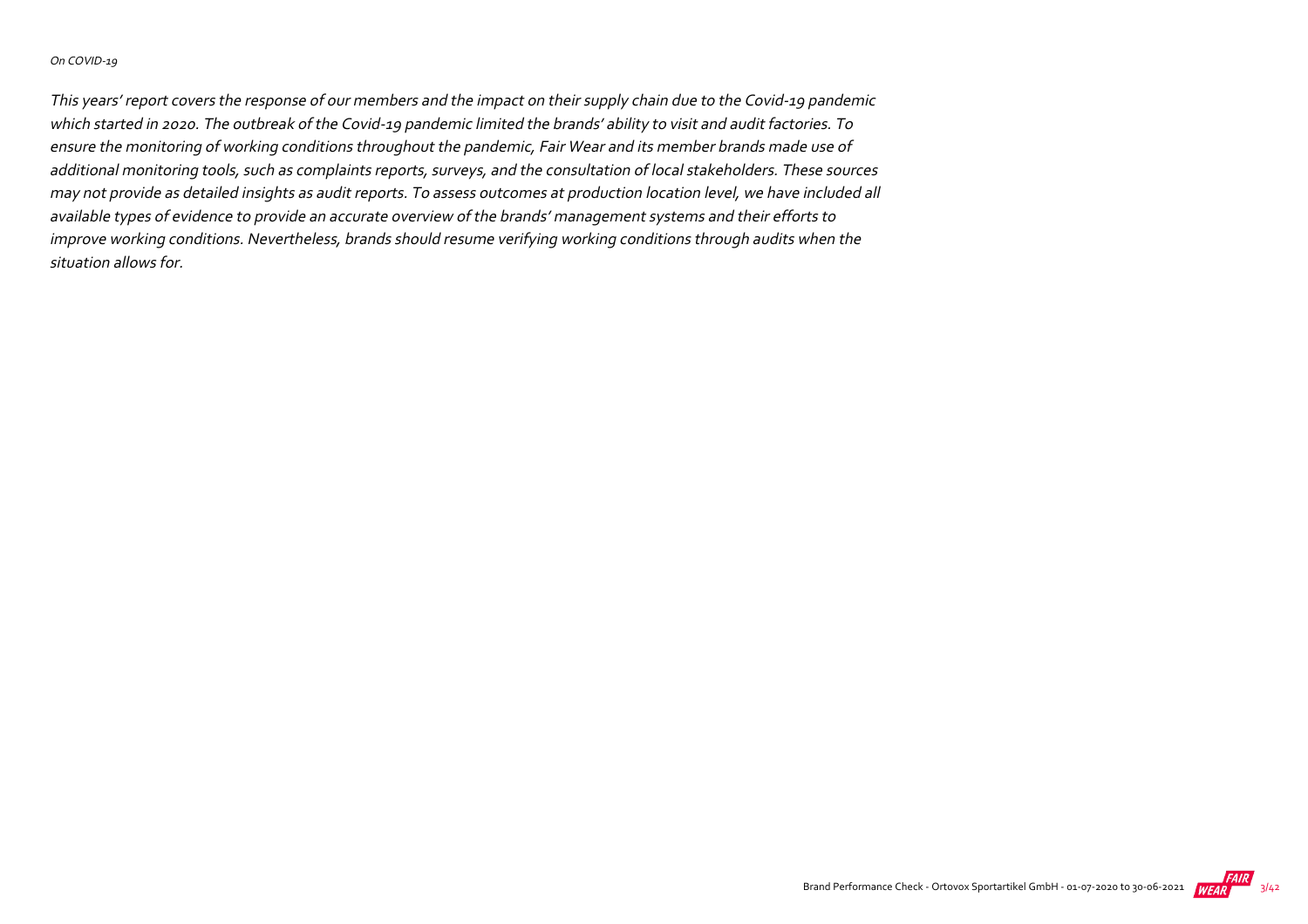### Brand Performance Check Overview

#### Ortovox Sportartikel GmbH

#### Evaluation Period: 01-07-2020 to 30-06-2021

| <b>Member company information</b>                                                         |                                                                                                  |
|-------------------------------------------------------------------------------------------|--------------------------------------------------------------------------------------------------|
| Headquarters:                                                                             | Taufkirchen, Germany                                                                             |
| Member since:                                                                             | 2015-02-04                                                                                       |
| Product types:                                                                            | Outdoor products; Sports & activewear; Outdoorwear                                               |
| Production in countries where Fair Wear is active:                                        | China, Romania, Vietnam                                                                          |
| Production in other countries:                                                            | Austria, Belarus, Germany, Hungary, Italy, Latvia, Lithuania, Poland, Serbia, Taiwan,<br>Ukraine |
| <b>Basic requirements</b>                                                                 |                                                                                                  |
| Workplan and projected production location data for upcoming year have been<br>submitted? | Yes                                                                                              |
| Actual production location data for evaluation period was submitted?                      | Yes                                                                                              |
| Membership fee has been paid?                                                             | Yes                                                                                              |
| <b>Scoring overview</b>                                                                   |                                                                                                  |
| % of own production under monitoring                                                      | 83%                                                                                              |
| Benchmarking score                                                                        | 77                                                                                               |
| Category                                                                                  | Leader                                                                                           |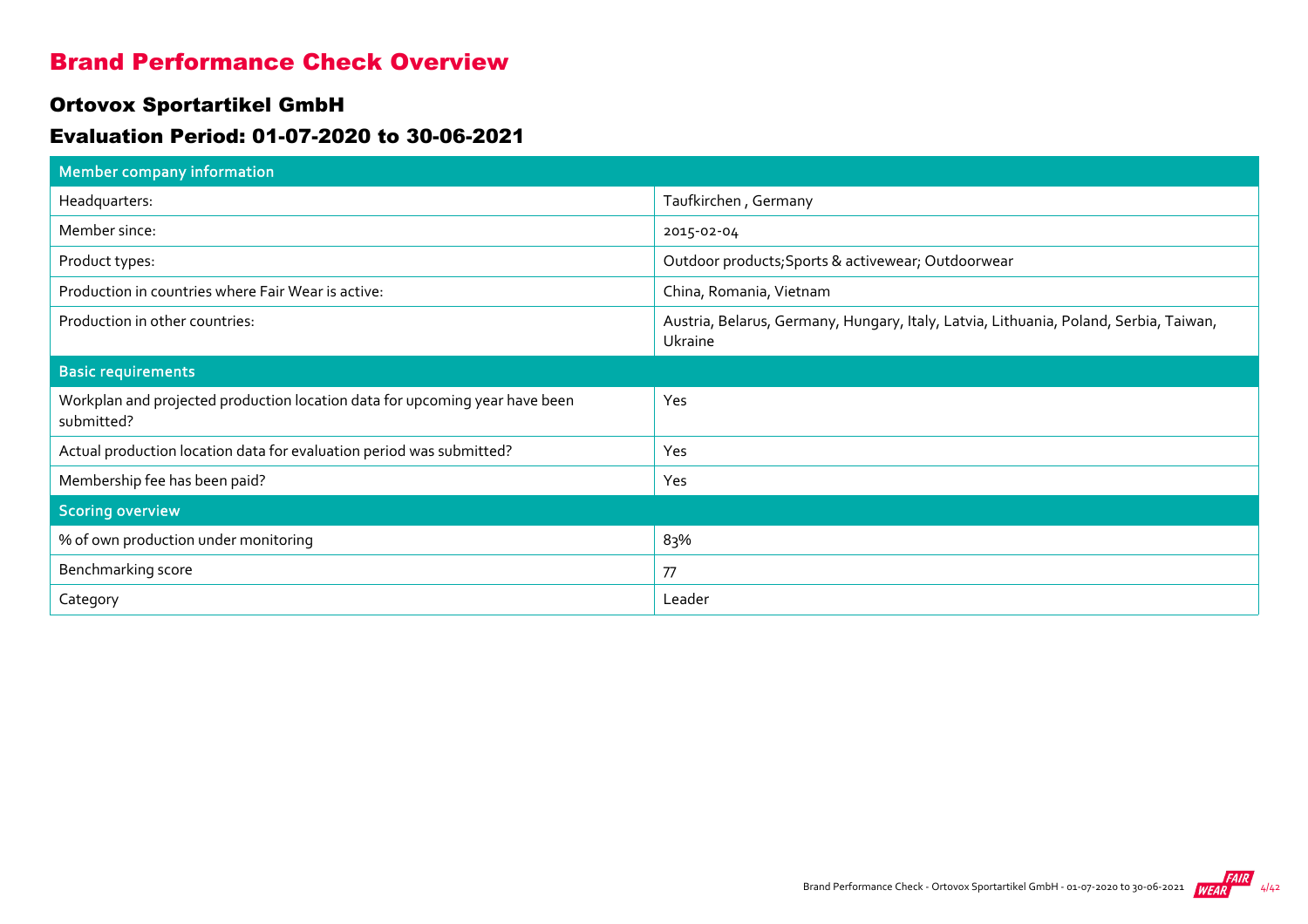### Summary:

Ortovox has shown advanced results on performance indicators. The benchmarking score of 77 means that Fair Wear has again awarded Ortovox the 'Leader' status. Although the monitoring threshold does not determine the category this year, Ortovox has fulfilled the monitoring requirements at suppliers responsible for 83% of its production volume.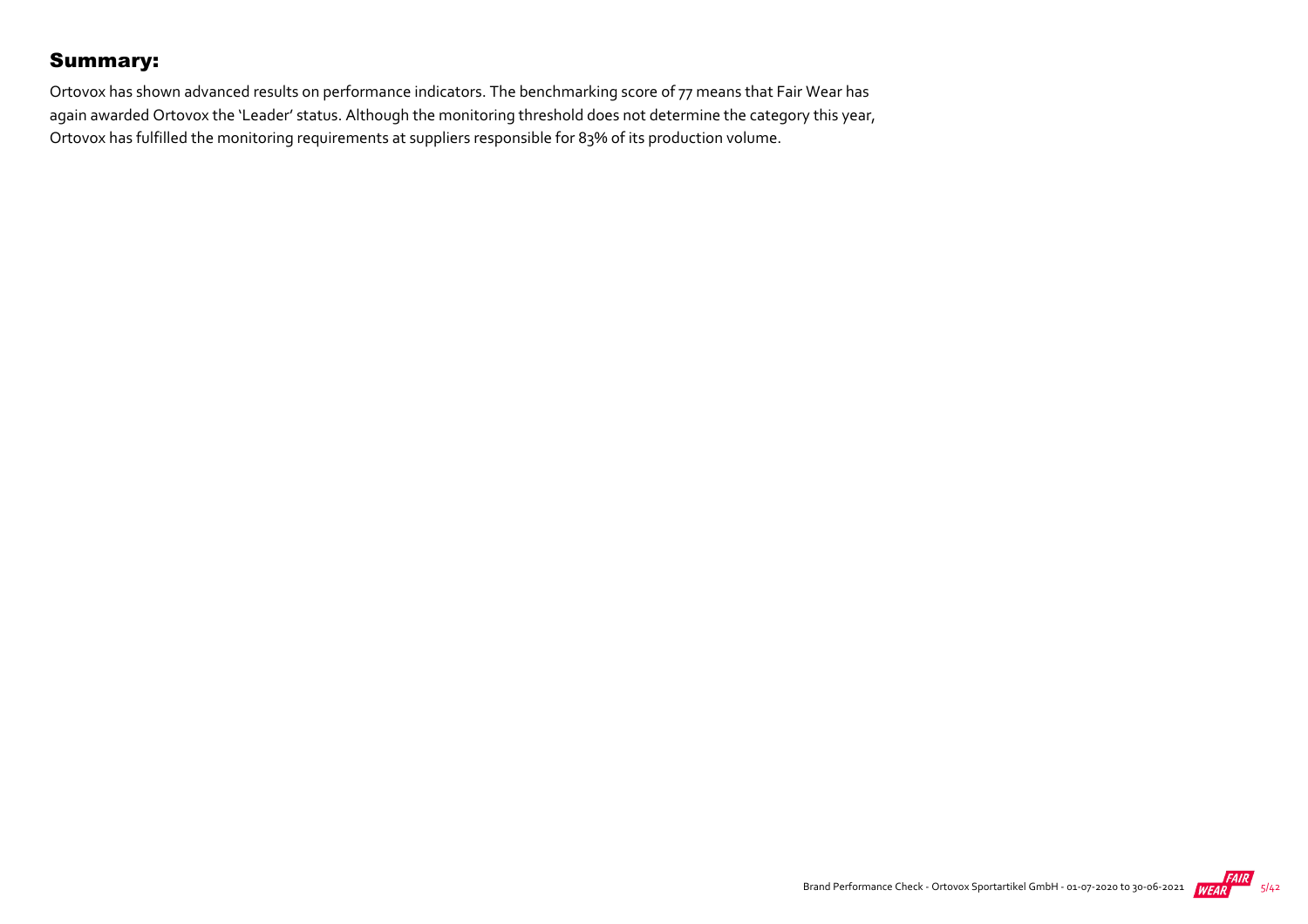#### Corona Addendum:

At the beginning of COVID‐19, there was uncertainty at Ortovox regarding planning security. In 2020/2021 no one from Ortovox was on furlough and no production facility was impacted heavily by lock‐downs, infections or order reductions, making it possible for both Ortovox and its partners to continue business as usual. The member even achieved to continue to grow, as the outdoor branch experienced an upswing during COVID‐19. Ortovox did not have to cancel or reduce any orders and remained a stable partner for its suppliers.

The biggest challenge was related to quality control, as colleagues could not travel as usual and if there were quality problems this was only discovered after products were delivered (or when the product was already far along in the production process).

Ortovox showed a systematic approach in its risk assessment related to the impact of COVID‐19 on its suppliers. In cooperation with another Fair Wear brand, the member developed a risk‐assessment tool, in which infection rates and thereby potential lock‐downs in the different production countries were closely tracked. The tool also included information about available government support in case of lock‐downs. While Ortovox managed to monitor COVID‐19 related risks quite well, following up on open CAPs with factories or with brands having the lead in the CAP follow-up could have been more thorough.

Besides the risk-assessment tool, Ortovox was in regular exchange with its suppliers to receive information first-handed. Besides the regular exchange between the production department and the suppliers, the CSR team offered one‐on‐one calls to all suppliers in order to understand the impact of COVID-19 on its suppliers in depth. While not all suppliers accepted this invitation, Ortovox made sure to monitor all its suppliers via two supplier surveys. In those surveys, suppliers were requested to share information on order status, infection rates, OHS measures and the payment of wages. While Ortovox did not request evidence for the payment of wages, the continuous production throughout 2020/2021 and the information it received via the surveys and personal discussions, confirmed to the member that the payment of wages was not a risk.

The member has not explicitly discussed the impact of increased costs for suppliers related to COVID-19. At the same time, suppliers have not requested financial support from the member to cover these costs.

Due to COVID-19, the plan to proceed with the topic of living wages was slowed down. A scheduled audit could not take place which was needed for the collection of wage data.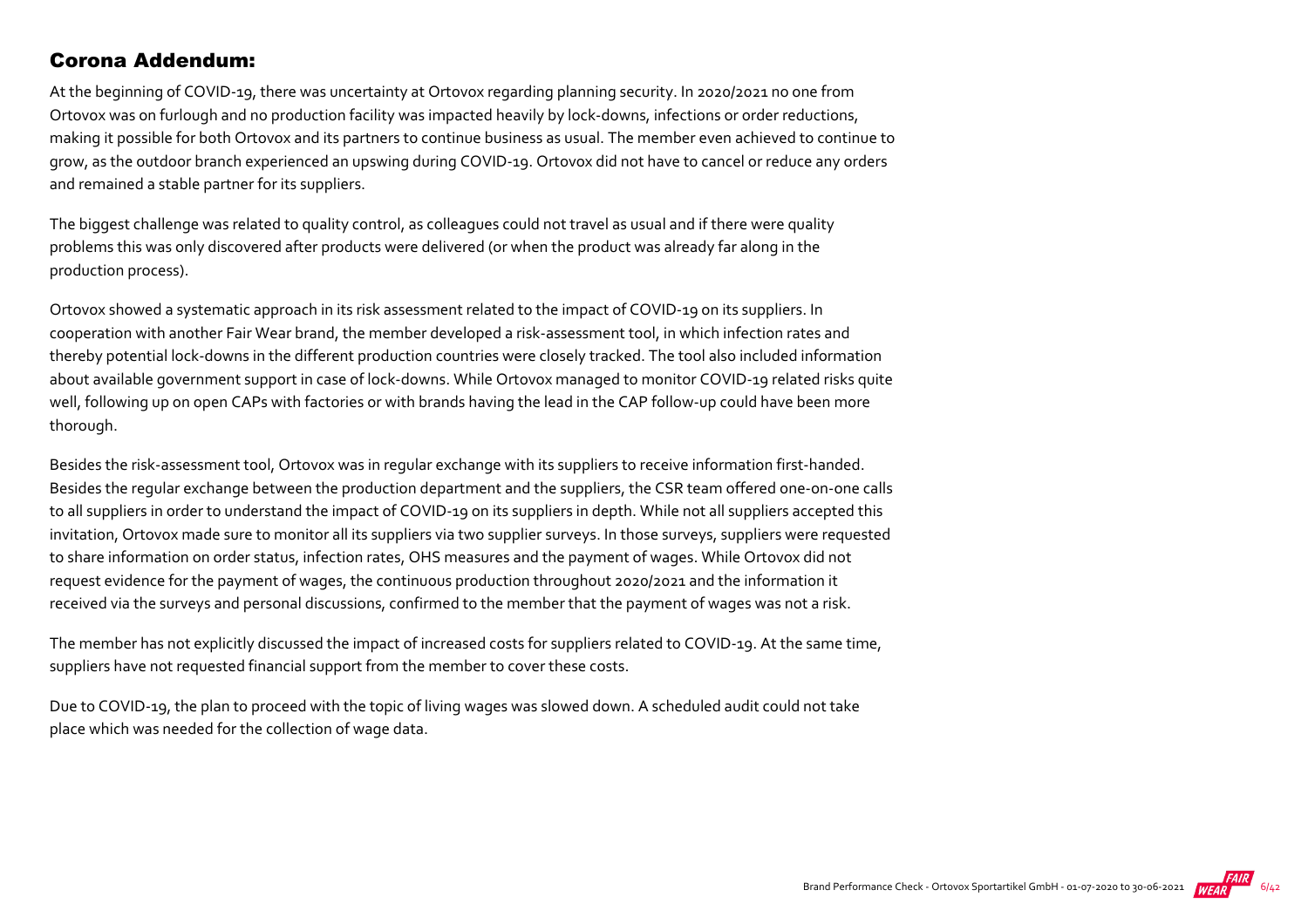Overall it can be said that Ortovox's response to the pandemic was strong thanks to its established systems and its cooperative approach. Ortovox showed how shared responsibility along the supply chain can look like in a global crisis. As shops were partially closed in Europe, Ortovox supported its retailers by shifting revenue from its online shops to those shops that were closed.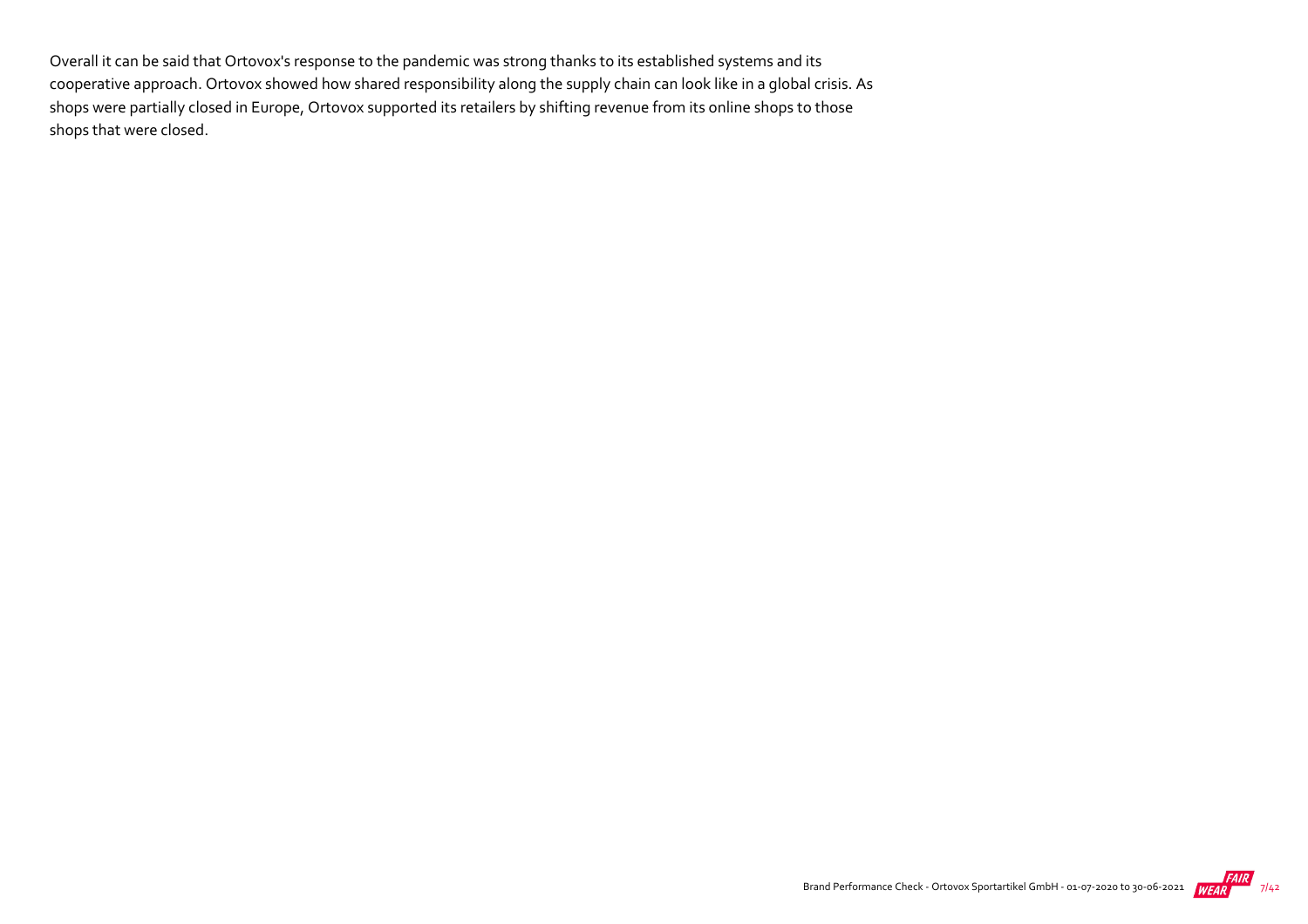### Performance Category Overview

Leader: This category is for member companies who are doing exceptionally well, and are operating at an advanced level. Leaders show best practices in complex areas such as living wages and freedom of association.

Good: It is Fair Wear's belief that member companies who are making a serious effort to implement the Code of Labour Practices—the vast majority of Fair Wear member companies—are 'doing good' and deserve to be recognized as such. They are also doing more than the average clothing company, and have allowed their internal processes to be examined and publicly reported on by an independent NGO. The majority of member companies will receive a 'Good' rating.

Needs Improvement: Member companies are most likely to find themselves in this category when major unexpected problems have arisen, or if they are unable or unwilling to seriously work towards CoLP implementation. Member companies may be in this category for one year only after which they should either move up to Good, or will be moved to suspended.

Suspended: Member companies who either fail to meet one of the Basic Requirements, have had major internal changes which means membership must be put on hold for a maximum of one year, or have been in Needs Improvement for more than one year. Member companies may remain in this category for one year maximum, after which termination proceedings will come into force.

Categories are calculated based on a combination of benchmarking score and the percentage of own production under monitoring. The specific requirements for each category are outlined in the Brand Performance Check Guide.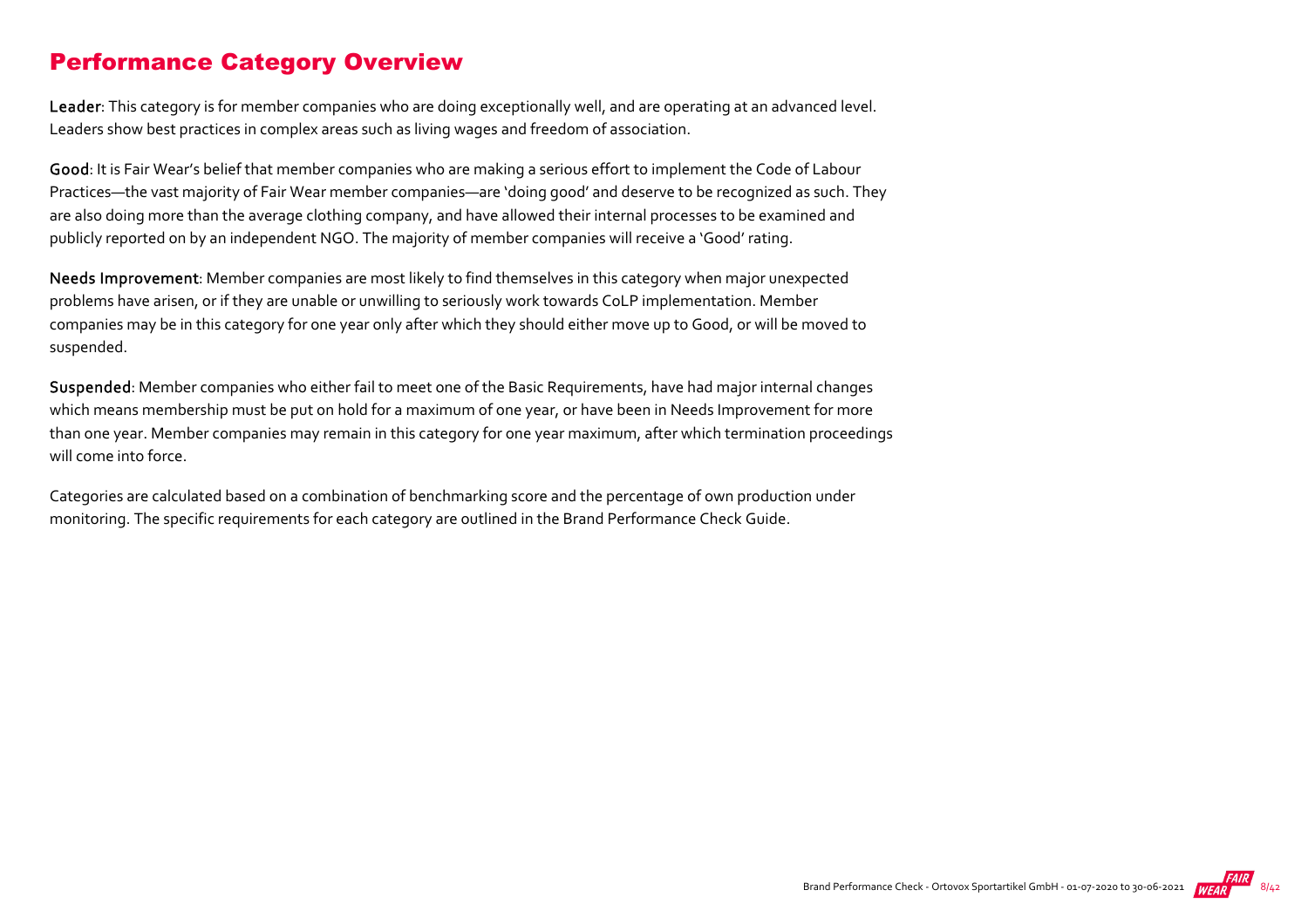# 1. Purchasing Practices

| Performance indicators                                                                                                              | <b>Result</b> | <b>Relevance of Indicator</b>                                                                                                                                                 | <b>Documentation</b>                                   | Score Max | <b>Min</b> |
|-------------------------------------------------------------------------------------------------------------------------------------|---------------|-------------------------------------------------------------------------------------------------------------------------------------------------------------------------------|--------------------------------------------------------|-----------|------------|
| 1.1a Percentage of production volume from<br>production locations where member company buys<br>at least 10% of production capacity. | 63%           | Member companies with less than 10% of a<br>production location's production capacity generally<br>have limited influence on production location<br>managers to make changes. | Supplier information<br>provided by member<br>company. |           | $\circ$    |

Comment: In the year 2020/2021 Ortovox bought 63% of its production volume from production locations where the member buys at least 10% of production capacity. This is a slight increase compared to last year. The member has insights into its leverage by requesting data on a yearly basis from its suppliers and uses this data as well to plan the upcoming orders.

| Performance indicators                                                                                                        | <b>Result</b> | <b>Relevance of Indicator</b>                                                                                                                                                                                                                                                                                                                     | <b>Documentation</b>                                                   | Score Max |   | <b>Min</b> |
|-------------------------------------------------------------------------------------------------------------------------------|---------------|---------------------------------------------------------------------------------------------------------------------------------------------------------------------------------------------------------------------------------------------------------------------------------------------------------------------------------------------------|------------------------------------------------------------------------|-----------|---|------------|
| 1.1b Percentage of production volume from<br>production locations where member company buys<br>less than 2% of its total FOB. | 26%           | Fair Wear provides incentives to clothing brands to<br>consolidate their supplier base, especially at the tail<br>end, as much as possible, and rewards those<br>members who have a small tail end. Shortening the<br>tail end reduces social compliance risks and<br>enhances the impact of efficient use of capital and<br>remediation efforts. | <b>Production location</b><br>information as provided<br>to Fair Wear. | $\circ$   | 4 | $\circ$    |

Comment: Ortovox bought 26% of the production volume from production locations where it buys less than 2% of its total FOB. Compared to last year this number went slightly up. The reason behind this lies in both its continuous growth and its strategy to produce largely in Europe. Its supplier base in Europe cannot take on all the extra volume and therefore Ortovox is constantly seeking new suppliers that meet its high standards. Some suppliers do not accept production above 2% of FOB and some are only needed for special high tech steps of the production. While Ortovox understands the importance of a consolidated supply chain, these reasons make it difficult for Ortovox to shorten the 'tail end'.

| Performance indicators                                                                                                                 | <b>Result</b> | <b>Relevance of Indicator</b>                                                                                                                                                  | <b>Documentation</b>                                   | <b>Score</b> | / Max | <b>Min</b> |
|----------------------------------------------------------------------------------------------------------------------------------------|---------------|--------------------------------------------------------------------------------------------------------------------------------------------------------------------------------|--------------------------------------------------------|--------------|-------|------------|
| 1.2 Percentage of production volume from<br>production locations where a business relationship<br>has existed for at least five years. | 58%           | Stable business relationships support most aspects<br>of the Code of Labour Practices, and give production<br>locations a reason to invest in improving working<br>conditions. | Supplier information<br>provided by member<br>company. |              |       | 0          |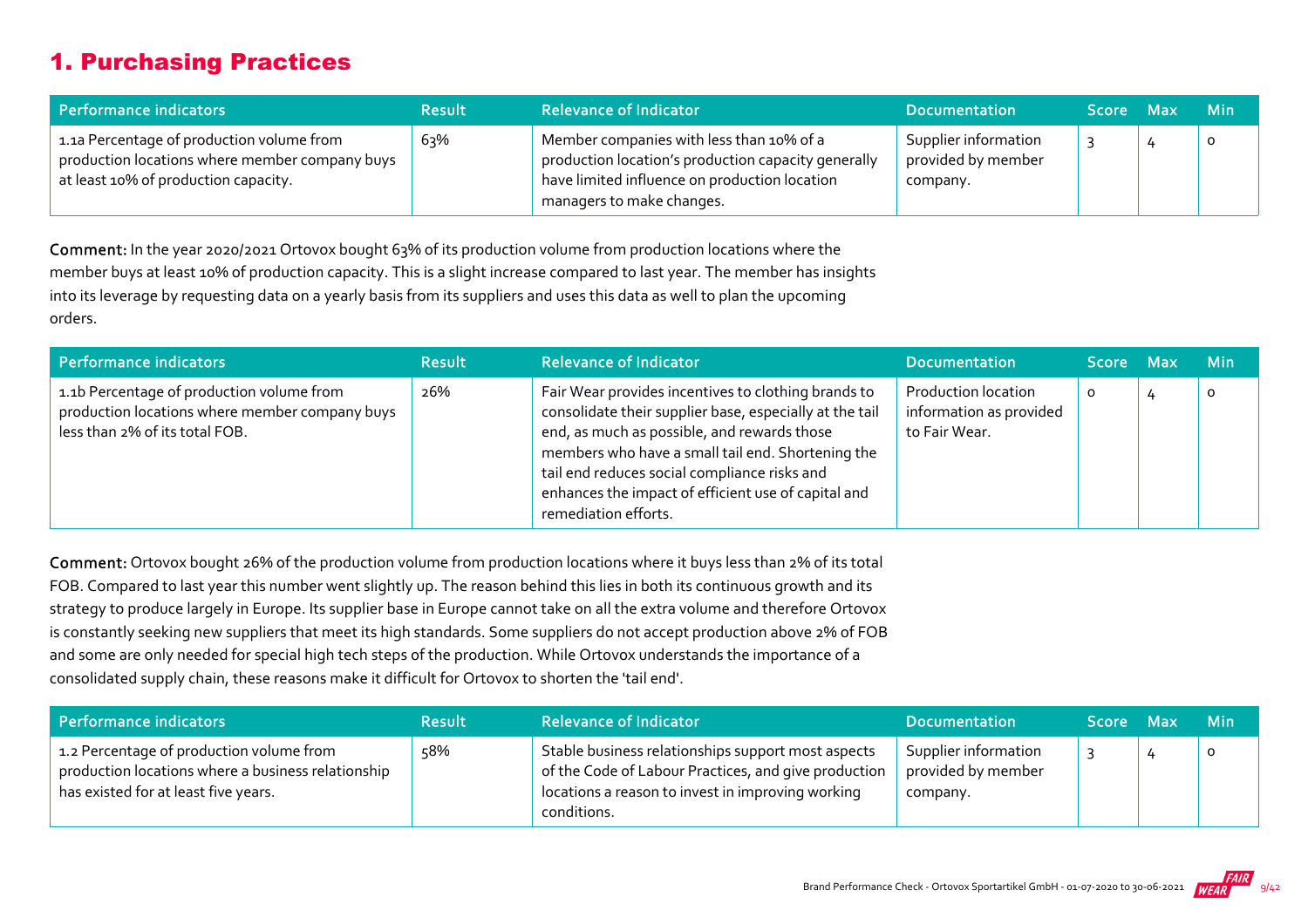Comment: Good relationship management lies at the core of Ortovox - the relationship to its employees as well as the relationship to its suppliers. Ortovox aims to continue to work with its long‐term partners, even though many of them cannot keep up with the increase in order volume. The long‐term partners in Europe outsource the extra volume to subcontractors and thereby Ortovox combines the requirements of its growth with its core value of long-term supplier relationship. Working with partners long‐term is also needed, as the products of Ortovox are highly technical and not many suppliers exist that can meet those high standards. In the year 2020/2021 Ortovox worked with 58% of its suppliers for a minimum of five years.

| <b>Performance indicators</b>                                                                                                                                             | <b>Result</b> | <b>Relevance of Indicator</b>                                                                                                                        | <b>Documentation</b>      | Score Max |   | -Min |
|---------------------------------------------------------------------------------------------------------------------------------------------------------------------------|---------------|------------------------------------------------------------------------------------------------------------------------------------------------------|---------------------------|-----------|---|------|
| $\perp$ 1.3 All (new) production locations are required to<br>sign and return the questionnaire with the Code of<br>Labour Practices before first bulk orders are placed. | Yes           | The CoLP is the foundation of all work between<br>production locations and brands, and the first step in<br>developing a commitment to improvements. | Signed CoLPs are on file. |           | ▴ |      |

Comment: In 2020/2021, Ortovox started new business relationships with three suppliers in Romania, Bulgaria and Germany. The member had requested and received the Fair Wear questionnaire of the new suppliers before production took place.

| Performance indicators                                                                                                | <b>Result</b> | <b>Relevance of Indicator</b>                                                                          | <b>Documentation</b>                                                                                | Score Max | Min     |
|-----------------------------------------------------------------------------------------------------------------------|---------------|--------------------------------------------------------------------------------------------------------|-----------------------------------------------------------------------------------------------------|-----------|---------|
| 1.4 Member company conducts human rights due<br>diligence at all (new) production locations before<br>placing orders. | Advanced      | Due diligence helps to identify, prevent and mitigate<br>potential human rights problems at suppliers. | Documentation may<br>include pre-audits,<br>existing audits, other<br>types of risk<br>assessments. |           | $\circ$ |

Comment: The continuous growth of Ortovox means that new suppliers are constantly needed. While it is easier to increase production volume at its Asian suppliers, the comparably smaller size of its European partners requires additional production facilities. The additional facilities are subcontracted by Ortovox main partners and the quality department at Ortovox is responsible for the onboarding process.

Before starting a new business relationship, the facility is requested to fill out a comprehensive data sheet, which is crosschecked by the CSR department. Normally, potential facilities are visited beforehand, which was not possible during COVID‐ 19. In order to conduct due diligence, Ortovox conducted personal conversations, requested previous audit reports and as usually preferred suppliers from other Fair Wear members.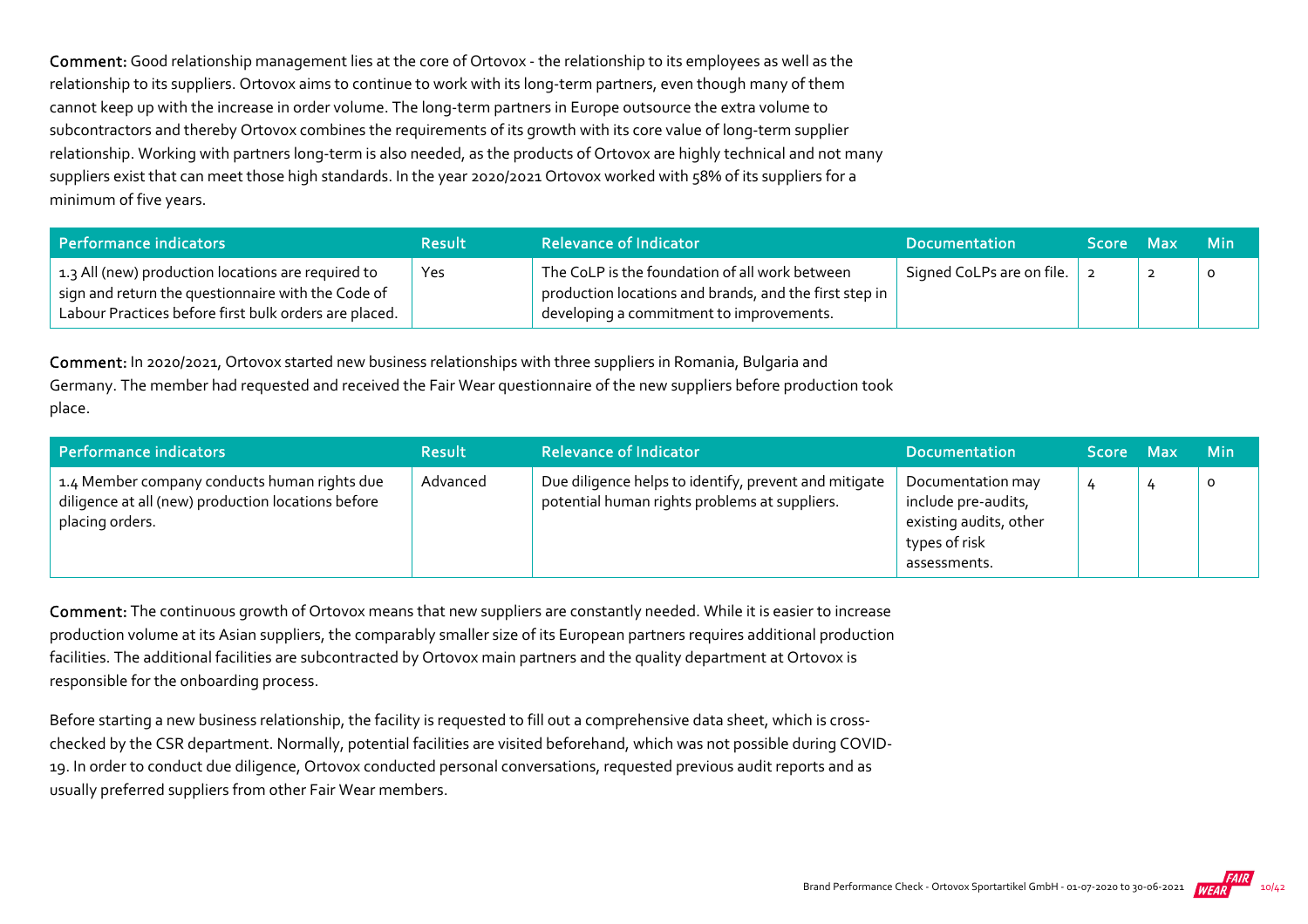The member keeps an overview of its supplier base in a comprehensive excel sheet, which includes relevant Fair Wear data. The company is implementing a new Product Lifecycle Management (PLM) system that entails supplier information such as audit reports and pictures. More and more information gets included in the new system, yet until it is able to include all relevant data for proper due diligence, the CSR department continues to work with its previous excel system. In the future, the new system shall get linked to suppliers for an easier exchange of information.

As a member of the Partnership for Sustainable Textiles, Ortovox has developed a risk analysis to track developments within its sourcing countries. The highest risk that was identified in 2020/2021 was the potential shut‐down of its European suppliers. Ortovox seeks constant exchange with other brands to foster more collaboration and decrease double work. This collaborative approach was also taken during COVID‐19. In order to be informed about the infection rates in its sourcing countries and the linked risk of lock‐downs, Ortovox cooperated with another Fair Wear brand to collect relevant data and shared this document with other brands. Eventually, its suppliers did not face major challenges and the production was running as usual. The increase of the outdoor brand during COVID‐19 enabled one of its partners to grow by 80%. The outdoor boom and the manageable impact of COVID‐19 in 2020/2021 reduced the risk of job and wage loss.

Not being able to travel and to visit the suppliers, was identified as another risk by Ortovox. The member knows how important it is to be on‐site to get proper insights into the suppliers' performance and due diligence. In order to balance this risk, Ortovox reached out to all its suppliers to offer one‐on‐one calls. In total 19 suppliers accepted this offer. The calls helped Ortovox to get deeper insights and to discuss Fair Wear relevant topics. With one Chinese partner, the call was difficult due to language barriers. Additional to these calls, Ortovox conducted two supplier surveys to collect information on OHS measures, order status, COVID‐19 cases and subcontractors.

Overall, the Fair Wear information was used less as on the one hand the majority of the members' production countries are non‐Fair Wear countries and on the other hand once the information was shared by Fair Wear Ortovox already had implemented necessary measures.

| Performance indicators                                                                                      | <b>Result</b>                                | <b>Relevance of Indicator</b>                                                                                                          | <b>Documentation</b>                                                                        | <b>Score</b>   | - Max | <b>Min</b> |
|-------------------------------------------------------------------------------------------------------------|----------------------------------------------|----------------------------------------------------------------------------------------------------------------------------------------|---------------------------------------------------------------------------------------------|----------------|-------|------------|
| 1.5 Production location compliance with Code of<br>Labour Practices is evaluated in a systematic<br>manner. | Yes, and leads<br>to production<br>decisions | A systemic approach is required to integrate social<br>compliance into normal business processes, and<br>supports good decisionmaking. | Documentation of<br>systemic approach:<br>rating systems,<br>checklists, databases,<br>etc. | $\overline{2}$ | ◢     | O          |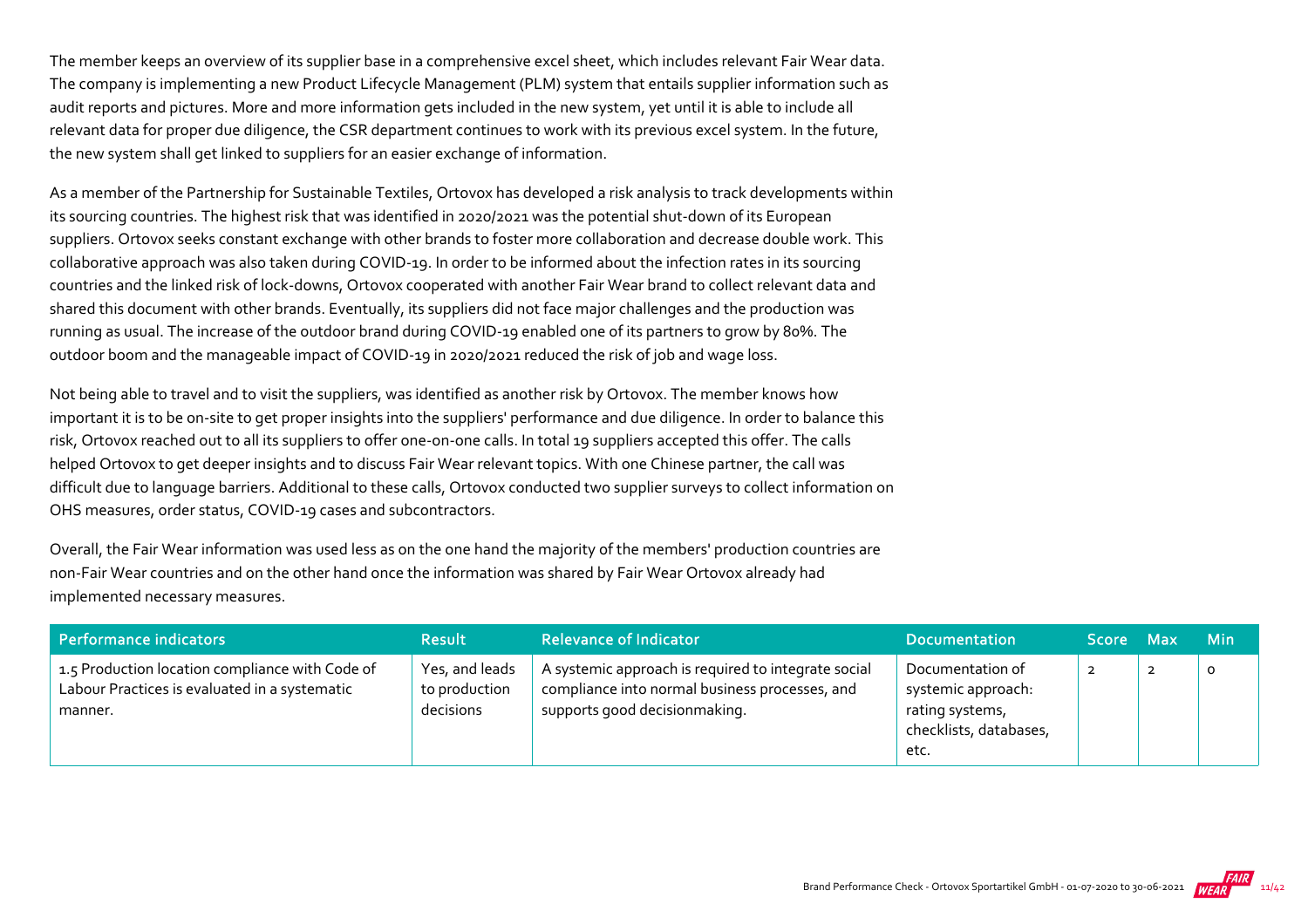Comment: The production department has the closest contact with the suppliers. Four people divide up the different suppliers and are the main contact for them from sample to packing. The team has regularly one-on-one call with the suppliers and are well informed about their situation. The compliance of suppliers with the Code of Labour Practises is monitored in a supplier evaluation sheet. Each supplier is ranked from one to ten in different labour standards.

Each season a meeting takes place in which different departments participate. In this meeting, the suppliers are discussed from production performance to CoLP compliance. Based on this the upcoming orders are discussed and decided.

The performance of one of its suppliers was not good and therefore Ortovox entered into dialogue to push for improvement. The supplier has shown willingness to improve and has already shown progress, for instance, the supplier hired someone who is just responsible for CSR compliance. Ortovox ends a business relationship only as a very last resort and is committed to continuing business with low performing suppliers when those are willing to improve. In 2020/2021 one supplier showed no willingness to work on CAP findings and Ortovox intended to phase out this supplier step‐by‐step. It reduced its orders slowly and communicated to the supplier that without improvements the business relationship will be ended. Before an exit strategy was fully implemented, the supplier informed Ortovox that it will stop production and close the factory. Ortovox reached out to the supplier to check if the workers had received their severance pay, which was confirmed by the supplier.

During COVID‐19 Ortovox increased the personal exchange with its suppliers. Not all suppliers accepted the invitation to the one‐on‐one calls (see indicator 1.4), however the production department collected extra information via weekly and sometimes even daily contact with the suppliers. Moreover, two supplier surveys were sent to all suppliers and thereby Ortovox felt well informed about the impact of COVID‐19 on its partners. None of the suppliers requested financial support and the cost of COVID‐19 measurements were not included in the prices.

To support a supplier, a special collection, made out of leftover fabrics was initiated in summer 2021.

Recommendation: As an additional step on top of the supplier evaluation, Ortovox could consider giving suppliers the tools to conduct a self-evaluation. Furthermore, it could ask its suppliers to evaluate the purchasing practices of Ortovox.

| Performance indicators                                                                    | <b>Result</b>                                 | <b>Relevance of Indicator</b>                                                                                                               | <b>Documentation</b>                            | Score Max | <b>Min</b> |
|-------------------------------------------------------------------------------------------|-----------------------------------------------|---------------------------------------------------------------------------------------------------------------------------------------------|-------------------------------------------------|-----------|------------|
| 1.6 The member company's production planning<br>systems support reasonable working hours. | Strong,<br>integrated<br>systems in<br>place. | Member company production planning systems can<br>have a significant impact on the levels of excessive<br>overtime at production locations. | Documentation of<br>robust planning<br>systems. |           |            |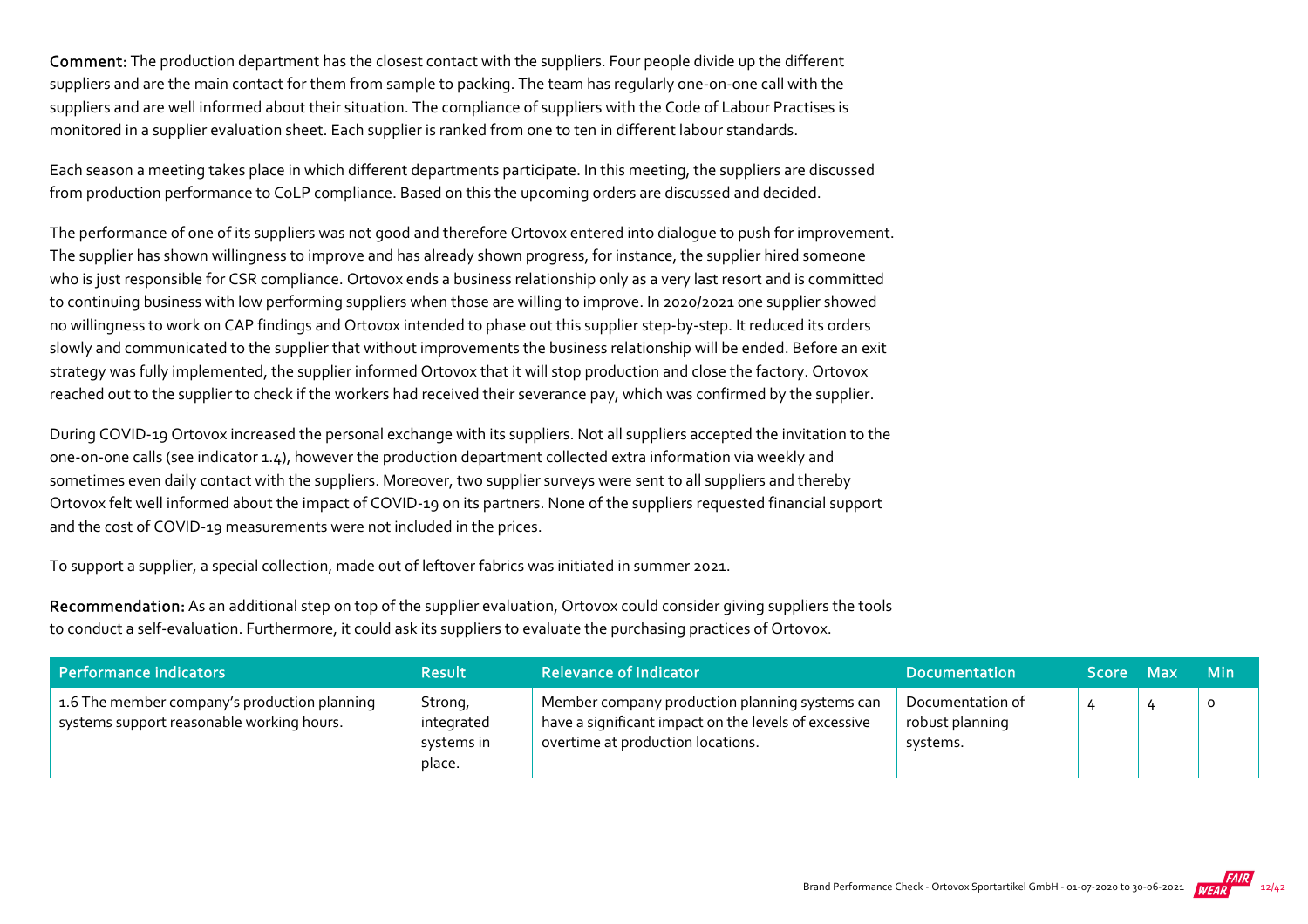Comment: Ortovox has an advanced forecasting system and discusses delivery deadlines in close collaboration with suppliers. The process starts already three years in advance when suppliers receive the first forecast. This first stage of the forecast system is used for capacity planning. This early forecast is especially important for European production, as here capacity issues are more severe than in Asia. The next steps in the forecast system are used for discussing exact numbers and for placing the official order. The production team keeps track of orders through a comprehensive excel sheet, which includes relevant production data such as the start of production, QC release and shipment. The sheet is as well shared with its suppliers, to ensure a smooth exchange of information.

The outdoor boom during COVID‐19 increased the demand in production, therefore Ortovox places its order even earlier than pre‐COVID‐19.

The production planning always includes a buffer to compensate for delays in delivery. During COVID‐19, those buffers were not always enough. To avoid excessive overtime, Ortovox accepted delays in deliveries or partial deliveries without financial penalties and when needed shared the costs for airfreight with the suppliers.

Ortovox develops some of the fabrics itself, hence late design changes or a sudden increase in order volume are not possible.

Recommendation: Fair Wear recommends Ortovox to learn more about the standard minutes per style and how the production of its products impacts the total production capacity of the factory. Therefore it encourages Ortovox to move forward with the open costing template it already had drafted.

| Performance indicators                                                             | <b>Result</b>           | <b>Relevance of Indicator</b>                                                                                                                                                                               | <b>Documentation</b>                                                                                                                                                                                                     | Score Max |   | <b>Min</b> |
|------------------------------------------------------------------------------------|-------------------------|-------------------------------------------------------------------------------------------------------------------------------------------------------------------------------------------------------------|--------------------------------------------------------------------------------------------------------------------------------------------------------------------------------------------------------------------------|-----------|---|------------|
| 1.7 Degree to which member company mitigates<br>root causes of excessive overtime. | Intermediate<br>efforts | Some production delays are outside of the control of<br>member companies; however there are a number of<br>steps that can be taken to address production delays<br>without resorting to excessive overtime. | Evidence of how<br>member responds to<br>excessive overtime and<br>strategies that help<br>reduce the risk of<br>excessive overtime, such<br>as: root cause analysis,<br>reports, correspondence<br>with factories, etc. |           | 6 | 0          |

Comment: In the financial year 2020/2021, no findings of excessive overtime were found at its European suppliers, from which Ortovox had purchased 56% of its production volume. The issue at its European suppliers is that working time is often not properly recorded. In order to remediate this issue, Ortovox is currently drafting a supplier workshop about internal monitoring.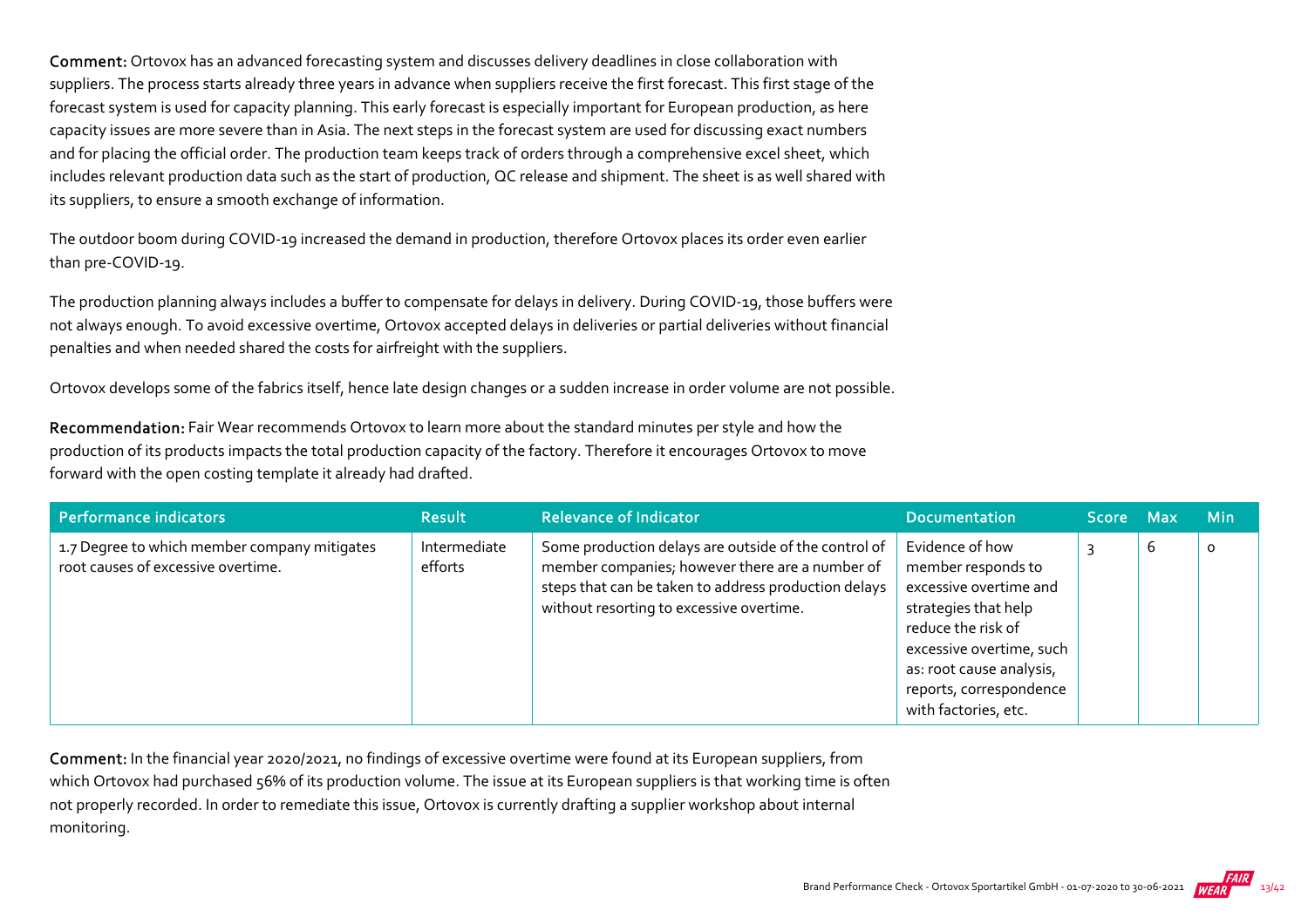Ortovox is aware of the risk of excessive overtime in its production countries China and Vietnam. The member states that when overtime does occur, the reasons are most likely not because of its orders. The solid production planning system (see indicator 1.6) is a mechanism that aims to prevent overtime from occurring. When audits indicate overtime, Ortovox reaches out to suppliers to double‐check if the root causes are the result of its own business practice. In those conversations, suppliers reassured Ortovox that the root cause lies somewhere else.

After a Chinese supplier had shown a lack of cooperation to remediate audit findings, Ortovox decided to exit the supplier slowly (see Brand Performance Check Report 2020). To give the supplier the chance to find new customers, the exit was internally planned after a trade fair in 2021. Shortly before the member announced its exit plan to the supplier, the supplier informed the member that the factory will close in a few days.

In an audit conducted in October 2020 at one of its Vietnamese suppliers, excessive overtime was found. As the CAP lead lies with another brand, Ortovox was not sure about the development regarding this finding.

Recommendation: Ortovox could discuss with factory management the causes of excessive overtime and provide support to manage overtime. If necessary, Ortovox could hire local experts to analyse the root causes of excessive overtime in cooperation with the supplier. Fair Wear could recommend qualified persons upon request.

Fair Wear recommends Ortovox to document the status of joint follow‐up actions. Even though one brand commonly takes the lead it is important to be kept informed of the status in order to be aware of required implementation steps before communication with or visits to the factory.

| Performance indicators                                                                                               | <b>Result</b> | <b>Relevance of Indicator</b>                                                                                                                                                                                   | <b>Documentation</b>                                                                                                        | Score Max | <b>Min</b> |
|----------------------------------------------------------------------------------------------------------------------|---------------|-----------------------------------------------------------------------------------------------------------------------------------------------------------------------------------------------------------------|-----------------------------------------------------------------------------------------------------------------------------|-----------|------------|
| 1.8 Member company can demonstrate the link<br>between its buying prices and wage levels in<br>production locations. | Intermediate  | Understanding the labour component of buying<br>prices is an essential first step for member<br>companies towards ensuring the payment of<br>minimum wages - and towards the implementation<br>of living wages. | Interviews with<br>production staff,<br>documents related to<br>member's pricing policy<br>and system, buying<br>contracts. |           | o          |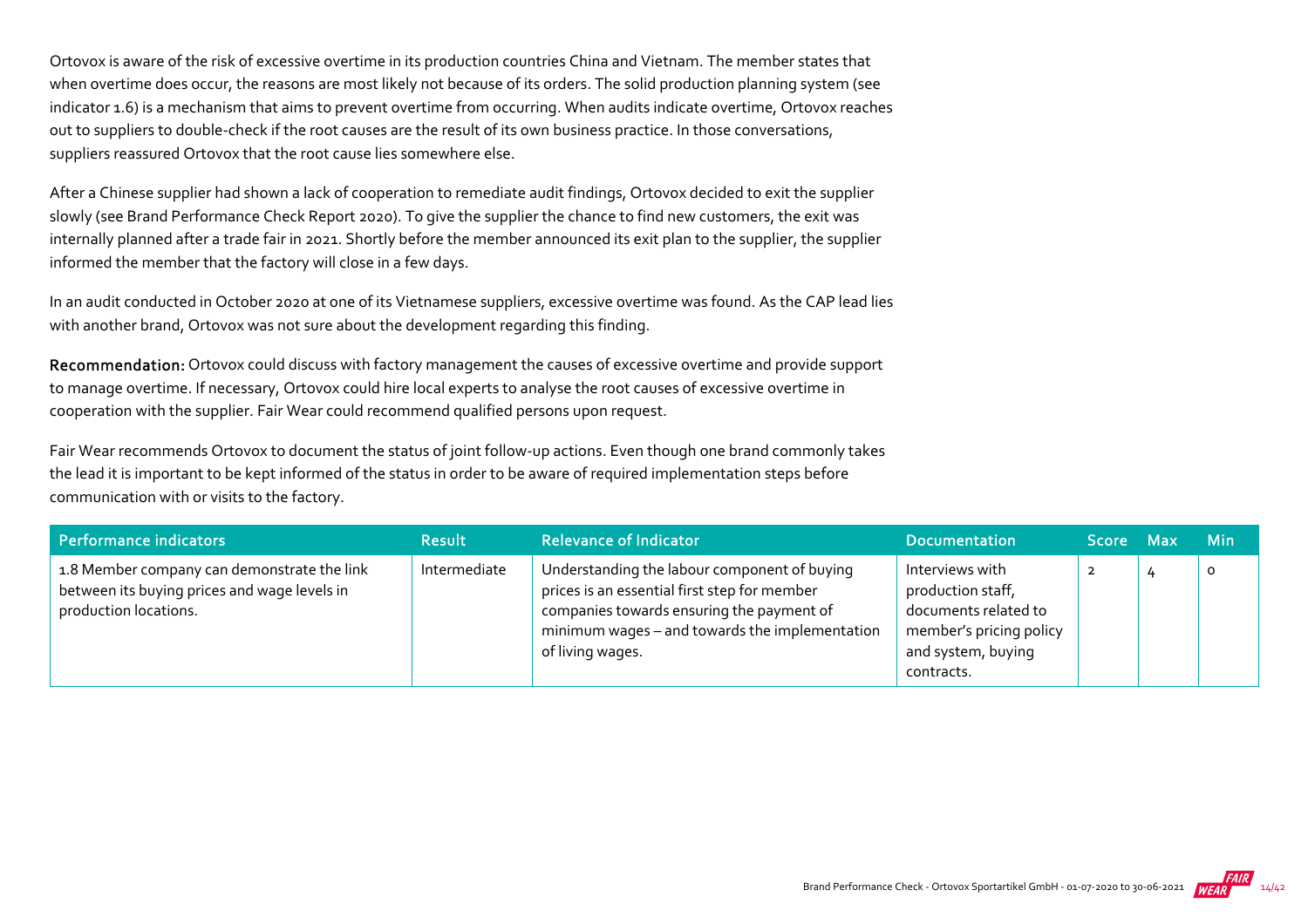Comment: In order to link its buying prices with the wage levels in production locations, Ortovox developed an open costing template that includes standard minute per style and labour minute costs. This sheet was already distributed to its suppliers and partially the suppliers have sent back their information. The collection of wage data came to a pause, as the supplier calculate wage information differently, making it impossible to compare the returned data. Ortovox joined the living wage lab of the Partnership of Sustainable Textiles. Thereby, the member collected relevant information on how to deal with wage data. In order to solve this properly, Ortovox currently seeks an expert that can support pushing this process further.

Requirement: The member should engage in a dialogue with the supplier about the additional costs due to COVID-19, the effect on wages, etc. and take steps to incorporate these additional costs into their prices.

Recommendation: Ortovox could provide suppliers who don't use open costing, training on product costing and how to quote prices including (direct and indirect) labour costs. This might help to streamline data, needed for the collection of wage data.

| Performance indicators                                                                                                                                                 | <b>Result</b> | <b>Relevance of Indicator</b>                                                                                                                                                                                                                                                       | <b>Documentation</b>                                                                                                                                                                                                      | <b>Score Max</b> ' |         | <b>Min</b> |
|------------------------------------------------------------------------------------------------------------------------------------------------------------------------|---------------|-------------------------------------------------------------------------------------------------------------------------------------------------------------------------------------------------------------------------------------------------------------------------------------|---------------------------------------------------------------------------------------------------------------------------------------------------------------------------------------------------------------------------|--------------------|---------|------------|
| 1.9 Member company actively responds if<br>production locations fail to pay legal minimum<br>wages and/or fail to provide wage data to verify<br>minimum wage is paid. | Yes           | If a supplier fails to pay minimum wage or minimum<br>wage payments cannot be verified, Fair Wear<br>member companies are expected to hold<br>management of the supplier accountable for<br>respecting local labour law. Payment below<br>minimum wage must be remediated urgently. | Complaint reports,<br>CAPs, additional emails,<br>Fair Wear Audit Reports<br>or additional monitoring<br>visits by a Fair Wear<br>auditor, or other<br>documents that show<br>minimum wage issue is<br>reported/resolved. | $\circ$            | $\circ$ | $-2$       |

Comment: All the suppliers confirmed to Ortovox via the supplier surveys that legal minimum wages were paid throughout 2020/2021. During this time no lock‐downs occurred and only some workers were affected by quarantine, so that production was running without big interruptions. Therefore, the impact on the payment of legal minimum wages was manageable during this specific timeframe.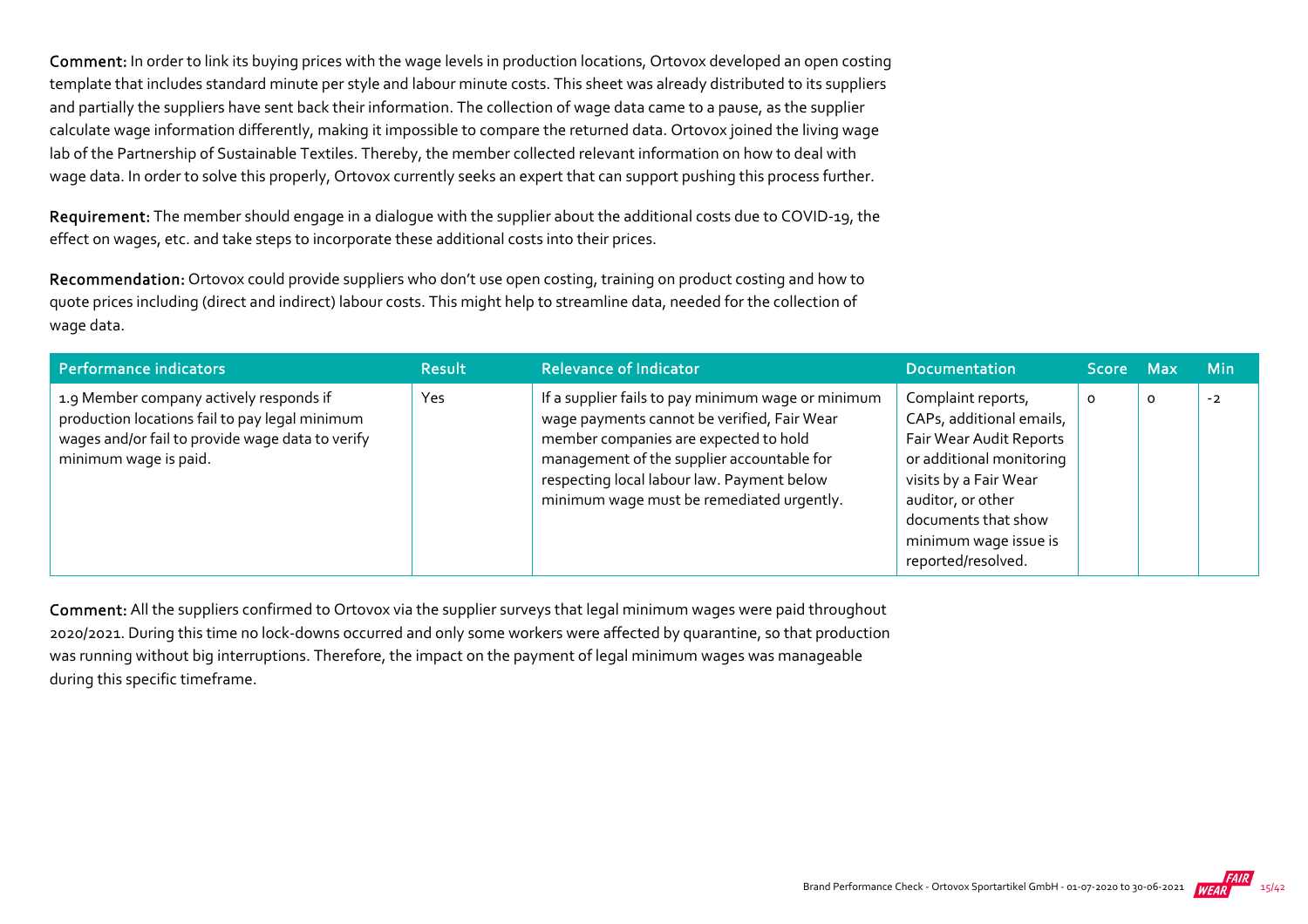While Ortovox requested information from all its suppliers if legal minimum wages were paid and also about their overall order status, it did not verify the responses by requesting wage slips from all its suppliers. In the financial year 2020/2021 the production in Asia was not heavily affected by COVID‐19 and the suppliers (and workers) located within the European Union received support from the governments when needed. Ortovox stated that it is not possible to track the payment of wages from the government. Ortovox also stated that requesting wage slips, in general, is a very sensitive topic and that wage slips are often not shared by both European and Asian suppliers, even when anonymised.

During an audit in 2019, some issues were found linked to this indicator. Wages could not be verified due to inconsistent or incomplete data and allowances, bonuses, or benefits are not paid as legally required. Ortovox followed up with the supplier after the audit. The supplier was frustrated about the auditors and the statements of factory management and auditors were in conflict. To solve this issue, Ortovox initiated another audit with Sumations focusing on wages. Based on this follow‐up audit working time is recorded by an electronic time recording system and time records were available for review for each worker with exact in- and out-time. As the setting of the electronic time writers does not record overtime after 6 pm, an extra list documents the overtime manually. The follow-up visit in October 2019 found that overtime is paid correctly with overtime premium as prescribed by the laws. Regarding allowances, the follow‐up audit found that the attendance bonus of a 1‐day salary and transportation allowance is paid additionally to the monthly basic wage. Free meals are provided for lunch and dinner when workers work more than 2 overtime hours per day. Childcare support is provided to workers who have children under 6 years. This childcare support is very low in comparison with the same allowance provided by the other companies. Also, yearly bonuses are paid 3 times a year.

Another audit of one of its Chinese suppliers revealed that not all workers received a legal minimum wage and recordings of work time are incomplete for temporary and home workers. This is the same supplier that informed Ortovox that the factory will close. Before, the member received this information it had planned a two-year exist scenario, as the supplier was not willing to improve and remediate CAP findings. After the factory ended the business relationship with Ortovox, the member asked if workers received the legal severance pay, the factory confirmed this but did not provide wage slips as evidence.

| Performance indicators                                            | <b>Result</b> | <b>Relevance of Indicator</b>                                                                                                                                                                                                                 | <b>Documentation</b>                                                                                                            | Score Max |   | – Min |
|-------------------------------------------------------------------|---------------|-----------------------------------------------------------------------------------------------------------------------------------------------------------------------------------------------------------------------------------------------|---------------------------------------------------------------------------------------------------------------------------------|-----------|---|-------|
| 1.10 Evidence of late payments to suppliers by<br>member company. | No            | Late payments to suppliers can have a negative<br>impact on production locations and their ability to<br>pay workers on time. Most garment workers have<br>minimal savings, and even a brief delay in payments<br>can cause serious problems. | Based on a complaint or<br>audit report; review of<br>production location and<br>$\perp$ member company<br>financial documents. |           | o | -1    |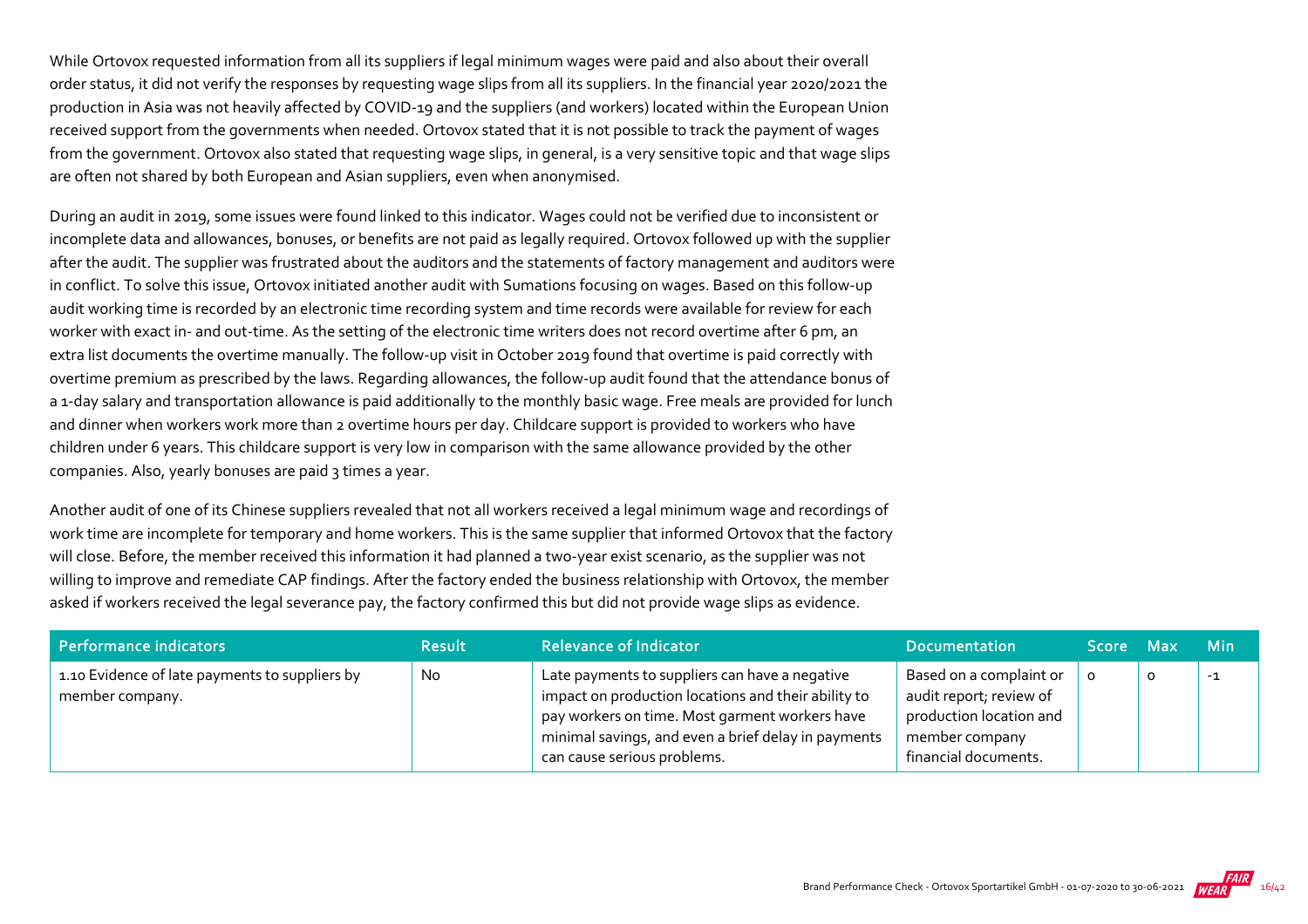Comment: No late payments were identified by Fair Wear. In order to support its suppliers with liquidity issues, Ortovox paid when needed invoices directly/before the payment deadline.

| Performance indicators                                                                                                                             | <b>Result</b> | <b>Relevance of Indicator</b>                                                                                                                                                               | <b>Documentation</b>                                                                                                                                                       | Score Max |   | <b>Min</b> |
|----------------------------------------------------------------------------------------------------------------------------------------------------|---------------|---------------------------------------------------------------------------------------------------------------------------------------------------------------------------------------------|----------------------------------------------------------------------------------------------------------------------------------------------------------------------------|-----------|---|------------|
| 1.11 Degree to which member company assesses<br>and responds to root causes for wages that are<br>lower than living wages in production locations. | Intermediate  | Assessing the root causes for wages lower than living<br>wages will determine what strategies/interventions<br>are needed for increasing wages, which will result in<br>a systemic approach | Evidence of how<br>payment below living<br>wage was addressed,<br>such as: Internal policy<br>and strategy<br>documents, reports,<br>correspondence with<br>factories, etc | 4         | b | $\circ$    |

Comment: In order to gain transparency about the current wage levels and what is needed to move towards living wages, Ortovox initiated a wage analysis at its Ukrainian supplier. Since 2020, Ortovox planned to kick off this analysis but was slowed down due to COVID‐19. As a first step, an audit was scheduled to collect data on wages. Due to COVID‐19, this audit was not conducted and therefore the initiative had to be postponed. The delay caused frustration on the side of Ortovox as the member had the goal to have proceeded further with this topic in 2020/2021.

With other suppliers, other issues need to be solved first before a wage analysis can be conducted. For instance, several suppliers do not record working time and therefore capacity-building about internal monitoring needs to be implemented first. Ortovox is planning to develop supplier training for internal monitoring, in order to build skills on side of its suppliers.

Recommendation: Once COVID‐19 allows, Fair Wear encourages Ortovox to involve worker representatives and local organisations in assessing root causes of wages lower than living wages.

| Performance indicators                                                                                   | <b>Result</b> | <b>Relevance of Indicator</b>                                                                                                                                                                                                                                        | <b>Documentation</b>                                   | Score Max | <b>Min</b> |
|----------------------------------------------------------------------------------------------------------|---------------|----------------------------------------------------------------------------------------------------------------------------------------------------------------------------------------------------------------------------------------------------------------------|--------------------------------------------------------|-----------|------------|
| 1.12 Percentage of production volume from<br>factories owned by the member company (bonus<br>indicator). | None          | Owning a supplier increases the accountability and<br>reduces the risk of unexpected CoLP violations.<br>Given these advantages, this is a bonus indicator.<br>Extra points are possible, but the indicator will not<br>negatively affect an member company's score. | Supplier information<br>provided by member<br>company. | N/A       |            |

Comment: Ortovox has no own factories.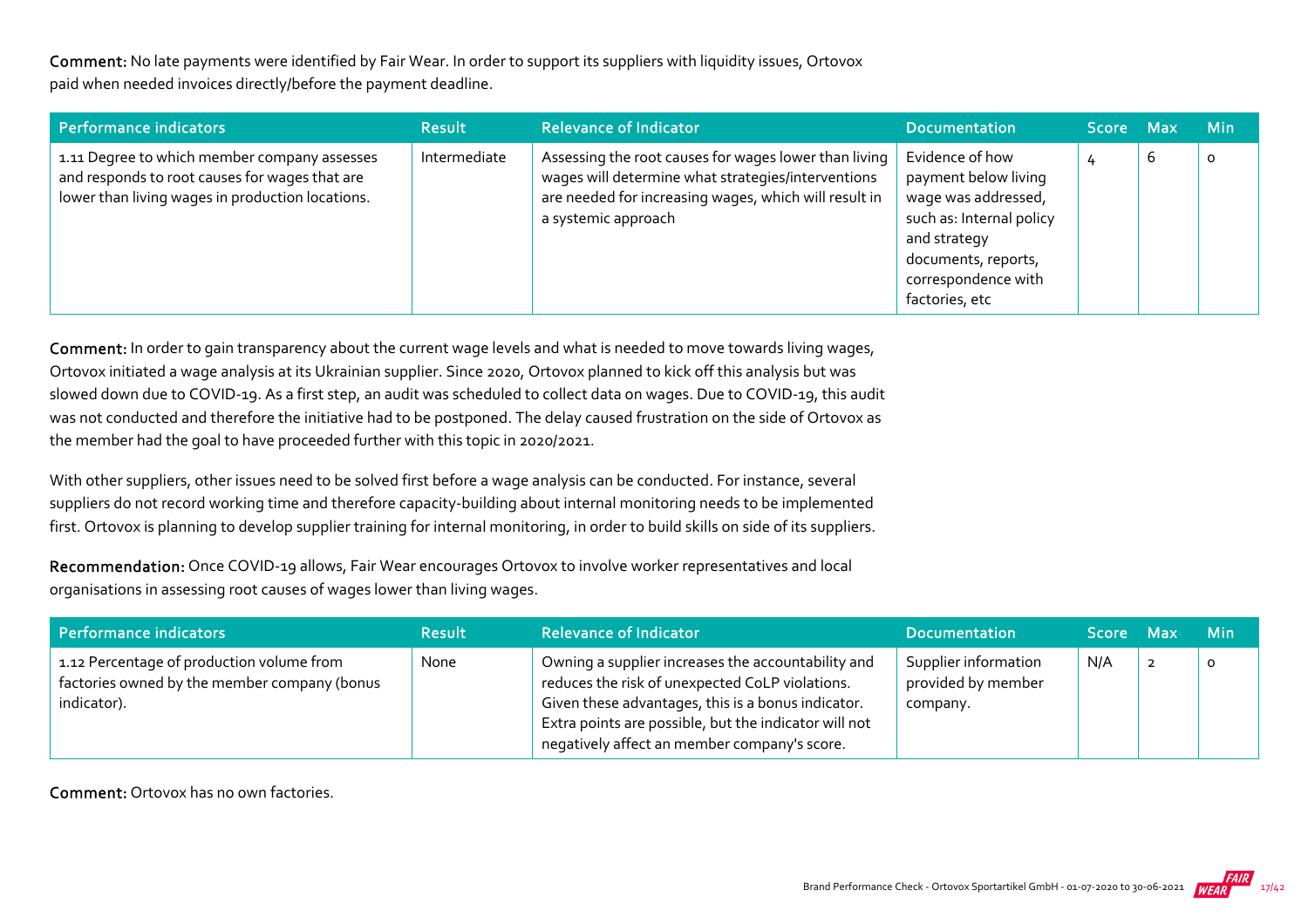| Performance indicators                                         | <b>Result</b> | <b>Relevance of Indicator</b>                                                                                                                                                                | <b>Documentation</b>                                                                                                                                                        | Score Max |   | <b>Min</b> |
|----------------------------------------------------------------|---------------|----------------------------------------------------------------------------------------------------------------------------------------------------------------------------------------------|-----------------------------------------------------------------------------------------------------------------------------------------------------------------------------|-----------|---|------------|
| 1.13 Member company determines and finances<br>wage increases. | Intermediate  | Assessing the root causes for wages lower than living<br>wages will determine what strategies/interventions<br>are needed for increasing wages, which will result in<br>a systemic approach. | Evidence of how<br>payment below living<br>wage was addressed,<br>such as: internal policy<br>and strategy<br>documents, reports,<br>correspondence with<br>factories, etc. |           | b | $\circ$    |

Comment: Ortovox is working towards analysing the wage gap at one of its Ukrainian suppliers in order to know how much wages need to increase. The process was slowed down due to COVID-19 (see indicator 1.8).

Ortovox started internal discussions around this topic with top management and aims to develop a strategy to ensure all departments are aligned about how a wage increase can get financed.

Requirement: Ortovox should analyse what is needed to increase wages and develop a strategy to finance the costs of wage increases.

| Performance indicators                                                                              | <b>Result</b> | <b>Relevance of Indicator</b>                                                                                             | <b>Documentation</b>                                                                                                                                                             | Score Max |   | <b>Min</b> |
|-----------------------------------------------------------------------------------------------------|---------------|---------------------------------------------------------------------------------------------------------------------------|----------------------------------------------------------------------------------------------------------------------------------------------------------------------------------|-----------|---|------------|
| 1.14 Percentage of production volume where the<br>member company pays its share of the target wage. | о%            | Fair Wear member companies are challenged to<br>adopt approaches that absorb the extra costs of<br>$\,$ increasing wages. | Member company's own<br>documentation,<br>evidence of target wage<br>implementation, such as<br>wage reports, factory<br>documentation,<br>communication with<br>factories, etc. |           | ь | $\circ$    |

Comment: Until now neither a living wage nor a target was implemented on behalf of Ortovox.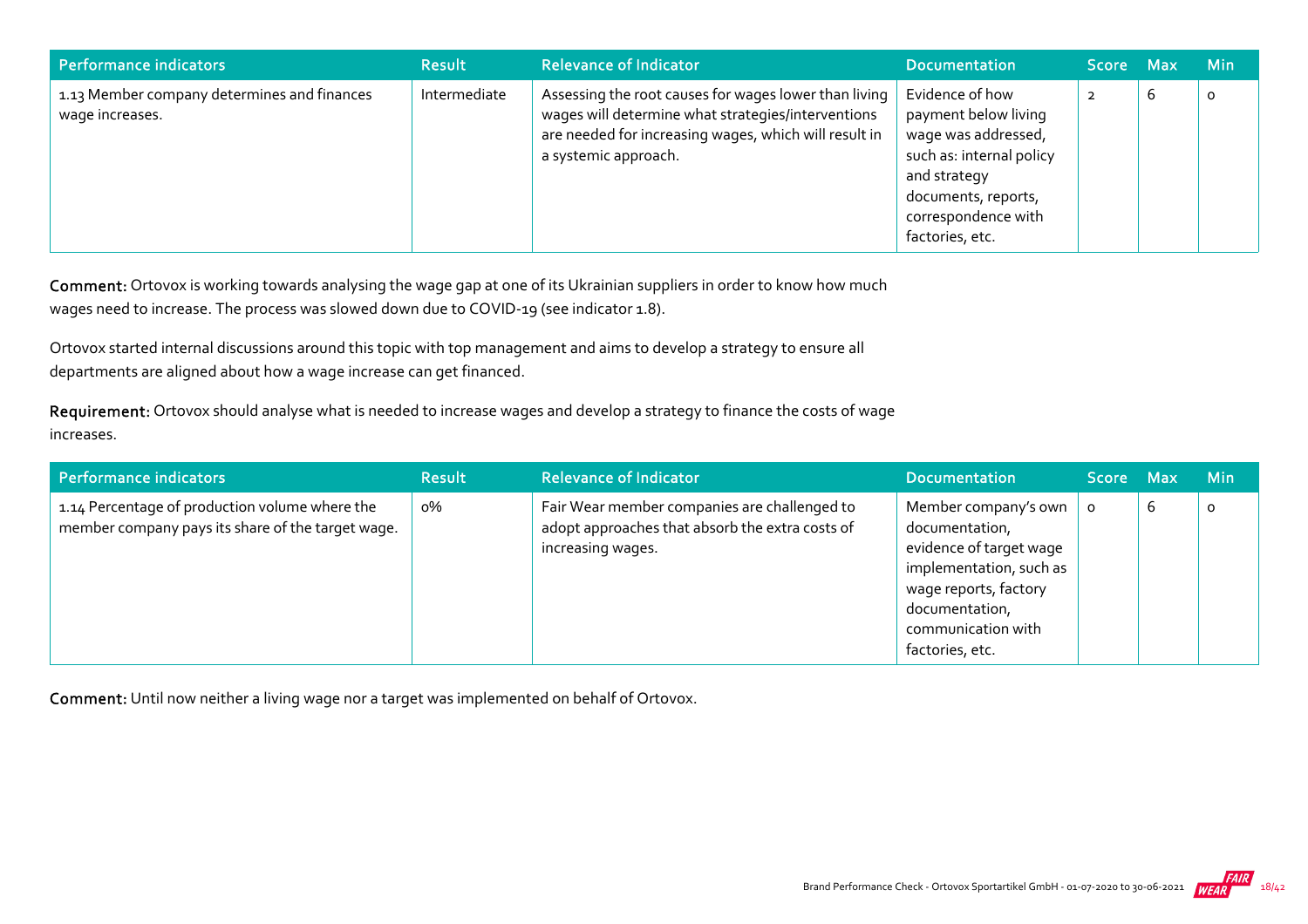# Purchasing Practices

Possible Points: 52

Earned Points: 29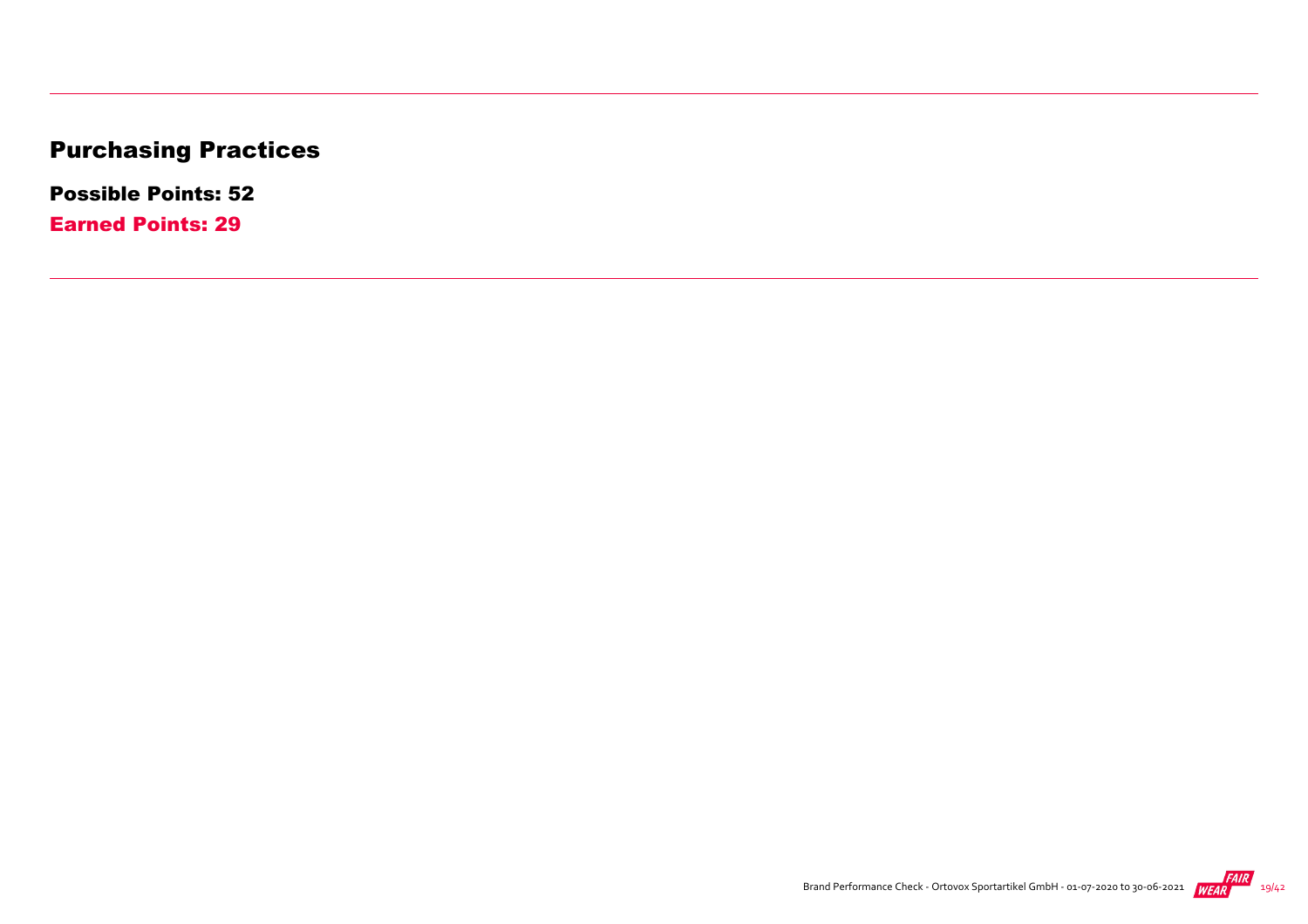# 2. Monitoring and Remediation

| <b>Basic measurements</b>                                                                     | <b>Result</b>                                                     | <b>Comments</b>                                                                                                                                                  |
|-----------------------------------------------------------------------------------------------|-------------------------------------------------------------------|------------------------------------------------------------------------------------------------------------------------------------------------------------------|
| % of production volume where an audit took place.                                             | 52%                                                               |                                                                                                                                                                  |
| % of production volume where monitoring requirements for low-risk countries are<br>fulfilled. | 31%                                                               | To be counted towards the monitoring threshold, FWF<br>low-risk policy should be implemented. See indicator 2.9.<br>(N/A = no production in low risk countries.) |
| Member meets monitoring requirements for tail-end production locations.                       | No (implementation will be<br>assessed next performance<br>check) | FWF members must meet tail-end monitoring<br>requirements. Implementation will be assessed during<br>next Brand Performance check.                               |
| Requirement(s) for next performance check                                                     |                                                                   | All factories must be visited by Ortovox staff at least once every 3 years.                                                                                      |
| Total monitoring threshold:                                                                   | 83%                                                               | Measured as percentage of production volume<br>(Minimums: 1 year: 40%; 2 years 60%; 3 years+: 80-100%)                                                           |

| Performance indicators                                                                               | Result | <b>Relevance of Indicator</b>                                                                                    | <b>Documentation</b>                                                              | Score Max |   | <b>Min</b> |
|------------------------------------------------------------------------------------------------------|--------|------------------------------------------------------------------------------------------------------------------|-----------------------------------------------------------------------------------|-----------|---|------------|
| 2.1 Specific staff person is designated to follow up<br>on problems identified by monitoring system. | Yes    | Followup is a serious part of Fair Wear membership,<br>and cannot be successfully managed on an ad-hoc<br>basis. | Manuals, emails, etc.,<br>demonstrating who the<br>designated staff person<br>.כו |           | 2 | $-2$       |

Comment: Ortovox has a designated CSR team to follow up on findings identified by the monitoring system.

| Performance indicators                                     | <b>Result</b>                                                          | <b>Relevance of Indicator</b>                                                                                                                                                    | <b>Documentation</b>                 | Score Max | <b>Min</b> |
|------------------------------------------------------------|------------------------------------------------------------------------|----------------------------------------------------------------------------------------------------------------------------------------------------------------------------------|--------------------------------------|-----------|------------|
| 2.2 Quality of own auditing system meets FWF<br>standards. | Member makes<br>use of FWF<br>audits and/or<br>external audits<br>only | In case Fair Wear teams cannot be used, the<br>member companies' own auditing system must<br>ensure sufficient quality in order for Fair Wear to<br>approve the auditing system. | Information on audit<br>methodology. | N/A       | $-1$       |

Comment: Ortovox makes use of Fair Wear audits and external audits only.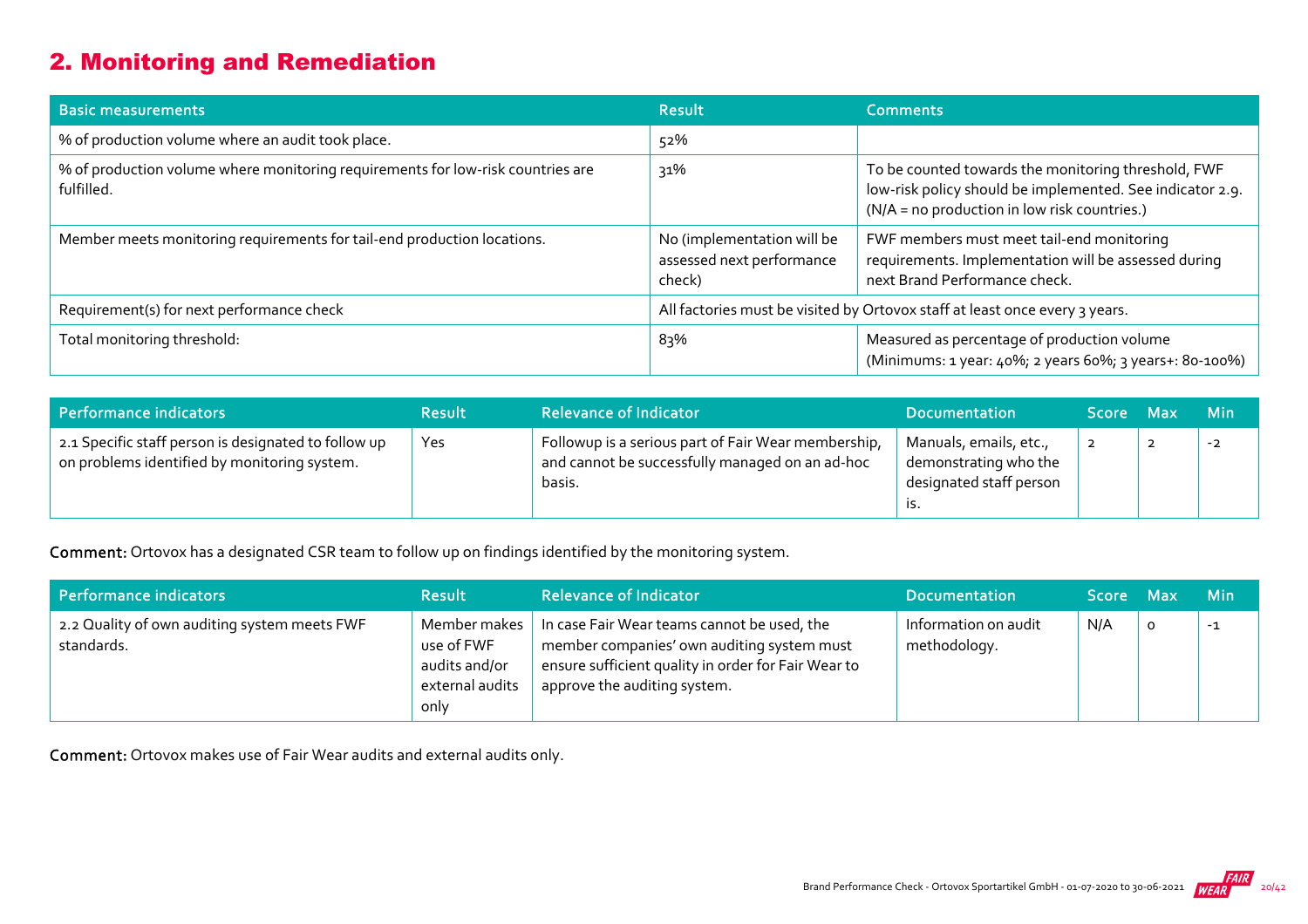| Performance indicators                                                                                                                                                                            | <b>Result</b> | <b>Relevance of Indicator</b>                                                                                                                                                                    | <b>Documentation</b>                                                                                                                      | Score Max | <b>Min</b> |
|---------------------------------------------------------------------------------------------------------------------------------------------------------------------------------------------------|---------------|--------------------------------------------------------------------------------------------------------------------------------------------------------------------------------------------------|-------------------------------------------------------------------------------------------------------------------------------------------|-----------|------------|
| 2.3 Audit Report and Corrective Action Plan (CAP)<br>findings are shared with factory and worker<br>representation where applicable. Improvement<br>timelines are established in a timely manner. | Yes           | 2 part indicator: Fair Wear audit reports were shared<br>and discussed with suppliers within two months of<br>audit receipt AND a reasonable time frame was<br>specified for resolving findings. | Corrective Action Plans,<br>emails; findings of<br>followup audits; brand<br>representative present<br>during audit exit<br>meeting, etc. |           | $-1$       |

Comment: Ortovox shares the audit report and corrective action plan with its suppliers immediately. When possible the member meets the suppliers directly after the audit to collect their opinion and impression of the audit. Sometimes also virtual closing meetings are conducted, during which worker representatives are present. A direct conversation with worker representatives is not possible due to language barriers. The member feels that the worker representation is often just present for the protocol, but without real involvement. Together with the supplier, Ortovox prioritizes the CAP findings and sets‐up timeframes.

Recommendation: Fair Wear recommends to include the audit monitoring process in its supplier workshop on internal monitoring. Thereby suppliers can develop a process that includes worker representatives more closely in the audit process for instance by defining a clear role and tasks for them. To strengthen the role of worker representation, a system can be developed that creates information flow from workers to worker representation.

| <b>Performance indicators</b>                                                                                               | <b>Result</b> | <b>Relevance of Indicator</b>                                                                                                                                  | <b>Documentation</b>                                                                                                                                                                                                                 | Score Max |   | <b>Min</b> |
|-----------------------------------------------------------------------------------------------------------------------------|---------------|----------------------------------------------------------------------------------------------------------------------------------------------------------------|--------------------------------------------------------------------------------------------------------------------------------------------------------------------------------------------------------------------------------------|-----------|---|------------|
| 2.4 Degree of progress towards resolution of<br>existing Corrective Action Plans and remediation of<br>identified problems. | Intermediate  | Fair Wear considers efforts to resolve CAPs to be<br>one of the most important things that member<br>companies can do towards improving working<br>conditions. | CAP-related<br>documentation<br>including status of<br>findings, documentation<br>of remediation and<br>follow up actions taken<br>by member. Reports of<br>quality assessments.<br>Evidence of<br>understanding relevant<br>issues. | 6         | 8 | $-2$       |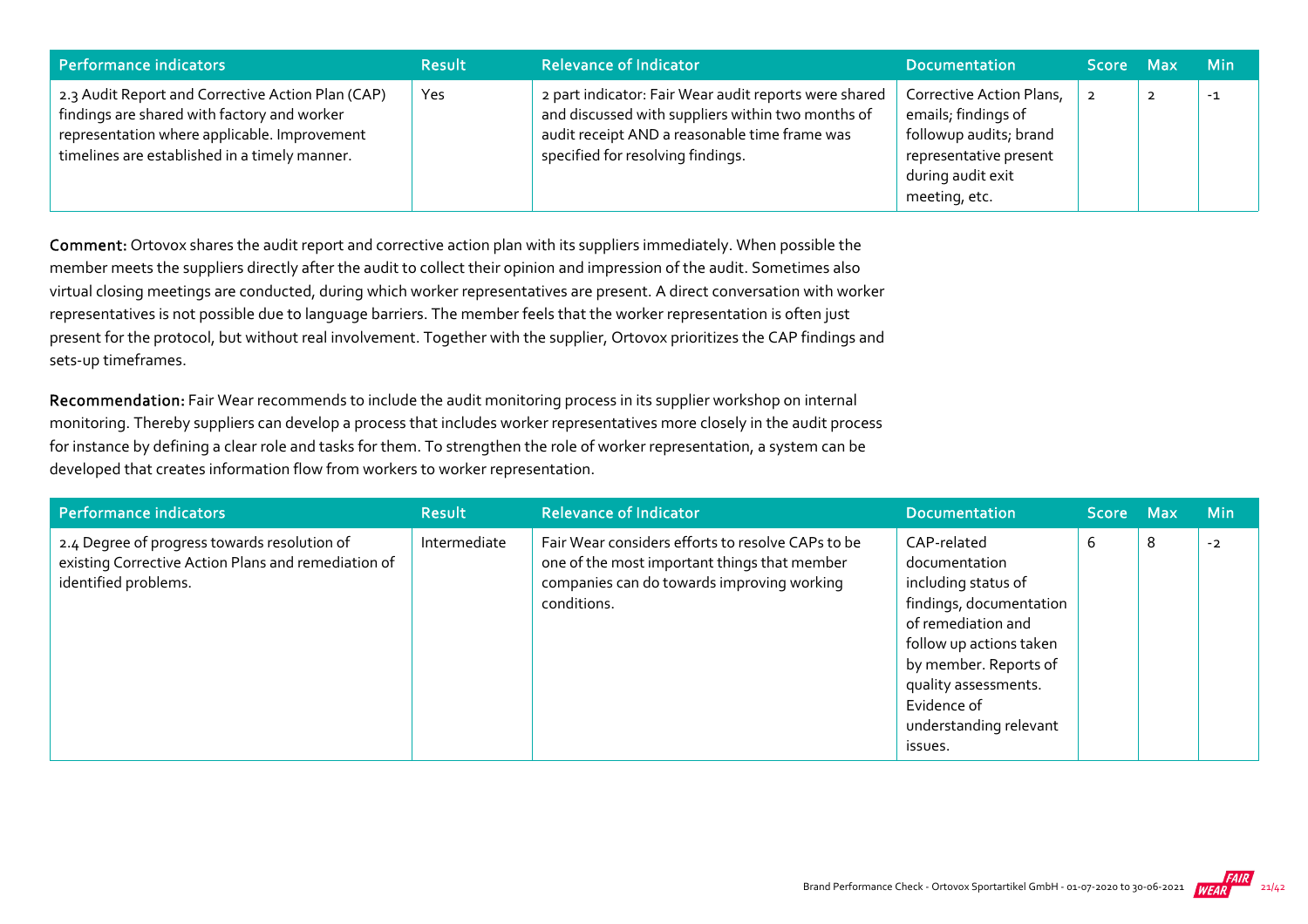Comment: To keep track of ongoing CAPs, Ortovox documents the status in an audit overview sheet. The different labour standards are evaluated from one to ten and highlighted in different colours. This helps to get a quick overview of the status of CAPs and the development of suppliers per labour standards. The table also helps to compare the performance of the different suppliers. High-risk findings are additionally inserted as a follow-up task in the task management tool of the CSR department.

One CAP follow‐up of one of its Chinese suppliers was tough and work‐intensive. Deadlines were constantly missed and Ortovox had to reach out repeatedly. The factory was missing a formalized process to deal with the complaints in the complaint boxes. In a previous audit, the finding was a missing complaint box, which the factory had installed and the management did not understand why a process is needed. To raise awareness about this topic and to remediate it, Ortovox had planned a Fair Wear training on communication, but this was not facilitated due to COVID-19. One of the root causes of this finding is a missing CSR monitoring system of its supplier. While Ortovox plans to organise an internal monitoring workshop for its European suppliers to address root causes of non‐compliance, it considers to offer this workshop as well for Asian suppliers. Another solution to this issue is peer learning. Ortovox aims to promote more peer learning amongst its suppliers so not everyone had to tackle issues by themselves. As a first step, a supplier workshop will be hosted for its European suppliers.

The impact of COVID‐19 for the specific timeframe 2020/2021 was manageable. Thanks to the COVID‐19 specific risk analysis and its supplier surveys, Ortovox was well informed about the situation in its production countries and at its suppliers. None of the member's suppliers was closed and production was running. The boom in the outdoor branch diminished the risk for job and wage loss, as the majority of Ortovox's suppliers had more orders than usual. The COVID‐19 risk analysis also included information about available government aid, which helped Ortovox to monitor the risk of wage and job loss during potential lock-downs and quarantine. To monitor the risk of wage loss further, Ortovox requested information on order status and the payment of legal minimum wages via its supplier surveys. None of the suppliers indicated any risk regarding the payment. Verifying the payment of wages is perceived as challenging by Ortovox and as well its suppliers, which often do not approve to share such sensitive data. When some workers of its European suppliers were in quarantine 80% of the wages was paid by the governments. According to Ortovox, the payment of the government was not possible to verify.

The supplier surveys also collected information on the implementation of OHS measures. And those measures were also discussed in the weekly calls between suppliers and production planning.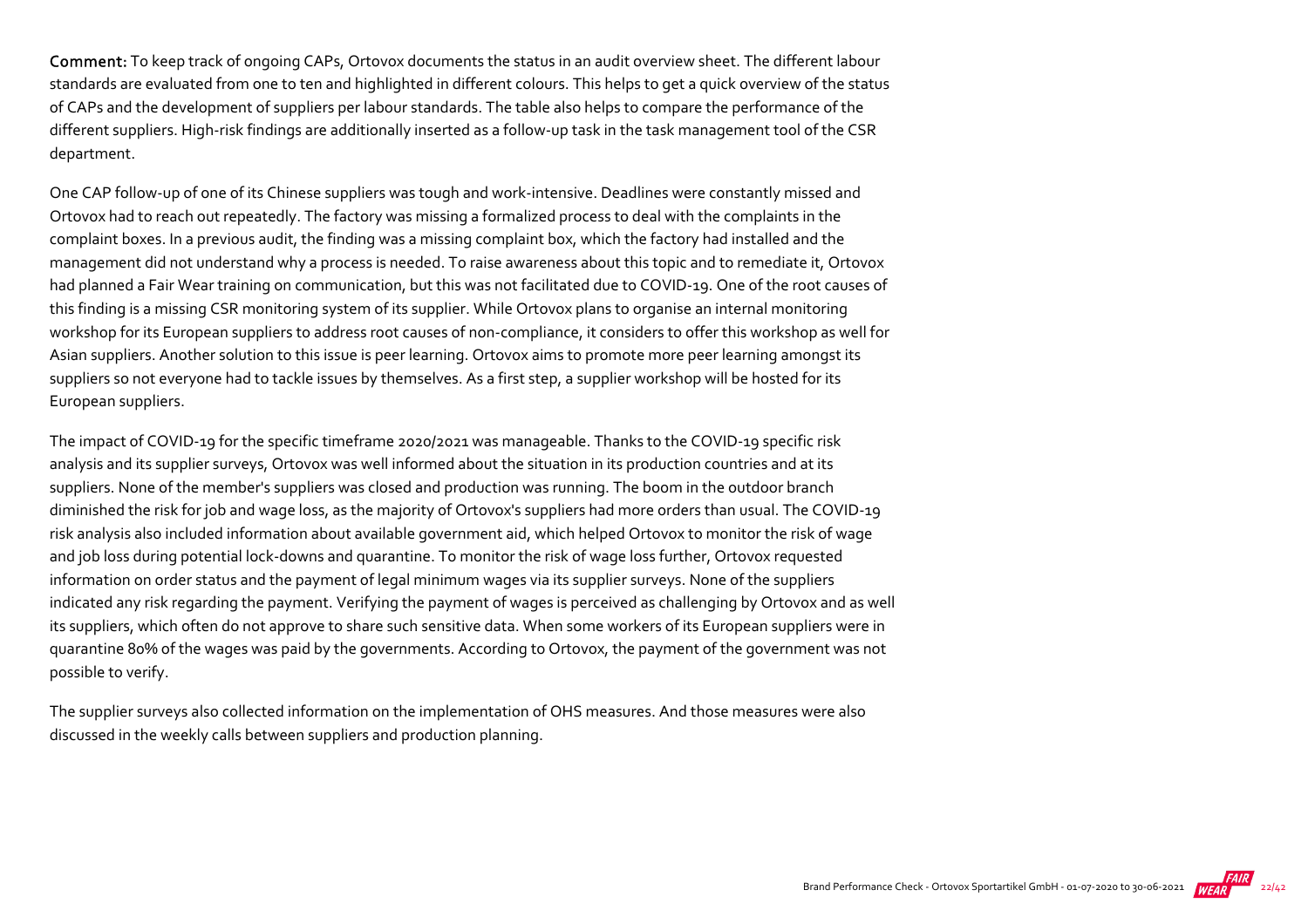Recommendation: It is advised to include worker representation in the remediation process. Either to engage workers in identifying and implementing improvements or to verify realised improvements. Therefore, Fair Wear encourages Ortovox to go through with its supplier workshop on internal monitoring and to include the involvement of worker representation during audits in a systematic way.

Moreover, Fair Wear recommends Ortovox to only close issues when verification can be provided by showing proof (pictures, documentation) or by on‐site visits of Ortovox, by including worker representation, or an independent third party.

| Performance indicators                                                                                                                           | <b>Result</b>  | <b>Relevance of Indicator</b>                                                                                                                                                                                                                  | <b>Documentation</b>                                                                                                           | Score Max | <b>Min</b> |
|--------------------------------------------------------------------------------------------------------------------------------------------------|----------------|------------------------------------------------------------------------------------------------------------------------------------------------------------------------------------------------------------------------------------------------|--------------------------------------------------------------------------------------------------------------------------------|-----------|------------|
| 2.5 Percentage of production volume from<br>production locations that have been visited by the<br>member company in the previous financial year. | not applicable | Due to the Covid-19 pandemic, brands could often<br>not visit their suppliers from March - December<br>2020. For consistency purposes, we therefore<br>decided to score all our member brands N/A on<br>visiting suppliers over the year 2020. | Member companies<br>should document all<br>production location<br>visits with at least the<br>date and name of the<br>visitor. | N/A       |            |

Comment: As travel was restricted due to the COVID‐19 pandemic, this indicator is not applicable in 2020/2021 for all Fair Wear members. Nevertheless, Ortovox was able to visit 16% of its production locations in 2020/2021. The quality managers of Ortovox in China and Eastern Europe were able to visit a few production sides.

| Performance indicators                                          | <b>Result</b>                                                        | <b>Relevance of Indicator</b>                                                                                               | <b>Documentation</b>                                                                                    | <b>Score</b> | Max | <b>Min</b> |
|-----------------------------------------------------------------|----------------------------------------------------------------------|-----------------------------------------------------------------------------------------------------------------------------|---------------------------------------------------------------------------------------------------------|--------------|-----|------------|
| 2.6 Existing audit reports from other sources are<br>collected. | Yes, quality<br>assessed and<br>corrective<br>actions<br>implemented | Existing reports form a basis for understanding the<br>issues and strengths of a supplier, and reduces<br>duplicative work. | Audit reports are on file;<br>evidence of followup on<br>prior CAPs. Reports of<br>quality assessments. |              |     | $\circ$    |

Comment: Ortovox requested three existing audit reports from its suppliers. The reports were reviewed and relevant findings integrated in its monitoring. When working with a new supplier Ortovox prefers to initiate a new audit as the existing audits often are of poor quality.

Ortovox sources from a couple of countries, in which Fair Wear is not active. Therefore, the brand is dependent on external organisations. The brand collaborates with mainly one audit company, which matches its quality requirements.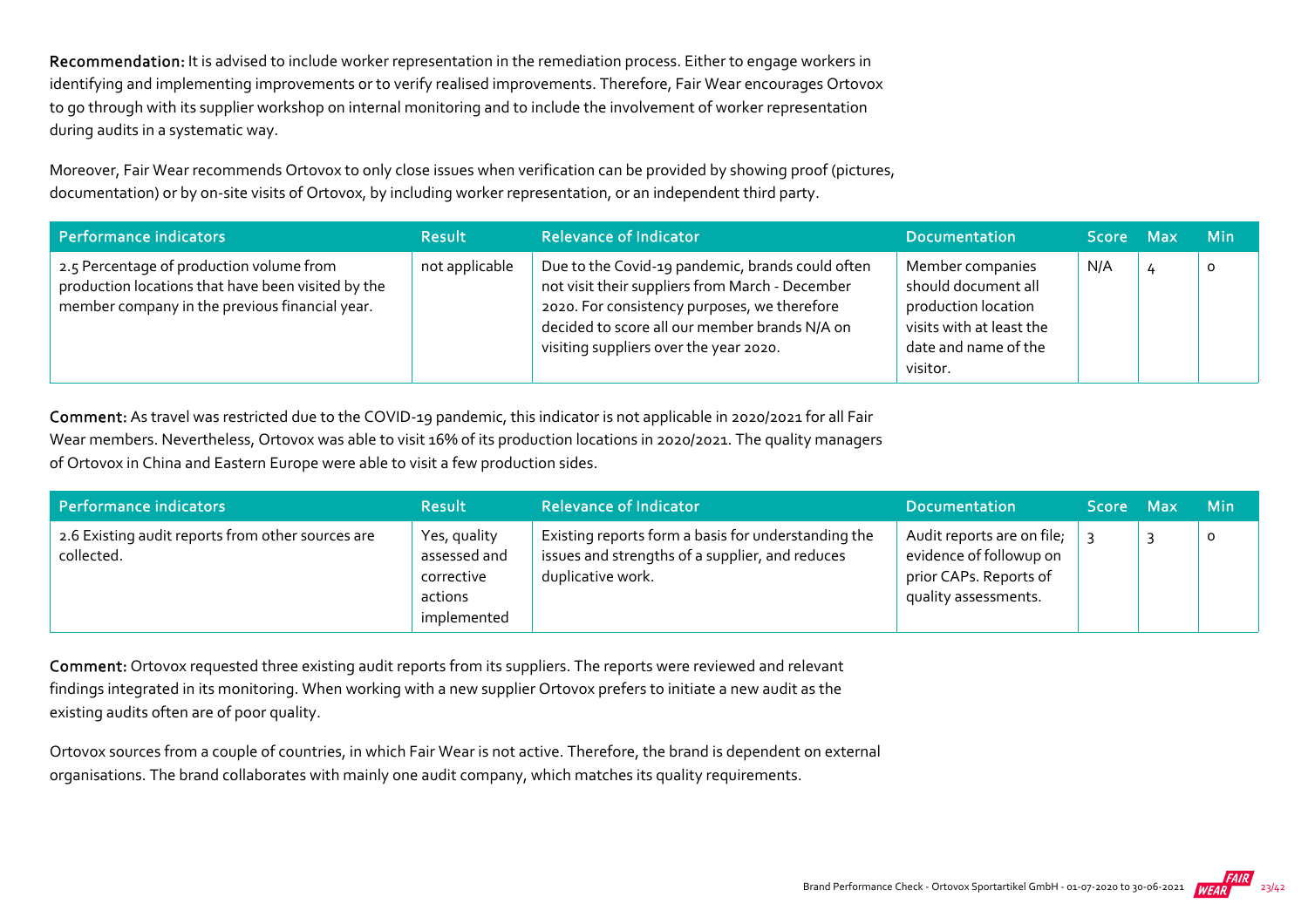| <b>Performance indicators</b>                                                                              | <b>Result</b>                                                    | <b>Relevance of Indicator</b>                                                                                                                                                                                                                                                                                                                                                                              | <b>Documentation</b>                                                                                                                                                                                                                                                               | <b>Score</b> | <b>Max</b> | <b>Min</b> |
|------------------------------------------------------------------------------------------------------------|------------------------------------------------------------------|------------------------------------------------------------------------------------------------------------------------------------------------------------------------------------------------------------------------------------------------------------------------------------------------------------------------------------------------------------------------------------------------------------|------------------------------------------------------------------------------------------------------------------------------------------------------------------------------------------------------------------------------------------------------------------------------------|--------------|------------|------------|
| 2.7 Compliance with FWF risk policies.                                                                     | Advanced<br>result on all<br>relevant<br>policies                | Aside from regular monitoring and remediation<br>requirements under Fair Wear membership,<br>countries, specific areas within countries or specific<br>product groups may pose specific risks that require<br>additional steps to address and remediate those<br>risks. Fair Wear requires member companies to be<br>aware of those risks and implement policy<br>requirements as prescribed by Fair Wear. | Policy documents,<br>inspection reports,<br>evidence of cooperation<br>with other customers<br>sourcing at the same<br>factories, reports of<br>meetings with suppliers,<br>reports of additional<br>activities and/or<br>attendance lists as<br>mentioned in policy<br>documents. | 6            | 6          | $-2$       |
| Compliance with FWF enhanced monitoring<br>programme Bangladesh                                            | Policies are not<br>relevant to the<br>company's<br>supply chain |                                                                                                                                                                                                                                                                                                                                                                                                            |                                                                                                                                                                                                                                                                                    | N/A          | 6          | $-2$       |
| Compliance with FWF Myanmar policy                                                                         | Policies are not<br>relevant to the<br>company's<br>supply chain |                                                                                                                                                                                                                                                                                                                                                                                                            |                                                                                                                                                                                                                                                                                    | N/A          | 6          | $-2$       |
| Compliance with FWF guidance on abrasive blasting                                                          | Policies are not<br>relevant to the<br>company's<br>supply chain |                                                                                                                                                                                                                                                                                                                                                                                                            |                                                                                                                                                                                                                                                                                    | N/A          | 6          | $-2$       |
| Compliance with FWF quidance on risks related to<br>Turkish garment factories employing Syrian<br>refugees | Policies are not<br>relevant to the<br>company's<br>supply chain |                                                                                                                                                                                                                                                                                                                                                                                                            |                                                                                                                                                                                                                                                                                    | N/A          | 6          | $-2$       |
| Other risks specific to the member's supply chain<br>are addressed by its monitoring system                | Advanced                                                         |                                                                                                                                                                                                                                                                                                                                                                                                            |                                                                                                                                                                                                                                                                                    | 6            | 6          | $-2$       |

Comment: Ortovox does not have production in Bangladesh, Myanmar or Turkey and does not produce denim products. To monitor risks at subcontractors, Ortovox conducts full audits at subcontractors and also invited subcontractors to the one‐ on‐one calls.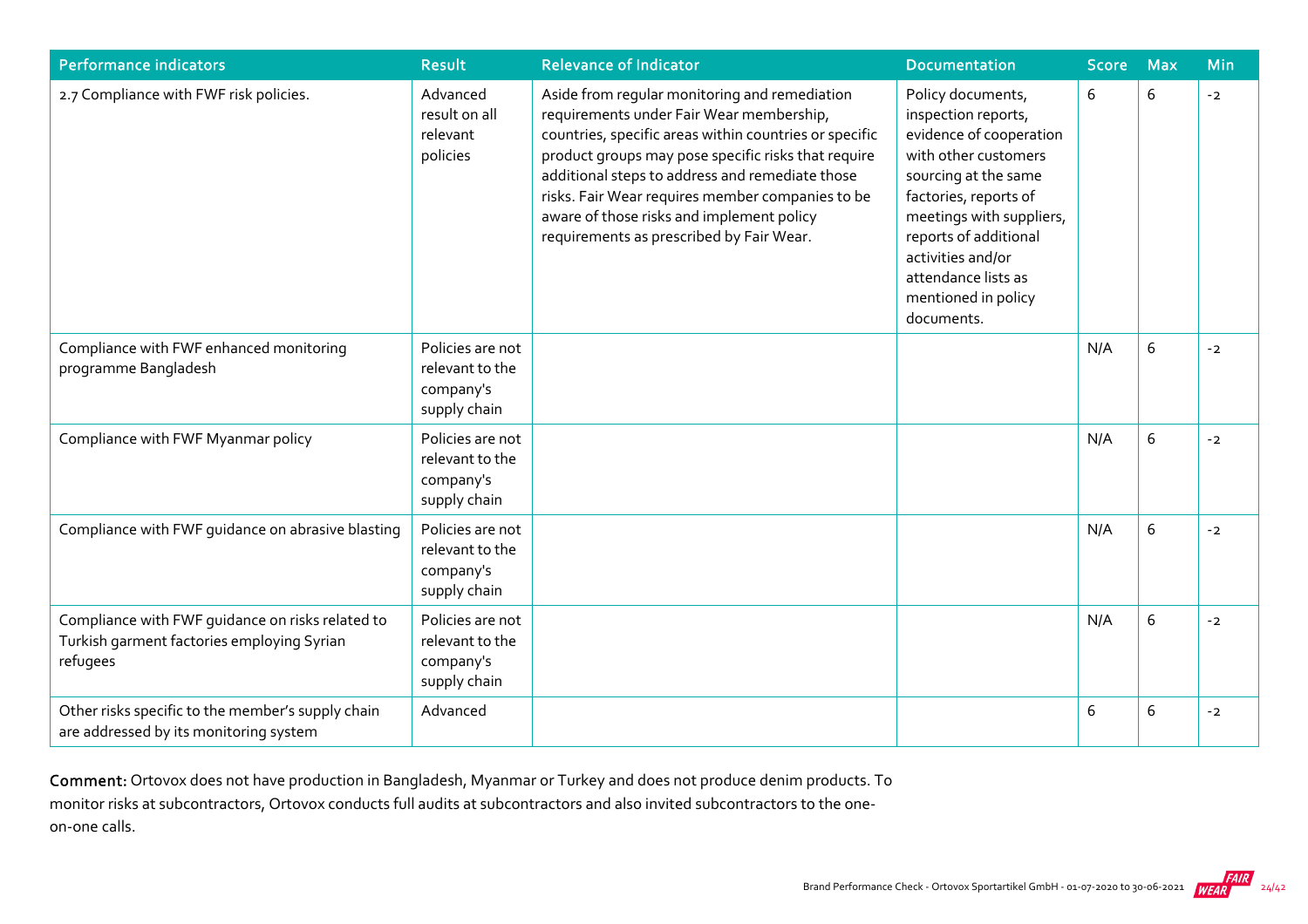#### COVID‐19 Risk identification and follow‐up:

When it comes to COVID-19, OHS measures were already in place when the financial year 2020/2021 started. The continuation of the OHS measures was followed‐up via the supplier questionnaires and in personal conversations. Additionally, the COVID-19 specific risk assessment supported Ortovox to be up to date about recent developments in its production countries and to monitor potential risks closely. Fortunately, during the timeframe 2020/2021, the impact of the pandemic was manageable. Ortovox did not investigate the added costs for suppliers for implementing COVID‐19 protective measures and it did not factor these costs into its buying prices. However, the member asked its suppliers if support was needed. Support was given when needed in form of earlier payment and sharing the costs for air freight. The Fair Wear Worker Information videos were not shared with factories.

#### Vietnam and China:

To monitor the risk regarding forced labour in China, Ortovox first assessed the origin of its cotton with the help of the fabric department. Thereby, the member found out that its cotton comes from Turkey and India. Additionally, Ortovox participated in Global Works Project by Fair Wear to learn more about its tier 1 and tier 2 suppliers in China. The business licenses of those suppliers were uploaded by the member in the Fair Wear database.

Regarding the labour standard Freedom of Association and the risk of non‐compliance in Vietnam, Ortovox has already taken some first steps. One of its Vietnamese suppliers already participated in the WEP on communication and another training was already requested for another supplier. Fair Wear expects Ortovox to follow up on those trainings in more detail to ensure that the next steps are taken by its suppliers. Moreover, Ortovox is encouraged to follow up on excessive overtime at its Chinese and Vietnamese suppliers more thoroughly.

#### Italy:

While Italy is considered a high-risk country due to migrant labour, it is not a risk at the Italian supplier of Ortovox. The supplier in Italy has lots of automated processes as it is producing socks. The supplier is certified with SA 8000 and based on the audit report no migrants are employed.

#### Gender:

Being aware of gender discrimination in the garment supply chain, Ortvox initiated a training on sexual violence at one of its Chinese suppliers in 2020.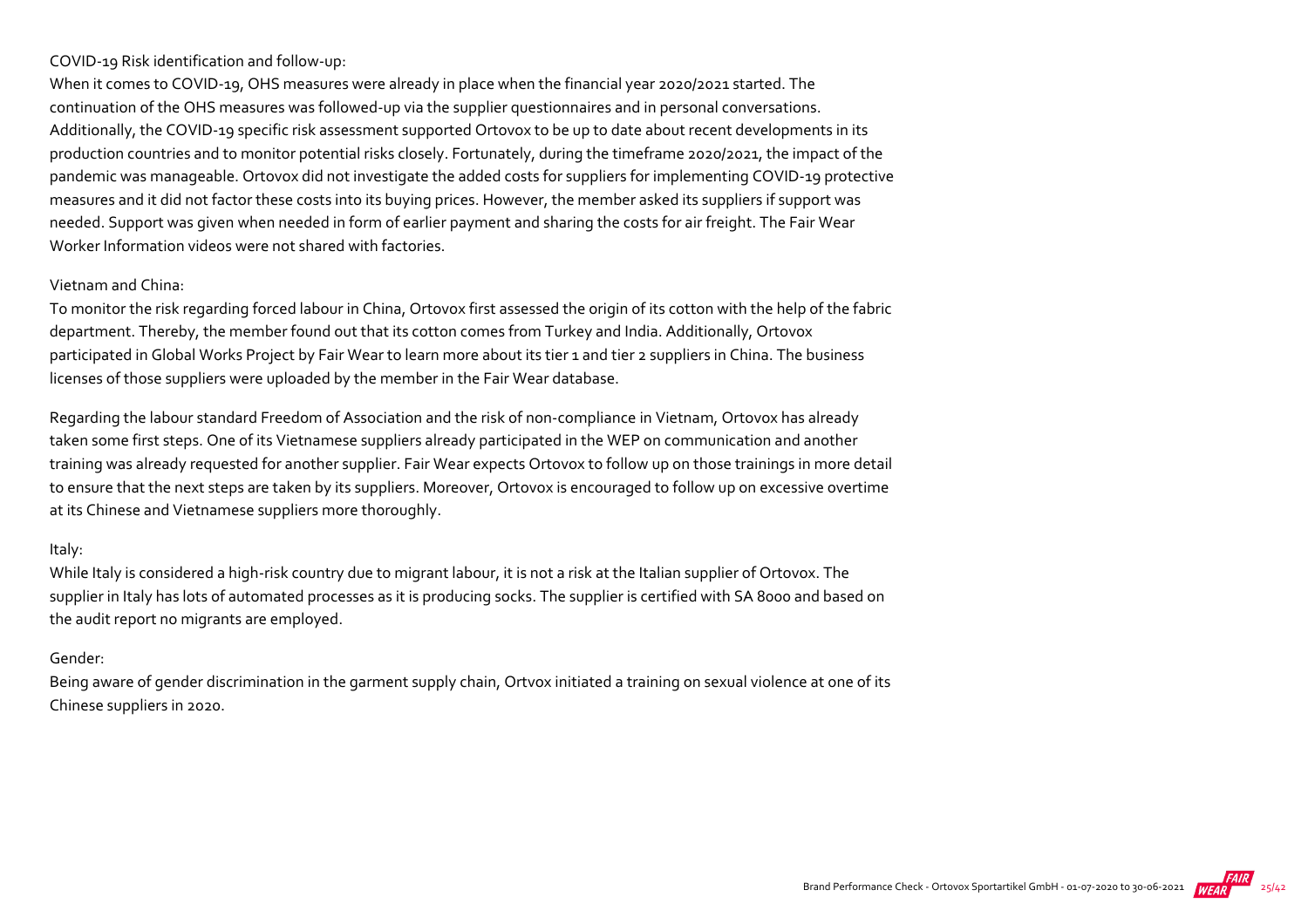| Performance indicators                                                                                                   | <b>Result</b>         | <b>Relevance of Indicator</b>                                                                                                                                                                                                                       | <b>Documentation</b>                                             | Score Max |   | <b>Min</b> |
|--------------------------------------------------------------------------------------------------------------------------|-----------------------|-----------------------------------------------------------------------------------------------------------------------------------------------------------------------------------------------------------------------------------------------------|------------------------------------------------------------------|-----------|---|------------|
| 2.8 Member company cooperates with other FWF<br>member companies in resolving corrective actions<br>at shared suppliers. | Active<br>cooperation | Cooperation between customers increases leverage<br>and chances of successful outcomes. Cooperation<br>also reduces the chances of a factory having to<br>conduct multiple Corrective Action Plans about the<br>same issue with multiple customers. | Shared CAPs, evidence<br>of cooperation with<br>other customers. |           | ∸ | $-1$       |

Comment: Ortovox actively cooperates where possible with Fair Wear members to address issues related to labour conditions. Besides the joint risk assessment during COVID‐19, Ortovox reached out to a brand sourcing at the same supplier to exchange ideas. In general, Ortovox hopes for more collaboration within this industry.

| Performance indicators                                                                                        | <b>Result</b> | <b>Relevance of Indicator</b>                                                                                                                                                                                                                                                                    | <b>Documentation</b>                                                                                                                                          | Score Max |                | ⊟ Min   |
|---------------------------------------------------------------------------------------------------------------|---------------|--------------------------------------------------------------------------------------------------------------------------------------------------------------------------------------------------------------------------------------------------------------------------------------------------|---------------------------------------------------------------------------------------------------------------------------------------------------------------|-----------|----------------|---------|
| 2.9 Percentage of production volume where<br>monitoring requirements for low-risk countries are<br>fulfilled. | 100%          | Low-risk countries are determined by the presence<br>and proper functioning of institutions which can<br>guarantee compliance with national and<br>international standards and laws. Fair Wear has<br>defined minimum monitoring requirements for<br>production locations in low-risk countries. | Documentation of visits,<br>notification of suppliers<br>of Fair Wear<br>membership; posting of<br>worker information<br>sheets, completed<br>questionnaires. |           | $\overline{2}$ | $\circ$ |

#### Member undertakes additional activities to monitor suppliers.: Yes (1)

Comment: In the last three years, only one supplier in Lithuania has not been visited. Production only started in 2020, so this visit was not possible due to COVID‐19. Also, a few audits were conducted in the last three years in Italy and Latvia.

Extra monitoring activities in low-risk countries include supplier surveys and one-on-one phone calls.

Recommendation: Ortovox is advised to conduct a mapping of its supply chain in Italy that includes: investigation of subcontractors, the ownership structure of production locations, the number of workers and the type of employment relationship (irregular and migrant employment) to identify and mitigate potential labour rights violations. Ortovox is encouraged to visit its production locations in Italy to discuss the risks associated with irregular and migrant employment relationships.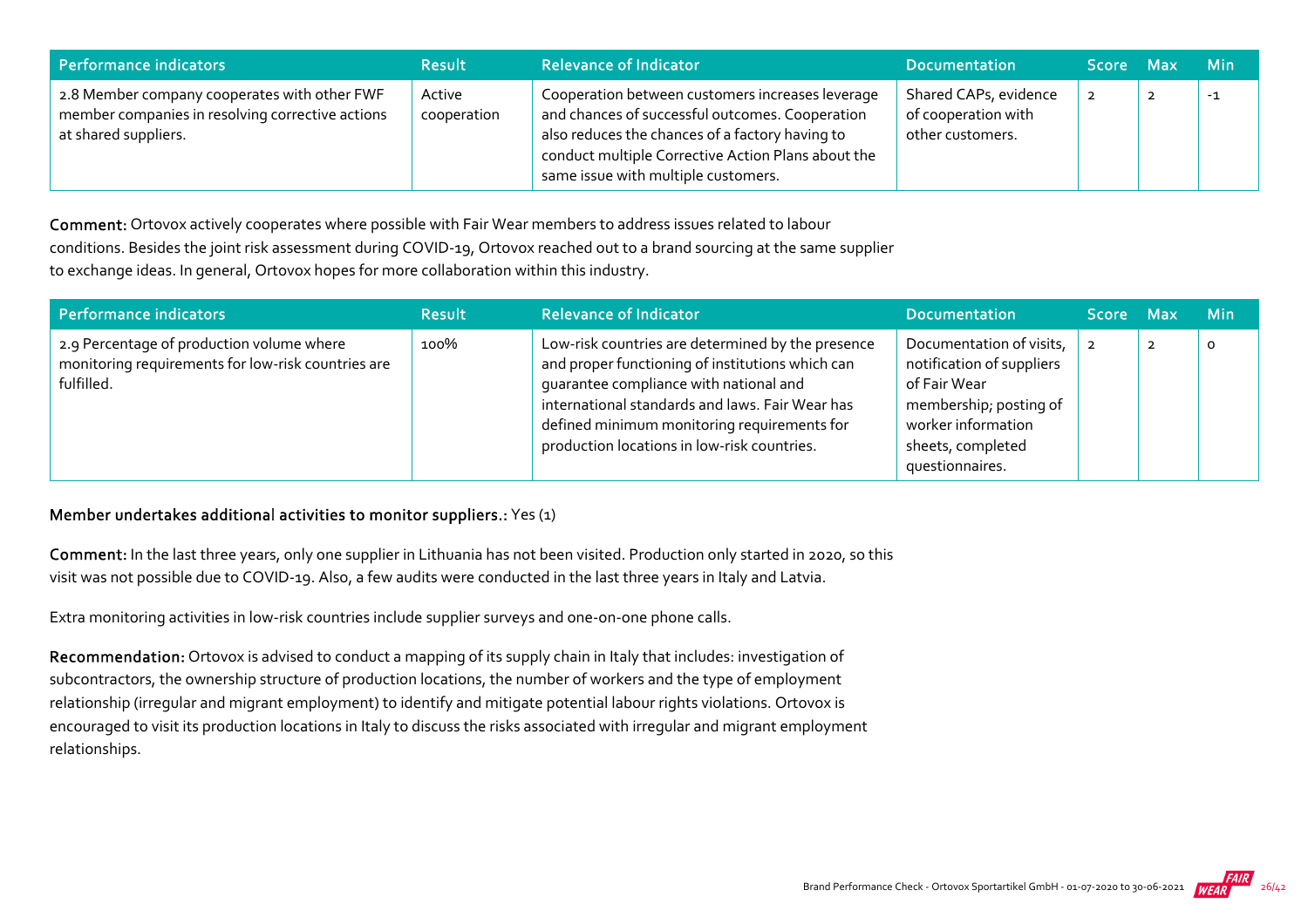| Performance indicators                                                                                                                                                         | <b>Result</b> | <b>Relevance of Indicator</b>                                                                                                                                                            | <b>Documentation</b>                                                                        | <b>Score</b> | Max | – Min   |
|--------------------------------------------------------------------------------------------------------------------------------------------------------------------------------|---------------|------------------------------------------------------------------------------------------------------------------------------------------------------------------------------------------|---------------------------------------------------------------------------------------------|--------------|-----|---------|
| 2.10 Extra bonus indicator: in case FWF member<br>company conducts full audits at tail-end production<br>locations (when the minimum required monitoring<br>threshold is met). | No.           | Fair Wear encourages its members to monitor 100%<br>of its production locations and rewards those<br>members who conduct full audits above the<br>minimum required monitoring threshold. | Production location<br>information as provided<br>to Fair Wear and recent<br>Audit Reports. | N/A          |     | $\circ$ |

Comment: Ortovox has not audited all production locations where it produces more than 2% of FOB or is responsible for more than 10% of production.

| Performance indicators                                                                                           | <b>Result</b>                | <b>Relevance of Indicator</b>                                                                                                                                                                                                                    | <b>Documentation</b>           | Score Max | <b>Min</b> |
|------------------------------------------------------------------------------------------------------------------|------------------------------|--------------------------------------------------------------------------------------------------------------------------------------------------------------------------------------------------------------------------------------------------|--------------------------------|-----------|------------|
| 2.11 Questionnaire is sent and information is<br>collected from external brands resold by the<br>member company. | No external<br>brands resold | Fair Wear believes it is important for affiliates that<br>have a retail/wholesale arm to at least know if the<br>brands they resell are members of Fair Wear or a<br>similar organisation, and in which countries those<br>brands produce goods. | Questionnaires are on<br>file. | N/A       | $\circ$    |

#### Comment: No external brands resold (N/A).

| Performance indicators                                                                                                              | <b>Result</b>                | <b>Relevance of Indicator</b>                                                                                                                                                                                                            | <b>Documentation</b>                                                                                                                                                     | Score Max | Min     |
|-------------------------------------------------------------------------------------------------------------------------------------|------------------------------|------------------------------------------------------------------------------------------------------------------------------------------------------------------------------------------------------------------------------------------|--------------------------------------------------------------------------------------------------------------------------------------------------------------------------|-----------|---------|
| 2.12 External brands resold by member companies<br>that are members of another credible initiative (% of<br>external sales volume). | No external<br>brands resold | Fair Wear believes members who resell products<br>should be rewarded for choosing to sell external<br>brands who also take their supply chain<br>responsibilities seriously and are open about in<br>which countries they produce goods. | External production data<br>in Fair Wear's<br>information<br>management system.<br>Documentation of sales<br>volumes of products<br>made by Fair Wear or<br>FLA members. | N/A       | $\circ$ |

Comment: No external brands resold (N/A).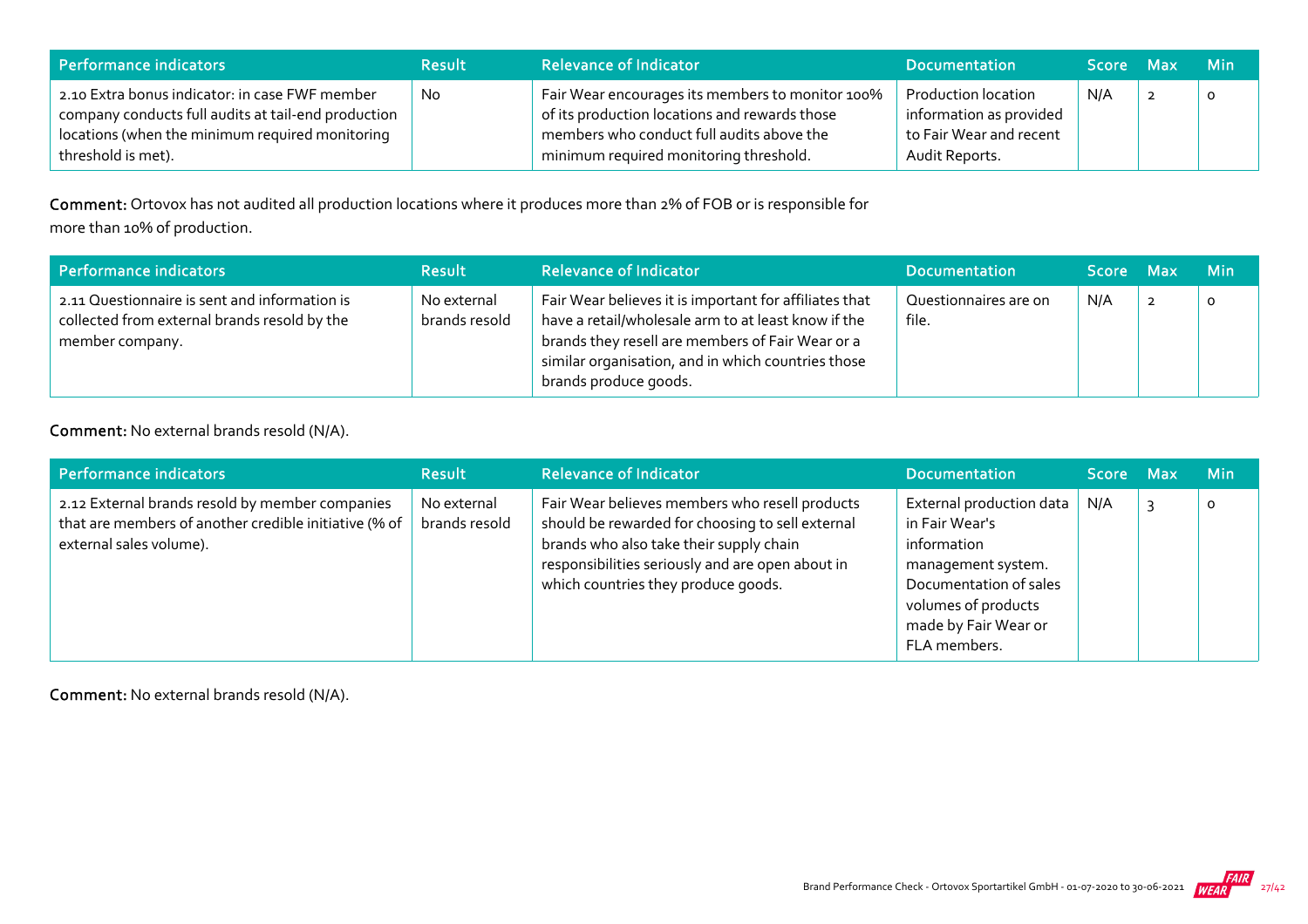| Performance indicators                                                     | <b>Result</b> | <b>Relevance of Indicator</b>                                                                                                                                                                  | <b>Documentation</b>                                        | <b>Score</b> | -Max | - Min |
|----------------------------------------------------------------------------|---------------|------------------------------------------------------------------------------------------------------------------------------------------------------------------------------------------------|-------------------------------------------------------------|--------------|------|-------|
| 2.13 Questionnaire is sent and information is<br>collected from licensees. | No licensees  | Fair Wear believes it is important for member<br>companies to know if the licensee is committed to<br>the implementation of the same labour standards<br>and has a monitoring system in place. | Questionnaires are on<br>file. Contracts with<br>licensees. | N/A          |      |       |

Comment: No licensees (N/A).

# Monitoring and Remediation

#### Possible Points: 26

Earned Points: 24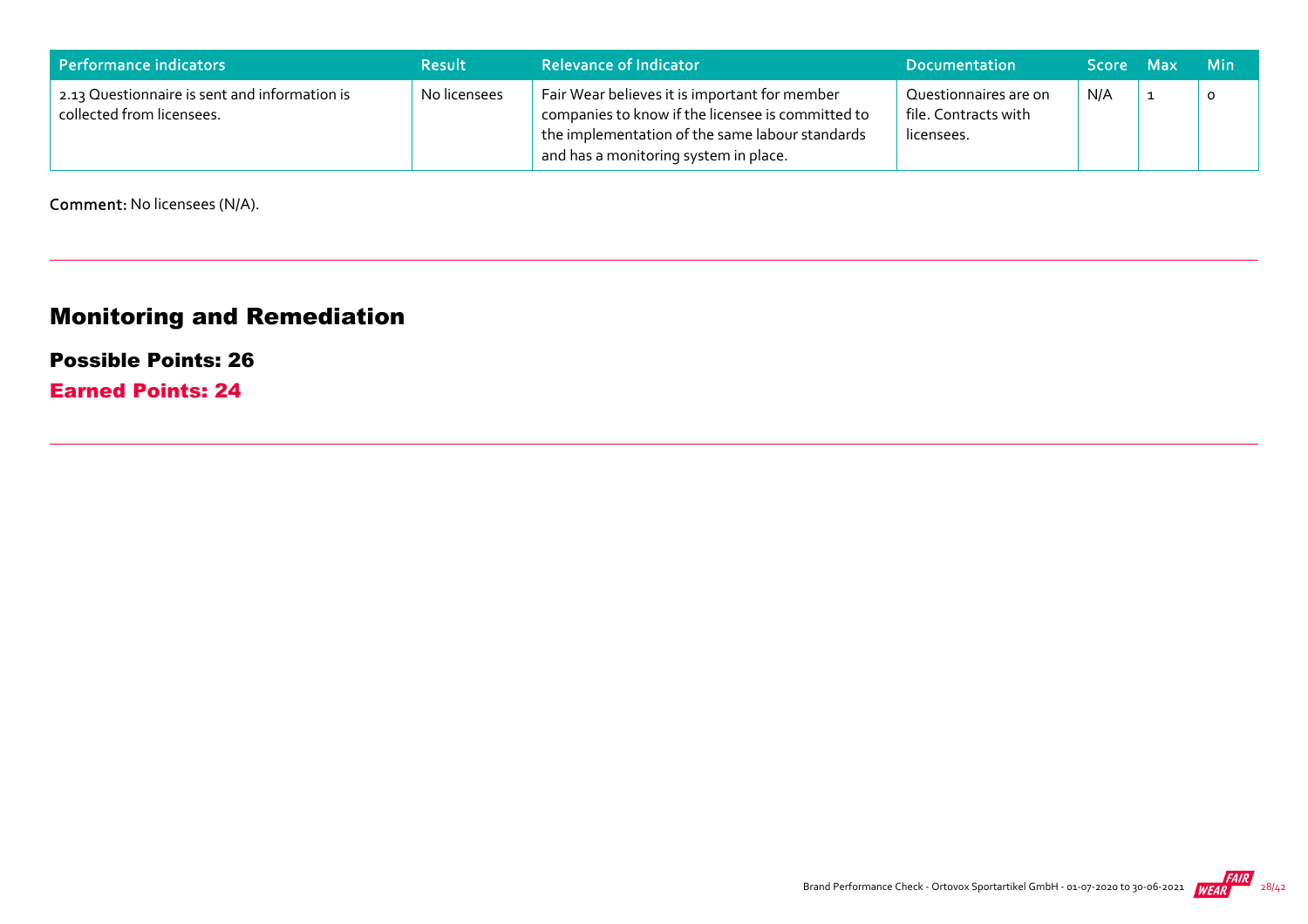# 3. Complaints Handling

| <b>Basic measurements</b>                                 | <b>Result</b> | <b>Comments</b>                                                                                                                                                        |
|-----------------------------------------------------------|---------------|------------------------------------------------------------------------------------------------------------------------------------------------------------------------|
| Number of worker complaints received since last check.    |               | At this point, FWF considers a high number of complaints<br>as a positive indicator, as it shows that workers are aware<br>of and making use of the complaints system. |
| Number of worker complaints in process of being resolved. |               |                                                                                                                                                                        |
| Number of worker complaints resolved since last check.    |               |                                                                                                                                                                        |

| Performance indicators                                                       | <b>Result</b> | <b>Relevance of Indicator</b>                                                                                    | <b>Documentation</b>                                                       | Score Max | <b>Min</b> |
|------------------------------------------------------------------------------|---------------|------------------------------------------------------------------------------------------------------------------|----------------------------------------------------------------------------|-----------|------------|
| 3.1 A specific employee has been designated to<br>address worker complaints. | Yes           | Followup is a serious part of Fair Wear membership,<br>and cannot be successfully managed on an ad-hoc<br>basis. | Manuals, emails, etc.,<br>demonstrating who the<br>designated staff person |           | $-1$       |

Comment: The two heads of CSR are responsible for addressing worker complaints.

| Performance indicators                                                                                          | <b>Result</b> | <b>Relevance of Indicator</b>                                                                                                                                                                                                                                                             | <b>Documentation</b>                                                                                 | Score Max      | <b>Min</b> |
|-----------------------------------------------------------------------------------------------------------------|---------------|-------------------------------------------------------------------------------------------------------------------------------------------------------------------------------------------------------------------------------------------------------------------------------------------|------------------------------------------------------------------------------------------------------|----------------|------------|
| 3.2 Member company has informed factory<br>management and workers about the FWF CoLP and<br>complaints hotline. | Yes           | Informing both management and workers about the<br>Fair Wear Code of Labour Practices and complaints<br>hotline is a first step in alerting workers to their<br>rights. The Worker Information Sheet is a tool to do<br>this and should be visibly posted at all production<br>locations. | Photos by company<br>staff, audit reports,<br>checklists from<br>production location<br>visits, etc. | $\overline{2}$ | $-2$       |

Comment: Worker information sheets are regularly checked during production location visits as well as in the annual data survey. In times of COVID‐19, visits were not possible and suppliers provided Ortovox with pictures via email to show evidence of the posted worker information sheets with complaints hotline details.

One audit at the end of 2019 found that the Fair Wear Code of Labour Practices was not provided in the local language of one factory. Ortovox stated that they had requested the supplier regularly to do this, even the head of product was requested for support, but nothing made the supplier react. Eventually, the supplier informed Ortovox that it will close and therefore the relationship got ended.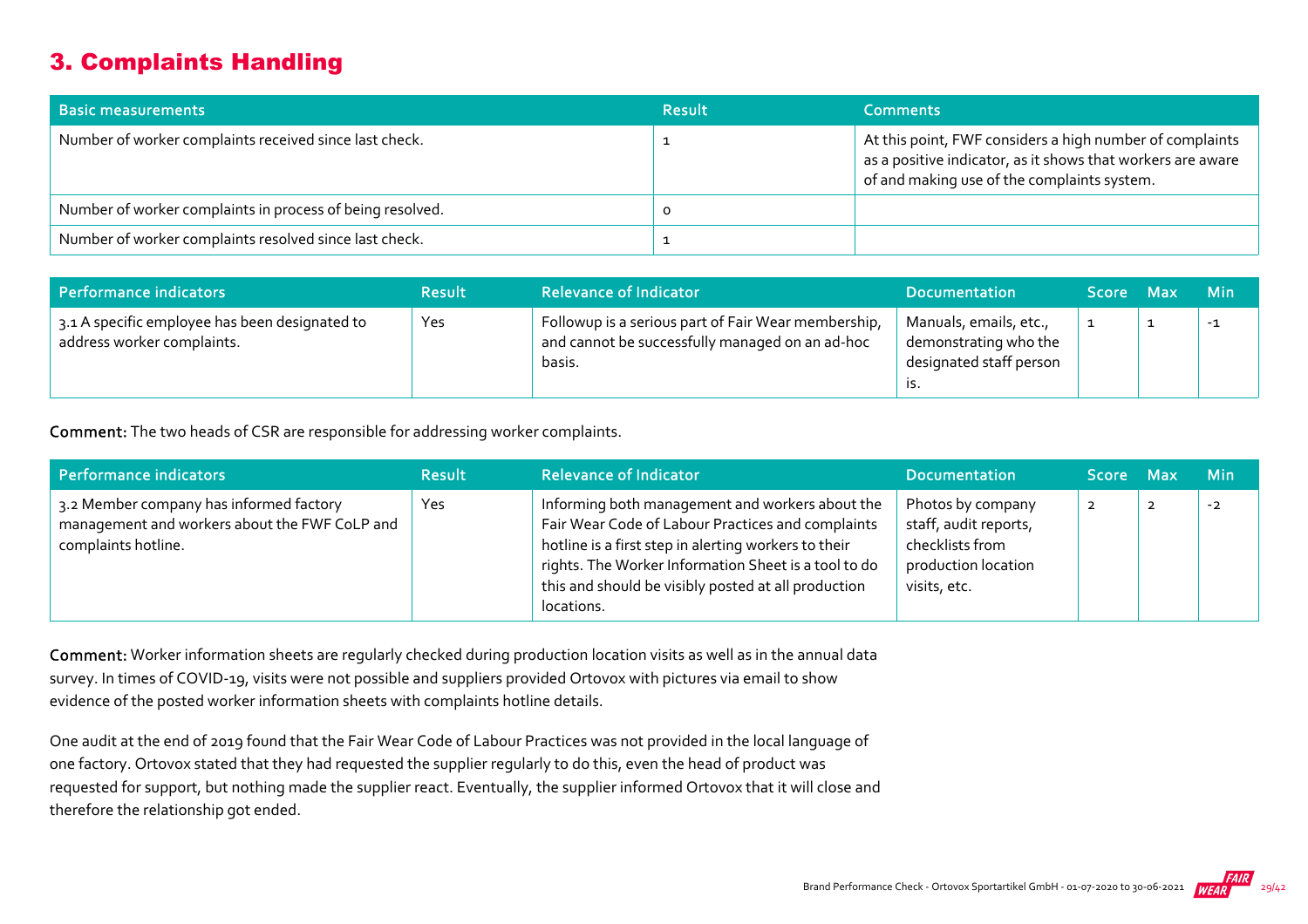| <b>Performance indicators</b>                                                                                  | <b>Result</b> | <b>Relevance of Indicator</b>                                                                                                                                                                                                           | <b>Documentation</b>                                                                                                                                                                                     | <b>Score</b> | <b>Max</b> | <b>Min</b> |
|----------------------------------------------------------------------------------------------------------------|---------------|-----------------------------------------------------------------------------------------------------------------------------------------------------------------------------------------------------------------------------------------|----------------------------------------------------------------------------------------------------------------------------------------------------------------------------------------------------------|--------------|------------|------------|
| 3.3 Degree to which member company has actively<br>raised awareness of the FWF CoLP and complaints<br>hotline. | 8%            | After informing workers and management of the Fair<br>Wear CoLP and the complaints hotline, additional<br>awareness raising and training is needed to ensure<br>sustainable improvements and structural worker-<br>management dialogue. | Training reports, Fair<br>Wear's data on factories<br>enrolled in the WEP<br>basic module. For<br>alternative training<br>activities: curriculum,<br>training content,<br>participation and<br>outcomes. | 4            | ь          | 0          |

Comment: Two WEP Basic trainings were implemented within the last three years. Those training initiatives account for 8%

of FOB in high‐risk production countries.

| Performance indicators                                                                                                            | <b>Result</b>                        | <b>Relevance of Indicator</b>                                                                                                                                                       | <b>Documentation</b>                                                                                               | Score Max | <b>Min</b> |
|-----------------------------------------------------------------------------------------------------------------------------------|--------------------------------------|-------------------------------------------------------------------------------------------------------------------------------------------------------------------------------------|--------------------------------------------------------------------------------------------------------------------|-----------|------------|
| 3.4 All complaints received from production location<br>workers are addressed in accordance with the FWF<br>Complaints Procedure. | $Yes +$<br>Preventive<br>steps taken | Providing access to remedy when problems arise is a<br>key element of responsible supply chain<br>management. Member company involvement is<br>often essential to resolving issues. | Documentation that<br>member company has<br>completed all required<br>steps in the complaints<br>handling process. |           | $-2$       |

Comment: Ortovox received one complaint in 2020/2021 from a factory located in China. The complainant stated that materials were taken by the factory management to production sites from relatives. According to the complainant, this led to less work for the workers and thereby to lower wages. The factory management responded that these claims are not true and that a misunderstanding must have occurred. According to the management, some machinery had to be maintained and to compensate for this some orders were moved to another factory under the same group to ensure the production deadline. Global Services also analysed the wage slips and did not find evidence backing up the complainant statement. Global Services reached out to the complainant to request more information such as the wage slip, but the complainant denied further exchange of information. Eventually, the complaint was closed as no further evidence was handed in to move forward with the process.

Throughout the steps of the complaint mechanism, Ortovox was in regular exchange with the brand that had the lead in solving the complaint.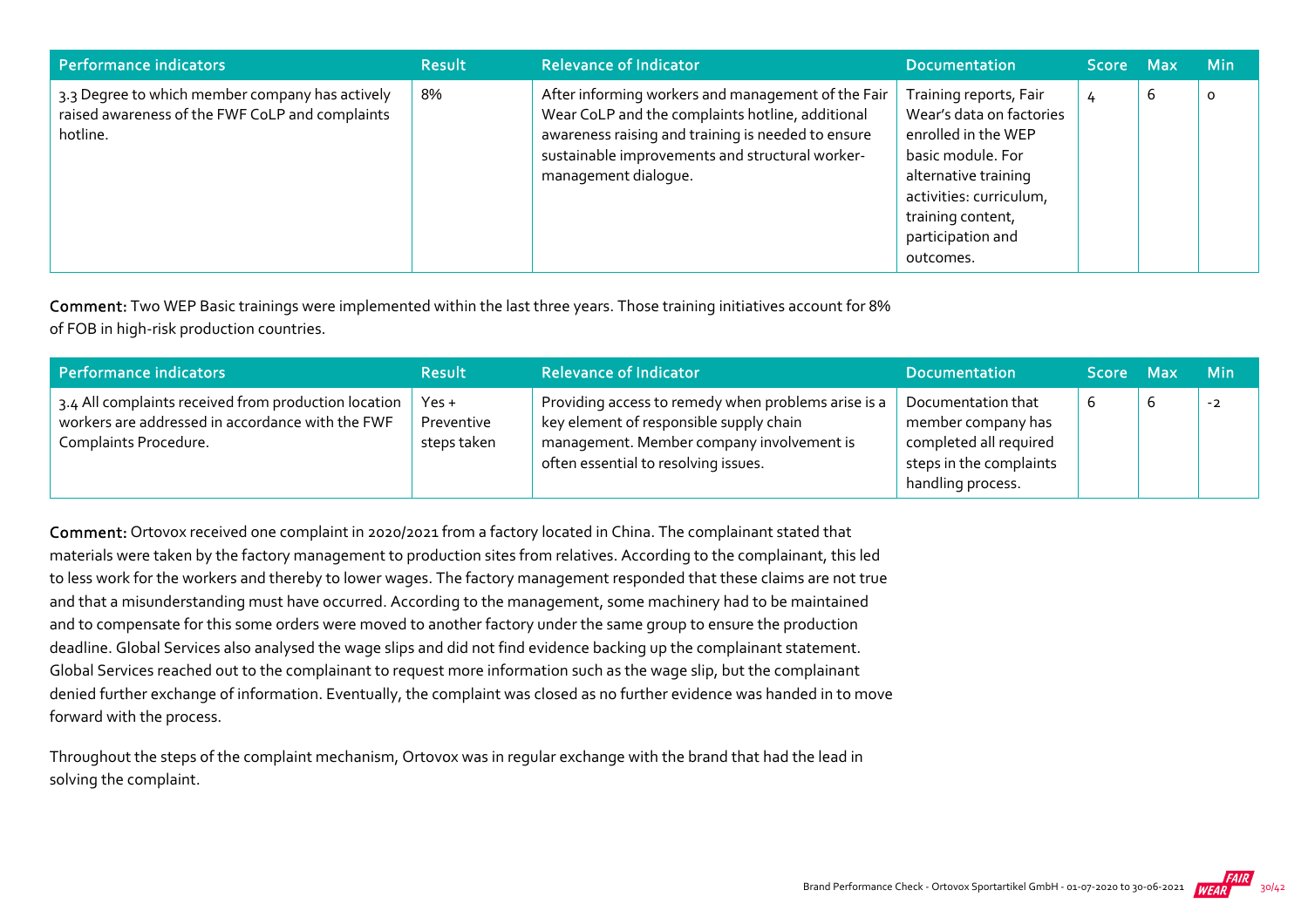| Performance indicators                                                                       | <b>Result</b>         | <b>Relevance of Indicator</b>                                                                                                                                                                             | <b>Documentation</b>                                                                  | Score Max | Min     |
|----------------------------------------------------------------------------------------------|-----------------------|-----------------------------------------------------------------------------------------------------------------------------------------------------------------------------------------------------------|---------------------------------------------------------------------------------------|-----------|---------|
| 3.5 Cooperation with other customers in addressing<br>worker complaints at shared suppliers. | Active<br>cooperation | Because most production locations supply several<br>customers with products, involvement of other<br>customers by the Fair Wear member company can<br>be critical in resolving a complaint at a supplier. | Documentation of joint<br>efforts, e.g. emails,<br>sharing of complaint<br>data, etc. |           | $\circ$ |

Comment: Ortovox was cooperating with other brands throughout the process.

# Complaints Handling

## Possible Points: 17

Earned Points: 15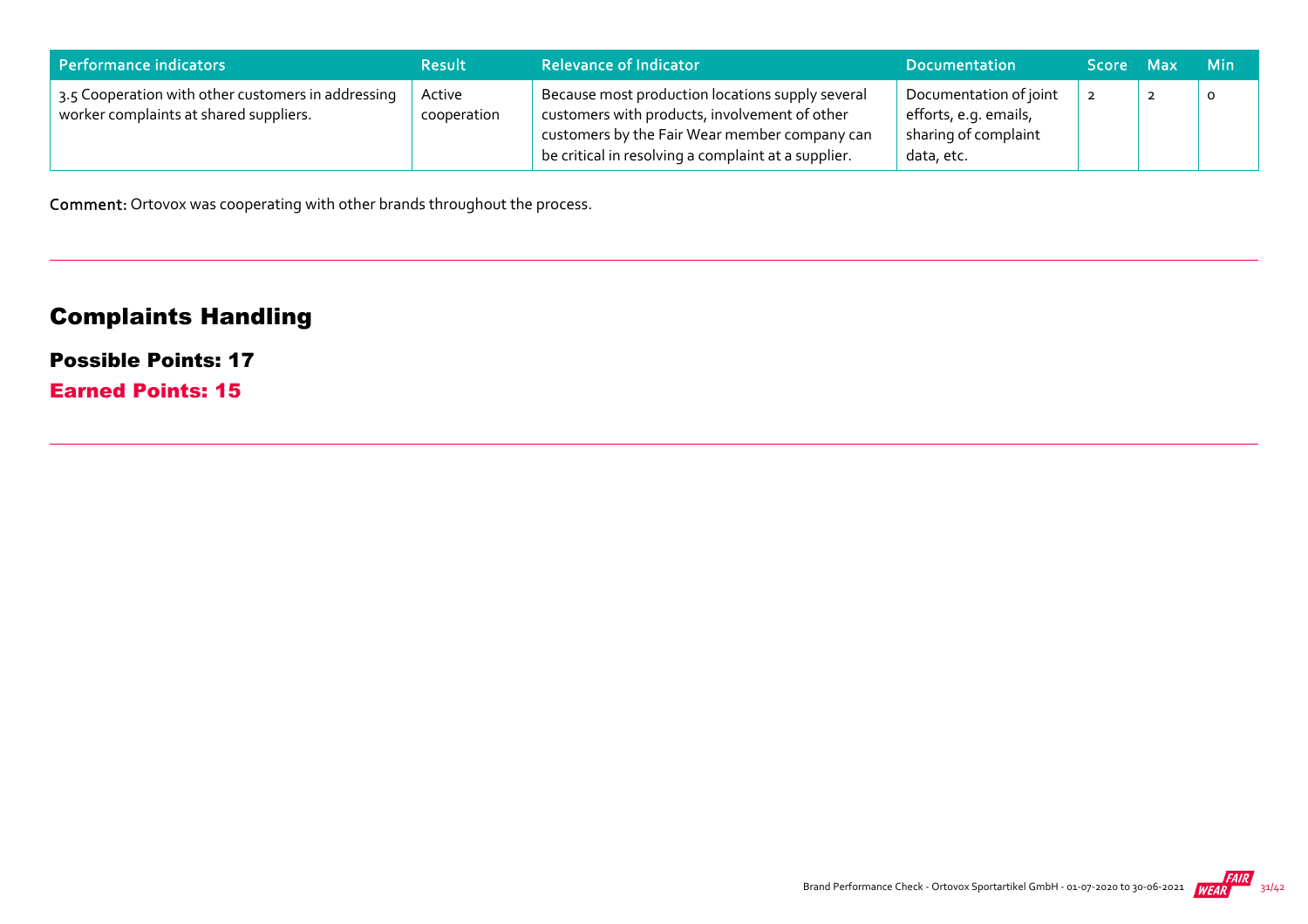# 4. Training and Capacity Building

| Performance indicators                                               | <b>Result</b> | <b>Relevance of Indicator</b>                                                                                                                                                                                                            | <b>Documentation</b>                                     | Score Max | <b>Min</b> |
|----------------------------------------------------------------------|---------------|------------------------------------------------------------------------------------------------------------------------------------------------------------------------------------------------------------------------------------------|----------------------------------------------------------|-----------|------------|
| 4.1 All staff at member company are made aware of<br>FWF membership. | Yes           | Preventing and remediating problems often requires<br>the involvement of many different departments;<br>making all staff aware of Fair Wear membership<br>requirements helps to support cross-departmental<br>collaboration when needed. | Emails, trainings,<br>presentation,<br>newsletters, etc. |           | O          |

Comment: The entire staff of Ortovox is informed and regularly updated about Fair Wear related topics. After an audit, a small audit summary is drafted by the CSR department to inform other departments about recent developments at suppliers.

Additionally, once per year an internal training on sustainability is facilitated to raise awareness amongst the entire staff.

| Performance indicators                                                              | <b>Result</b> | <b>Relevance of Indicator</b>                                                                                                                                                           | <b>Documentation</b>                                                                         | Score Max |   | <b>Min</b> |
|-------------------------------------------------------------------------------------|---------------|-----------------------------------------------------------------------------------------------------------------------------------------------------------------------------------------|----------------------------------------------------------------------------------------------|-----------|---|------------|
| 4.2 All staff in direct contact with suppliers are<br>informed of FWF requirements. | Yes           | Sourcing, purchasing and CSR staff at a minimum<br>should possess the knowledge necessary to<br>implement Fair Wear requirements and advocate for<br>change within their organisations. | Fair Wear Seminars or<br>equivalent trainings<br>provided; presentations,<br>curricula, etc. |           | ∼ | $-1$       |

Comment: Regular jour fixes between the CSR with the quality departments take place, as the quality department is an important contact for the suppliers and therefore well informed about the situation.

Recommendation: Fair Wear encourages QC staff to observe factory audits conducted by the Fair Wear audit teams to learn about the audit process and to be able to better follow up on corrective action plans.

| Performance indicators                                                                    | <b>Result</b>                  | <b>Relevance of Indicator</b>                                                                                                                                                                     | <b>Documentation</b>                                                                 | Score Max | - Min   |
|-------------------------------------------------------------------------------------------|--------------------------------|---------------------------------------------------------------------------------------------------------------------------------------------------------------------------------------------------|--------------------------------------------------------------------------------------|-----------|---------|
| 4.3 All sourcing contractors/agents are informed<br>about FWF's Code of Labour Practices. | Yes + actively<br>support COLP | Agents have the potential to either support or<br>disrupt CoLP implementation. It is the responsibility<br>of member company to ensure agents actively<br>support the implementation of the CoLP. | Correspondence with<br>agents, trainings for<br>agents, Fair Wear audit<br>findings. |           | $\circ$ |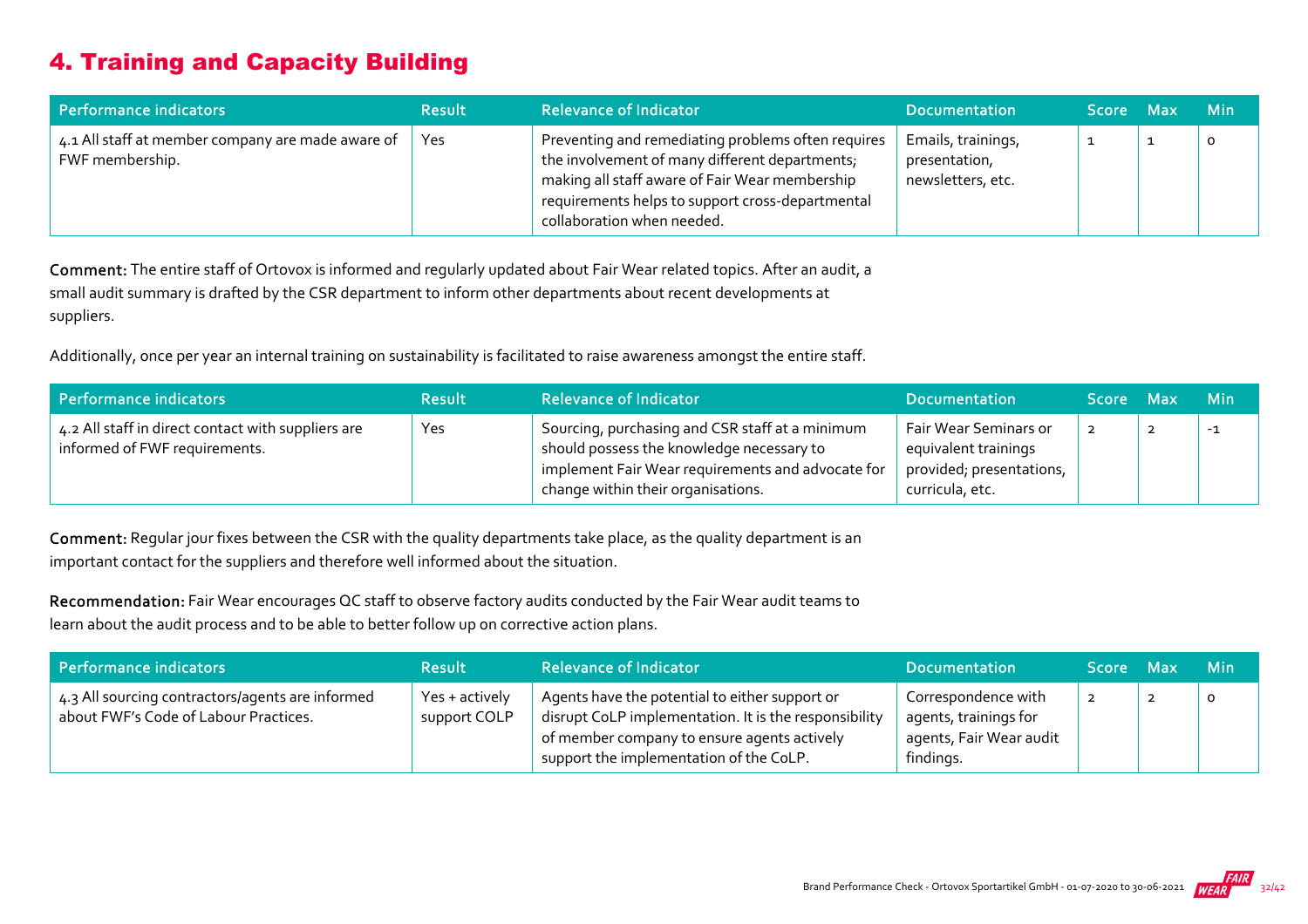Comment: Ortovox does not work with agents, but it cooperates with its main suppliers in Europe in sourcing decisions and CAP follow‐ups. Ortovox would like to involve them more strategically in terms of monitoring.

Recommendation: Fair Wear encourages Ortovox to follow through with its idea to actively train its quality control team and its main European suppliers on monitoring and remediating gender‐related problems and enable them to support the implementation of the CoLP.

| Performance indicators                                                                                                | <b>Result</b> | <b>Relevance of Indicator</b>                                                                                                                                                                                                                                                           | <b>Documentation</b>                                                                                                                                                                                    | Score Max |   | <b>Min</b> |
|-----------------------------------------------------------------------------------------------------------------------|---------------|-----------------------------------------------------------------------------------------------------------------------------------------------------------------------------------------------------------------------------------------------------------------------------------------|---------------------------------------------------------------------------------------------------------------------------------------------------------------------------------------------------------|-----------|---|------------|
| 4.4 Factory participation in training programmes<br>that support transformative processes related to<br>human rights. | 35%           | Complex human rights issues such as freedom of<br>association or gender-based violence require more<br>in-depth trainings that support factory-level<br>transformative processes. Fair Wear has developed<br>several modules, however, other (member-led)<br>programmes may also count. | Training reports, Fair<br>Wear's data on factories<br>enrolled in training<br>programmes. For<br>alternative training<br>activities: curriculum,<br>training content,<br>participation and<br>outcomes. | 4         | 6 | O          |

Comment: The WEP Communication training was conducted at two Vietnamese suppliers accounting for 35% of FOB from

high-risk production countries.

| Performance indicators                                                       | <b>Result</b>        | <b>Relevance of Indicator</b>                                                                                                                         | <b>Documentation</b>                                                                                                                                                                           | Score Max      |                | <b>Min</b> |
|------------------------------------------------------------------------------|----------------------|-------------------------------------------------------------------------------------------------------------------------------------------------------|------------------------------------------------------------------------------------------------------------------------------------------------------------------------------------------------|----------------|----------------|------------|
| 4.5 Degree to which member company follows up<br>after a training programme. | Active follow-<br>Up | After factory-level training programmes,<br>complementary activities such as remediation and<br>changes on brand level will achieve a lasting impact. | Documentation of<br>discussions with factory<br>management and<br>worker representatives,<br>minutes of regular<br>worker-management<br>dialogue meetings or<br>anti-harassment<br>committees. | $\overline{2}$ | $\overline{2}$ | 0          |

Comment: After the WEP Communication module was implemented at two of its suppliers, Ortovox discussed the outcome with the factory management and requested their feedback.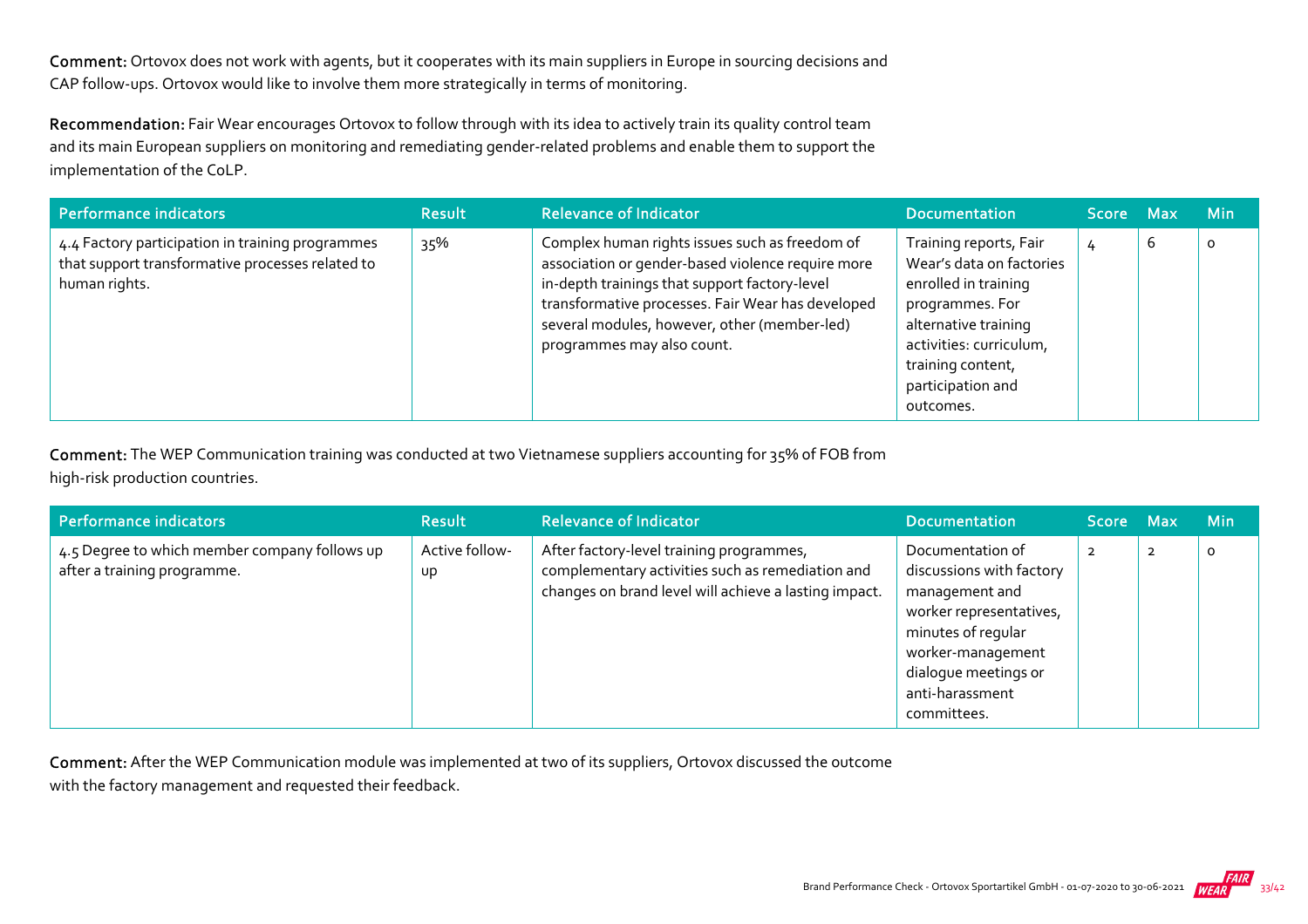Recommendation: Fair Wear recommends Ortovox to discuss outcomes of dialogue sessions with their supplier and what steps management is planning to further strengthen dialogue between workers and management. This may include holding an independent worker representative election; regular meetings between worker representatives and management to discuss improvements to working conditions or allowing worker representatives to conduct a worker survey on specific issues. Ortovox should also investigate how they can contribute to implementing the action plan workers and management have agreed on (e.g. by adjusting sourcing practices).

### Training and Capacity Building

Possible Points: 13 Earned Points: 11

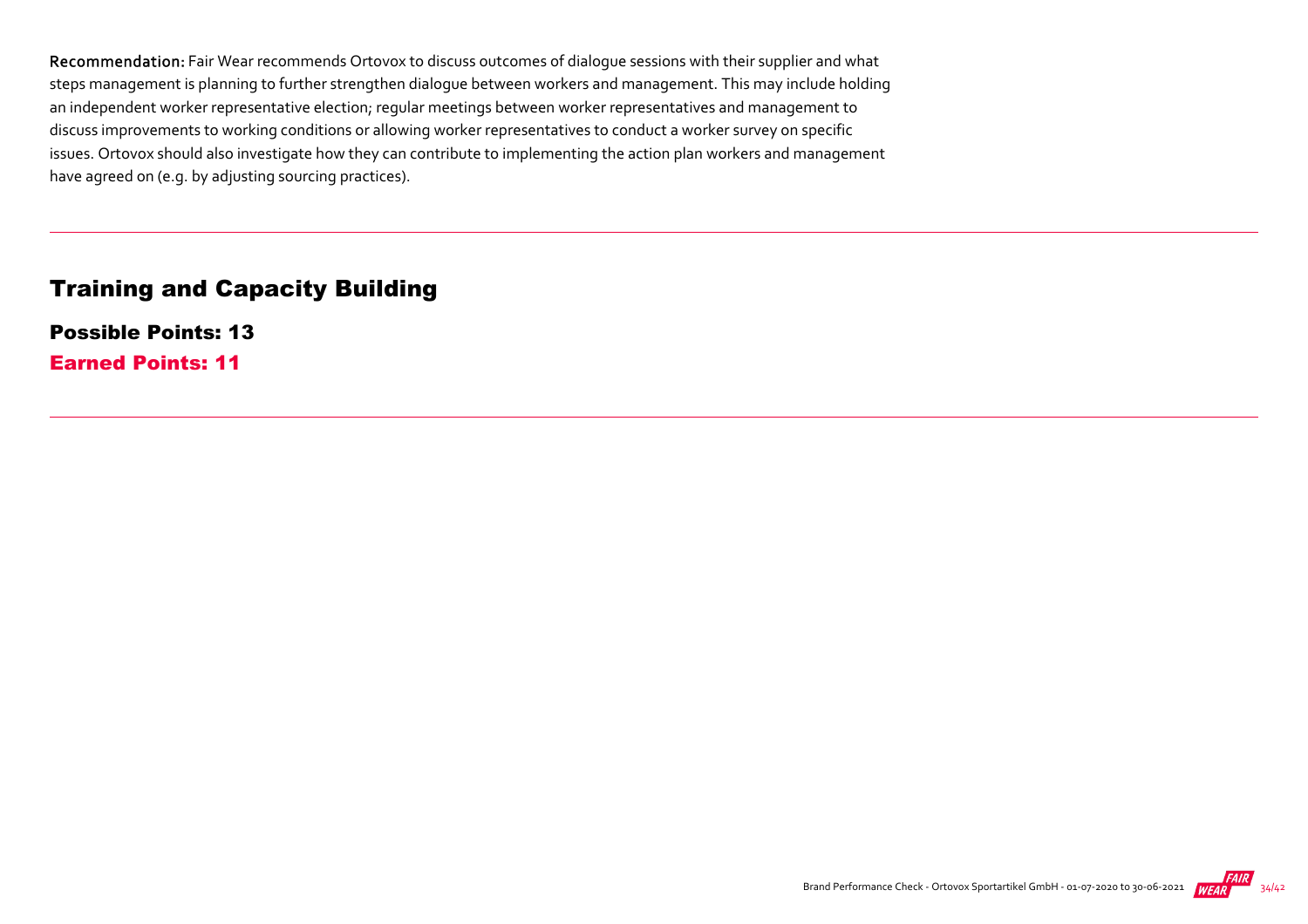## 5. Information Management

| Performance indicators                                       | <b>Result</b> | <b>Relevance of Indicator</b>                                                                                     | <b>Documentation</b>                                                                                                                                                                                                          | Score Max |   | <b>Min</b> |
|--------------------------------------------------------------|---------------|-------------------------------------------------------------------------------------------------------------------|-------------------------------------------------------------------------------------------------------------------------------------------------------------------------------------------------------------------------------|-----------|---|------------|
| 5.1 Level of effort to identify all production<br>locations. | Advanced      | Any improvements to supply chains require member<br>companies to first know all of their production<br>locations. | Supplier information<br>provided by member<br>company. Financial<br>records of previous<br>financial year.<br>Documented efforts by<br>member company to<br>update supplier<br>information from its<br>monitoring activities. | b         | 6 | $-2$       |

Comment: Ortovox is well aware of the locations that are used for its production. Once per year suppliers are requested to fill-out a comprehensive data sheets, which includes questions for subcontractors. The member includes in its supplier contracts a clause that requires transparency and disclosures from suppliers on subcontracting. According to this clause, no subcontracting is allowed without the approval of the member. Ortovox treats direct suppliers and subcontractors the same and initiates full audits at subcontractors.

Currently, the supplier contract is in revision to add incentives and penalties for upholding/breaching the clause on subcontracting.

| Performance indicators                                                                                                              | <b>Result</b> | <b>Relevance of Indicator</b>                                                                                                                                                       | <b>Documentation</b>                                                                                                                   | Score Max | <b>Min</b> |
|-------------------------------------------------------------------------------------------------------------------------------------|---------------|-------------------------------------------------------------------------------------------------------------------------------------------------------------------------------------|----------------------------------------------------------------------------------------------------------------------------------------|-----------|------------|
| 5.2 CSR and other relevant staff actively share<br>information with each other about working<br>conditions at production locations. | Yes           | CSR, purchasing and other staff who interact with<br>suppliers need to be able to share information in<br>order to establish a coherent and effective strategy<br>for improvements. | Internal information<br>system; status CAPs,<br>reports of meetings of<br>purchasing/CSR;<br>systematic way of<br>storing information. |           | $-1$       |

Comment: All staff involved in production has access to relevant supplier information. More details in indicators 4.1 and 4.2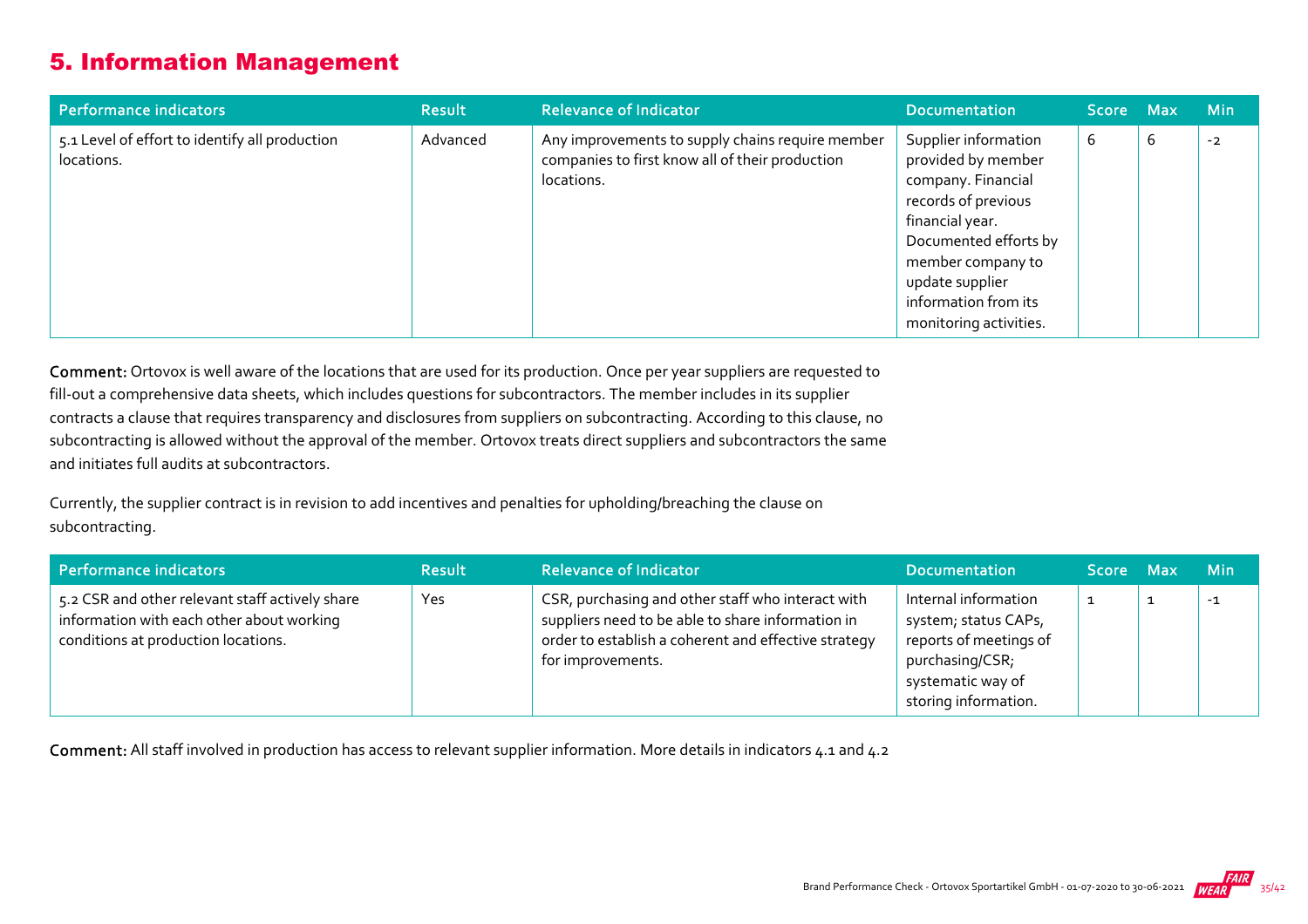# Information Management

Possible Points: 7

Earned Points: 7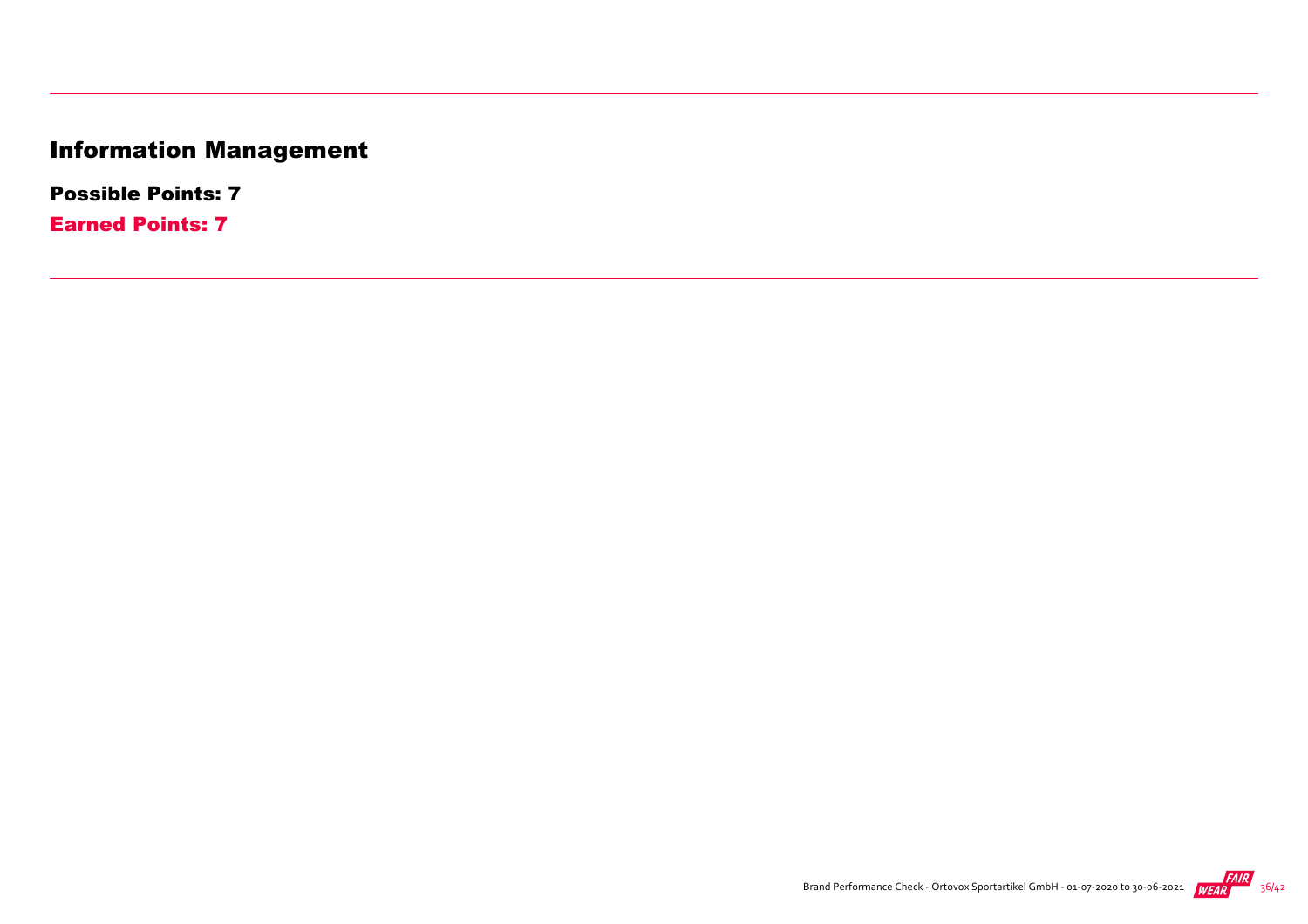# 6. Transparency

| Performance indicators                                                            | <b>Result</b>                                                                                | <b>Relevance of Indicator</b>                                                                                                                                                                                                                                                                                                                   | <b>Documentation</b>                                                                                                                        | Score Max | <b>Min</b> |
|-----------------------------------------------------------------------------------|----------------------------------------------------------------------------------------------|-------------------------------------------------------------------------------------------------------------------------------------------------------------------------------------------------------------------------------------------------------------------------------------------------------------------------------------------------|---------------------------------------------------------------------------------------------------------------------------------------------|-----------|------------|
| 6.1 Degree of member company compliance with<br><b>FWF Communications Policy.</b> | Minimum<br>communications<br>requirements<br>are met AND no<br>significant<br>problems found | Fair Wear's communications policy exists to ensure<br>transparency for consumers and stakeholders, and<br>to ensure that member communications about Fair<br>Wear are accurate. Members will be held<br>accountable for their own communications as well<br>as the communications behaviour of 3rd-party<br>retailers, resellers and customers. | Fair Wear membership<br>is communicated on<br>member's website;<br>other communications<br>in line with Fair Wear<br>communications policy. |           | -3         |

Comment: All information of Ortovox regarding Fair Wear adheres to Fair Wear's communications policy. Ortovox communicates on its website about its membership. Ortovox also actively supports retailers and provides them with information material.

| Performance indicators                                          | <b>Result</b>                                   | <b>Relevance of Indicator</b>                                                                                                     | <b>Documentation</b>                                                                                                                             | Score Max | Min     |
|-----------------------------------------------------------------|-------------------------------------------------|-----------------------------------------------------------------------------------------------------------------------------------|--------------------------------------------------------------------------------------------------------------------------------------------------|-----------|---------|
| 6.2 Member company engages in advanced<br>reporting activities. | Supplier list is<br>disclosed to<br>the public. | Good reporting by members helps to ensure the<br>transparency of Fair Wear's work and shares best<br>practices with the industry. | Member company<br>publishes one or more of<br>the following on their<br>website: Brand<br>Performance Check,<br>Audit Reports, Supplier<br>List. |           | $\circ$ |

Comment: Ortovox publishes Brand Performance Check reports on its website and includes summaries of audit results in the annual Sustainability Report. To enhance its transparency efforts in terms of materials, Ortovox initiated a cooperation with the Hessnatur foundation, which consults the department responsible for materials.

Ortovox has disclosed 79% of its supply chain both to other Fair Wear members and on the Fair Wear website. Beyond that Ortovox aims to disclose its suppliers in the Open Apparel Registry and is just waiting for consent from its suppliers.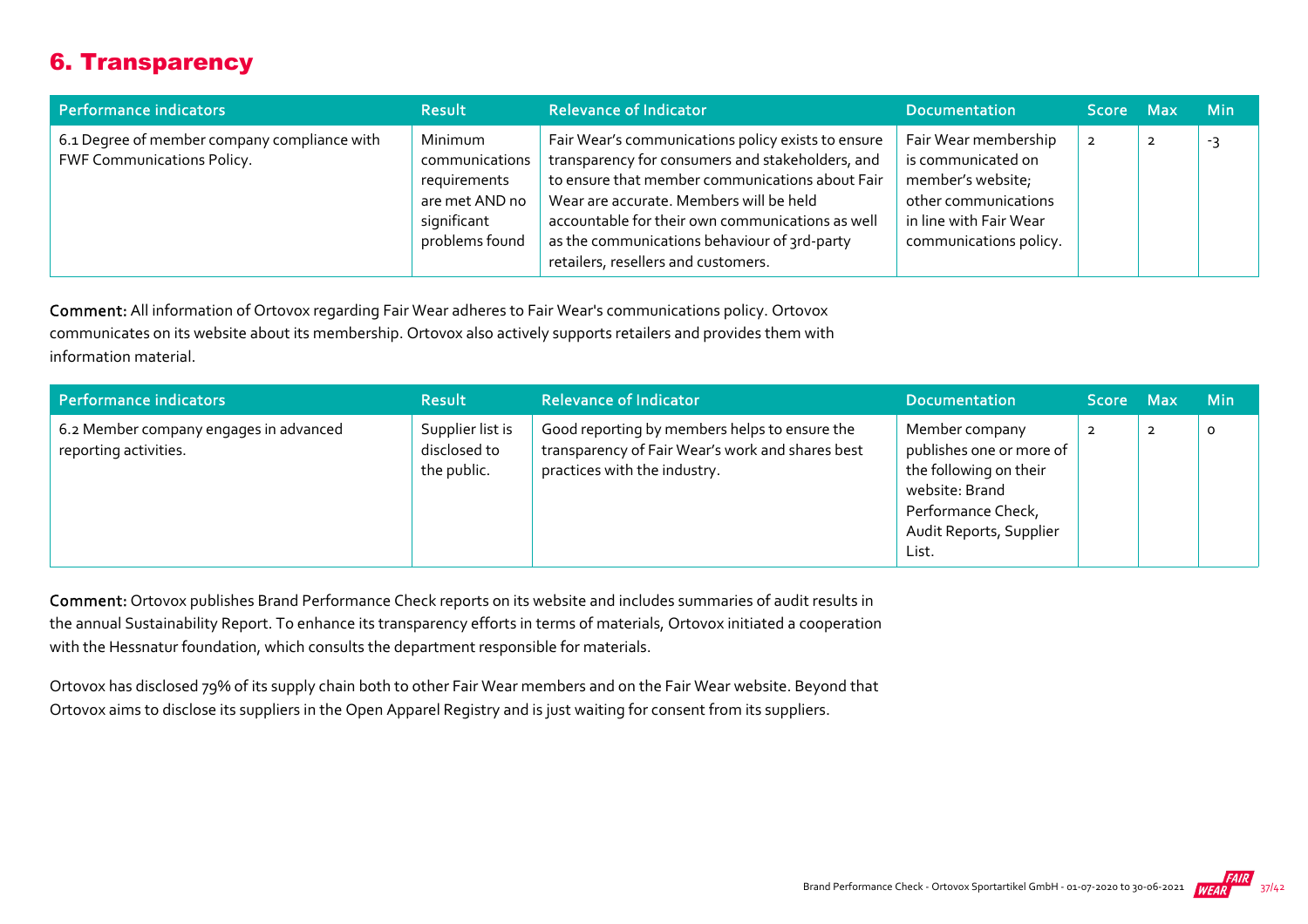| Performance indicators                                                                 | <b>Result</b>                                                                                      | <b>Relevance of Indicator</b>                                                                                                                                                                                                                           | <b>Documentation</b>                                                       | Score Max      | <b>Min</b> |
|----------------------------------------------------------------------------------------|----------------------------------------------------------------------------------------------------|---------------------------------------------------------------------------------------------------------------------------------------------------------------------------------------------------------------------------------------------------------|----------------------------------------------------------------------------|----------------|------------|
| 6.3 Social Report is submitted to FWF and is<br>published on member company's website. | Complete and<br>accurate report<br>submitted to<br>FWF AND<br>published on<br>member's<br>website. | The social report is an important tool for members to<br>transparently share their efforts with stakeholders.<br>Member companies should not make any claims in<br>their social report that do not correspond with Fair<br>Wear's communication policy. | Social report that is in<br>line with Fair Wear's<br>communication policy. | $\overline{2}$ | $-1$       |

Comment: Ortovox submitted a complete and accurate social report. The report, known as Ortovox's Sustainability Report is published on the member's website.

# **Transparency**

#### Possible Points: 6

Earned Points: 6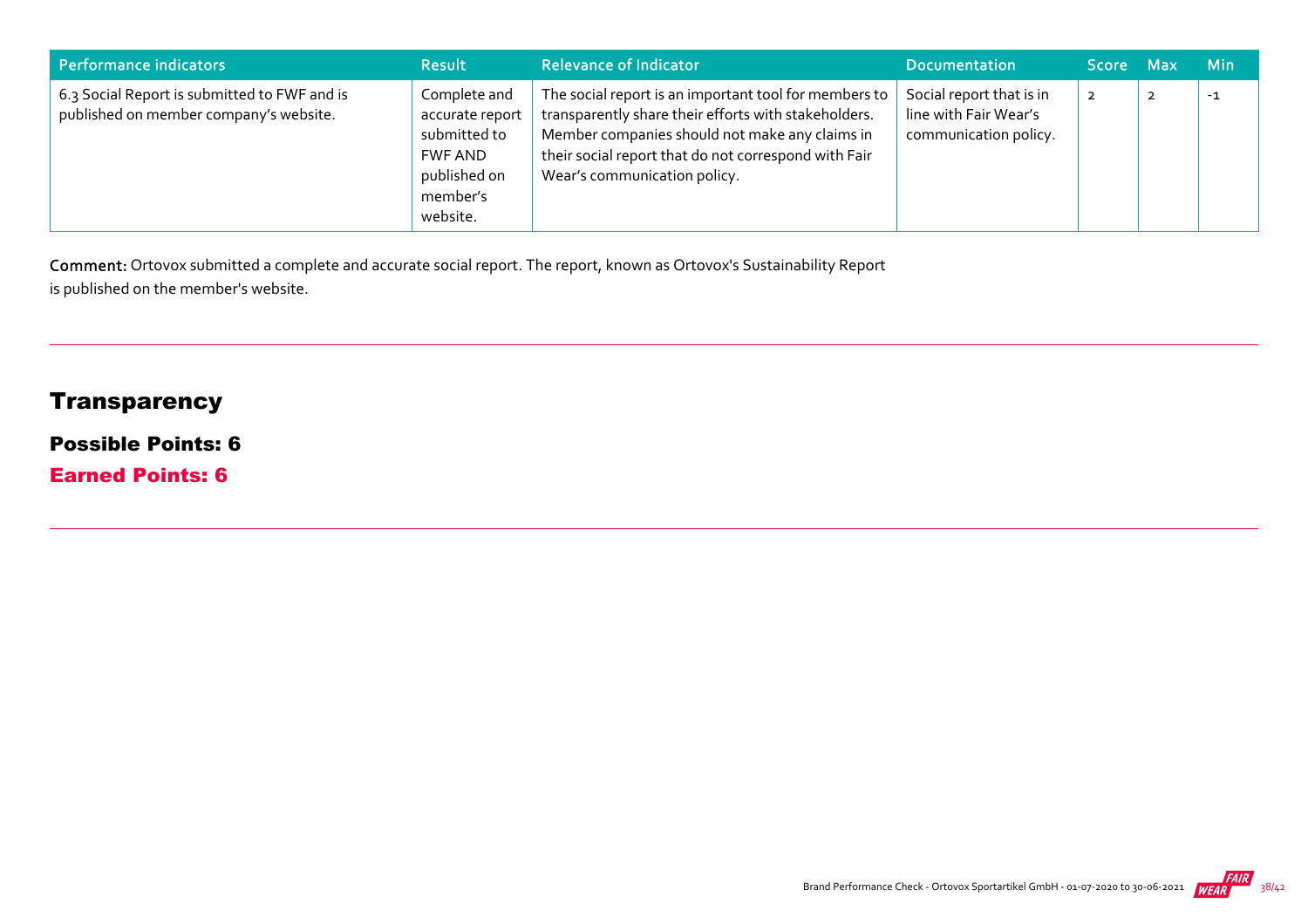# 7. Evaluation

| Performance indicators                                                                               | <b>Result</b> | <b>Relevance of Indicator</b>                                                                                                         | <b>Documentation</b>                                       | <b>Score</b> | - Max | - Min   |
|------------------------------------------------------------------------------------------------------|---------------|---------------------------------------------------------------------------------------------------------------------------------------|------------------------------------------------------------|--------------|-------|---------|
| 7.1 Systemic annual evaluation of FWF membership<br>is conducted with involvement of top management. | Yes           | An annual evaluation involving top management<br>ensures that Fair Wear policies are integrated into<br>the structure of the company. | Meeting minutes, verbal<br>reporting, Powerpoints,<br>etc. |              | ▴     | $\circ$ |

Comment: The CSR department is in regular contact with top management via jour fixes and meetings of the management board. The membership of Fair Wear is evaluated constantly. While Ortovox values its membership at Fair Wear and the open dialogue with Fair Wear staff, it stated that in the last few years other players entered the market such as the Partnership for Sustainable Textiles, which supports them quite well too.

| Performance indicators                                                                                                           | <b>Result</b> | <b>Relevance of Indicator</b>                                                                                                                                                                                                               | <b>Documentation</b>                                                                                                                          | Score Max | <b>Min</b> |
|----------------------------------------------------------------------------------------------------------------------------------|---------------|---------------------------------------------------------------------------------------------------------------------------------------------------------------------------------------------------------------------------------------------|-----------------------------------------------------------------------------------------------------------------------------------------------|-----------|------------|
| 7.2 Level of action/progress made on required<br>changes from previous Brand Performance Check<br>implemented by member company. | 50%           | In each Brand Performance Check report, Fair Wear<br>may include requirements for changes to<br>management practices. Progress on achieving these<br>requirements is an important part of Fair Wear<br>membership and its process approach. | Member company<br>should show<br>documentation related<br>to the specific<br>requirements made in<br>the previous Brand<br>Performance Check. |           | $-2$       |

Comment: In the past performance check, Ortovox received only the requirement to set a target wage to move forward with the living wage indicators. Before Ortovox can set a target wage, it wants to conduct a wage analysis to determine a reasonable target wage. Therefore an audit was scheduled, which could not be conducted due to COVID‐19. Therefore, Fair Wear applies leniency regarding this indicator.

Evaluation

Possible Points: 6

Earned Points: 6

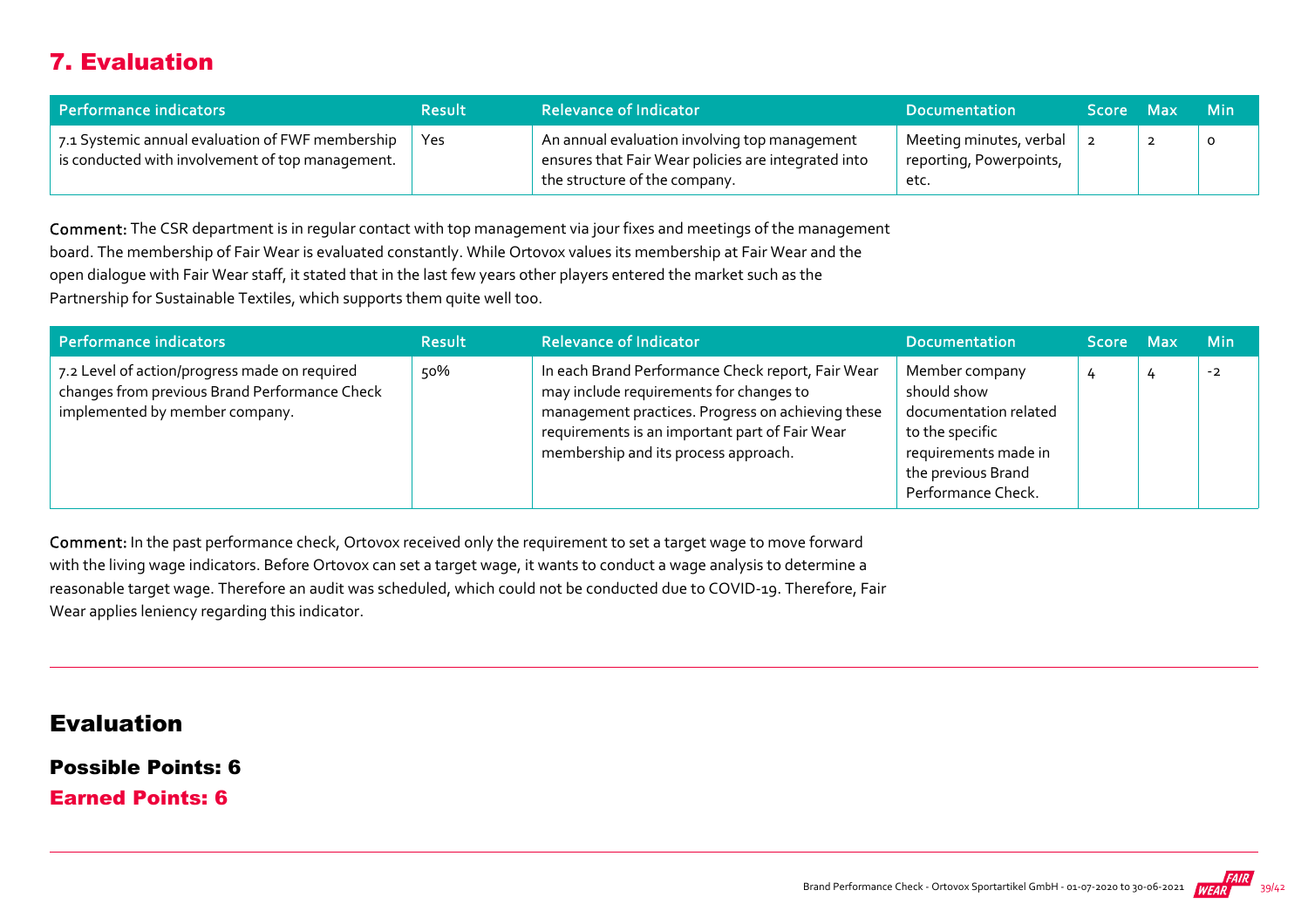### Recommendations to Fair Wear

\* Ortovox appreciates the open dialogue with Fair Wear and the support received through the Brand Liaison. Furthermore, the division between the role of Brand Liaison and Performance Checker is welcomed.

\* Ortovox would appreciate more, quicker and practical support from Fair Wear. The member feels that Fair Wear focuses too much on details and would prefer a more high‐level approach.

\* While Fair Wear has high expectations from its members, Ortovox feels that those expectations are sometimes unrealistic. \* Ortovox appreciates the risk‐based approach taken by Fair Wear. The implementation however is to short‐noticed and Ortovox hopes for more flexibility and realistic timeframes.

\* The member feels that Fair Wear as a Multi‐Stakeholder‐Initiative is not considering enough the perspective of brands, but focuses mainly on NGOs. And the pressure from NGOs is forwarded to the brands. Ortovox stated that it is good to have high expectations and to push brands to meet those, but Fair Wear should support better with tools to meet those expectations.

\* Marketing campaigns from Fair Wear should be communicated earlier and not so last minute, so it is easier for brands to participate.

\* One of the biggest challenges is to convince suppliers to implement internal monitoring systems. Ortovox would appreciate it if Fair Wear can develop a quideline for that - a practical one that is easy to be implemented on the supplier level.

\* Sometimes the audit reports of Fair Wear do not provide clear to do's for the supplier.

\* For a member it can be confusing to navigate through all the information, updates and guides provided by Fair Wear. Ortovox hopes for a more structured information sharing approach. For instance, the newsletter only shows two highlights and thereby other not-highlighted information gets lost. The previous newsletter design was better.

\* As Ortovox is producing in many non‐Fair Wear countries, the grievance mechanism is only working with an e‐mail. Thereby it is not anonymous and might prevent workers from sharing complaints. There are solutions already in place to share complaints anonymously via email. Ortovox would appreciate if Fair Wear changes this.

\* Ortovox did not feel well guided during their first complaint. They missed a proper guideline, about what is expected. \* More and more shops request information about how products are produced. As shops are crucial when it comes to consumer awareness, the brand would appreciate if Fair Wear provided to the members relevant material. For instance, a small clip that shows how QC, the shops, the brand the consumer etc. all play a crucial role when pushing for more sustainability. The clip could show the different roles and their importance.

\* Also, a small clip about living wages would be helpful.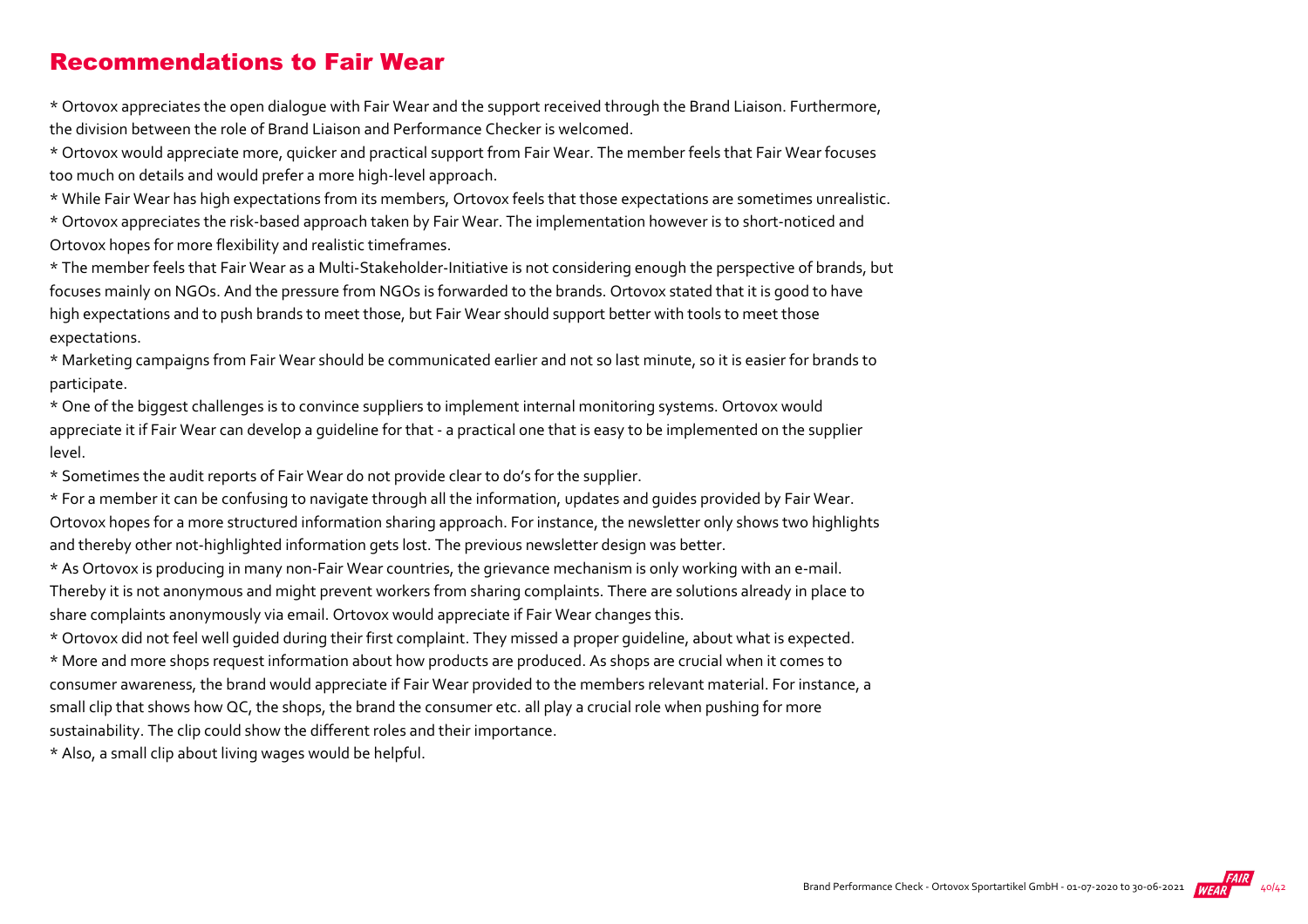# Scoring Overview

| Category                              | <b>Earned</b> | Possible   |
|---------------------------------------|---------------|------------|
| <b>Purchasing Practices</b>           | 29            | 52         |
| Monitoring and Remediation            | 24            | 26         |
| <b>Complaints Handling</b>            | 15            | 17         |
| <b>Training and Capacity Building</b> | 11            | 13         |
| <b>Information Management</b>         |               |            |
| Transparency                          | b             | $\epsilon$ |
| Evaluation                            | b             | $\sigma$   |
| Totals:                               | 98            | 127        |

Benchmarking Score (earned points divided by possible points)

Performance Benchmarking Category Leader

77